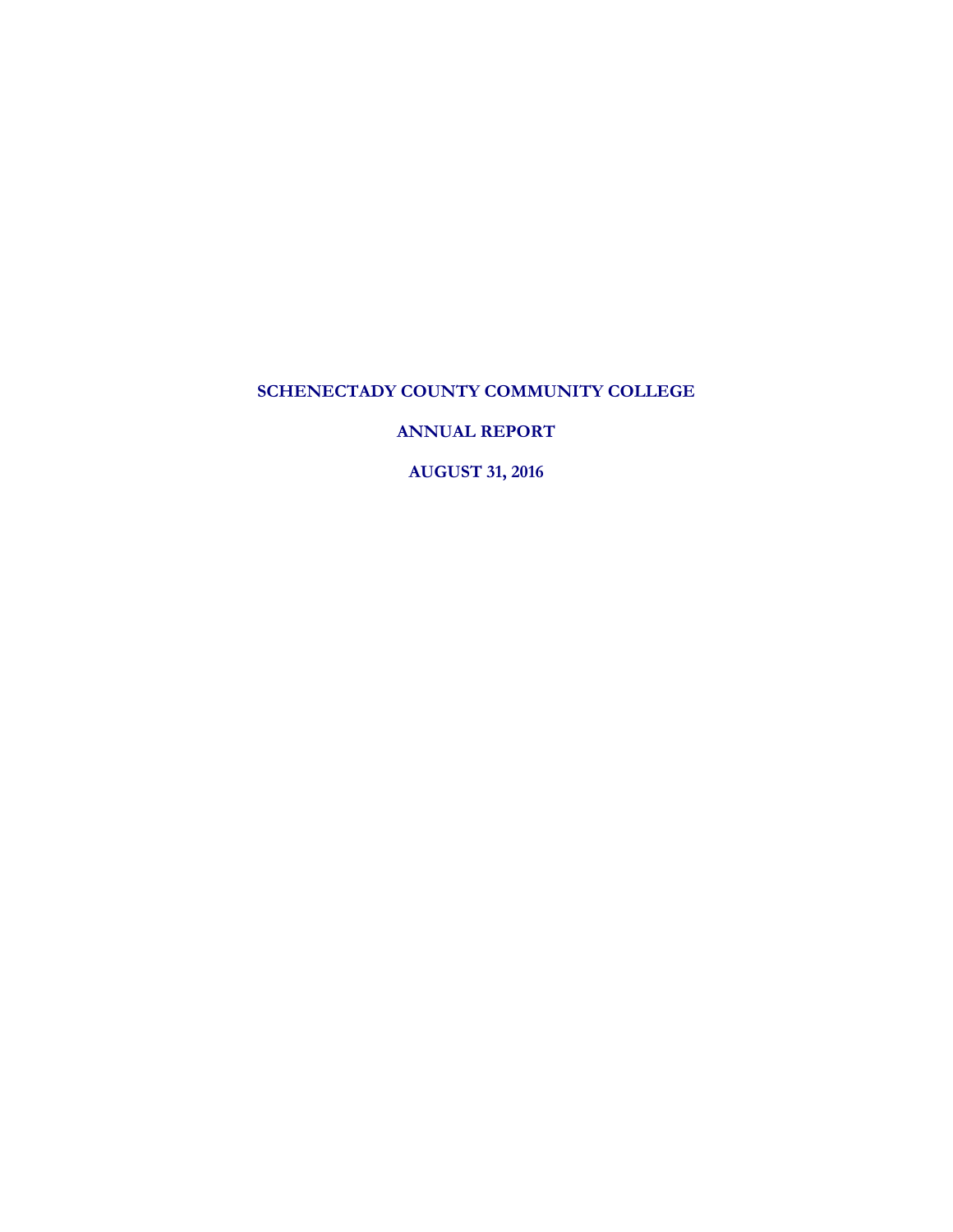#### **Table of Contents**

#### **August 31, 2016**

Independent Auditors' Report

Management's Discussion and Analysis

Financial Statements

Balance Sheet Statement of Revenues, Expenses, and Changes in Net Position Statement of Cash Flows Discretely Presented Component Units: Balance Sheets Statements of Activities Notes to Financial Statements

Required Supplementary Information (Unaudited)

Schedule of Funding Progress – Postemployment Benefit Plan Schedule of the College's Proportionate Share of the Net Pension Position – New York State Teachers' Retirement System Schedule of College Contributions – New York State Teachers' Retirement System Schedule of the College's Proportionate Share of the Net Pension Position – New York State and Local Employees' Retirement System Schedule of College Contributions – New York State and Local Employees' Retirement System

Supplementary Information

Reconciliation of Revenues, Expenses, and Fund Balance as Reflected in the Annual Report to the Audited Financial Statements Schedule of State Operating Aid Schedule of State-Aidable FTE Tuition Reconciliation Schedule of Expenditures of Federal Awards and related notes

Reports on Federal Award Programs

Independent Auditors' Report on Internal Control over Financial Reporting and on Compliance and Other Matters Based on an Audit of Financial Statements Performed in Accordance with *Government Auditing Standards*

Independent Auditors' Report on Compliance for Each Major Federal Program and on Internal Control over Compliance Required by the Uniform Guidance

Schedule of Findings and Questioned Costs

Summary Schedule of Prior Audit Findings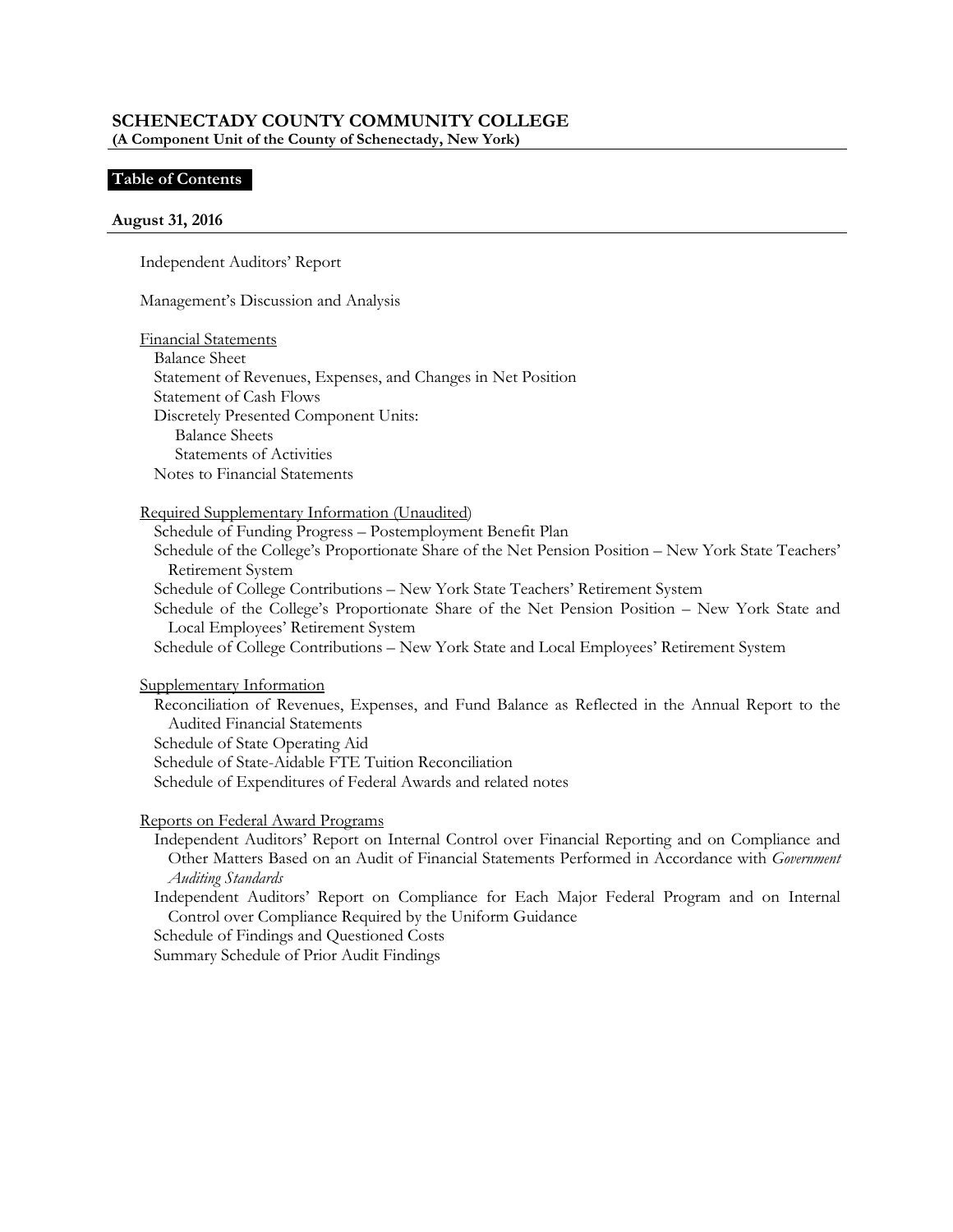

Cyclorama Building | 369 Franklin Street | Buffalo, NY 14202

CERTIFIED PUBLIC ACCOUNTANTS

p:716.856.3300 | f:716.856.2524 | www.LumsdenCPA.com

#### **INDEPENDENT AUDITORS' REPORT**

The Board of Trustees Schenectady County Community College

We have audited the accompanying financial statements of Schenectady County Community College (the College) (a component unit of the County of Schenectady, New York) and its discretely presented component units, as of and for the year ended August 31, 2016, and the related notes to the financial statements, which collectively comprise the College's basic financial statements as listed in the table of contents.

#### **Management's Responsibility for the Financial Statements**

Management is responsible for the preparation and fair presentation of these financial statements in accordance with accounting principles generally accepted in the United States of America; this includes the design, implementation, and maintenance of internal control relevant to the preparation and fair presentation of financial statements that are free from material misstatement, whether due to fraud or error.

#### **Auditors' Responsibility**

Our responsibility is to express an opinion on these financial statements based on our audit. We did not audit the financial statements of the Faculty-Student Association of Schenectady County Community College, Inc. (the Association), which is shown as a discretely presented component unit. Those financial statements were audited by other auditors whose report thereon have been furnished to us, and our opinion, insofar as it relates to the amounts included for the Association, is based solely on the report of the other auditors. We conducted our audit in accordance with auditing standards generally accepted in the United States of America and the standards applicable to financial audits contained in *Government Auditing Standards*, issued by the Comptroller General of the United States. Those standards require that we plan and perform the audit to obtain reasonable assurance about whether the financial statements are free from material misstatement. The financial statements of Schenectady County Community College Foundation, Inc. (the Foundation) and the Association were not audited in accordance with *Government Auditing Standards*.

An audit involves performing procedures to obtain audit evidence about the amounts and disclosures in the financial statements. The procedures selected depend on the auditors' judgment, including the assessment of the risks of material misstatement of the financial statements, whether due to fraud or error. In making those risk assessments, the auditor considers internal control relevant to the entity's preparation and fair presentation of the financial statements in order to design audit procedures that are appropriate in the circumstances, but not for the purpose of expressing an opinion on the effectiveness of the entity's internal control. Accordingly, we express no such opinion. An audit also includes evaluating the appropriateness of accounting policies used and the reasonableness of significant accounting estimates made by management, as well as evaluating the overall presentation of the financial statements.

We believe that the audit evidence we have obtained is sufficient and appropriate to provide a basis for our audit opinion.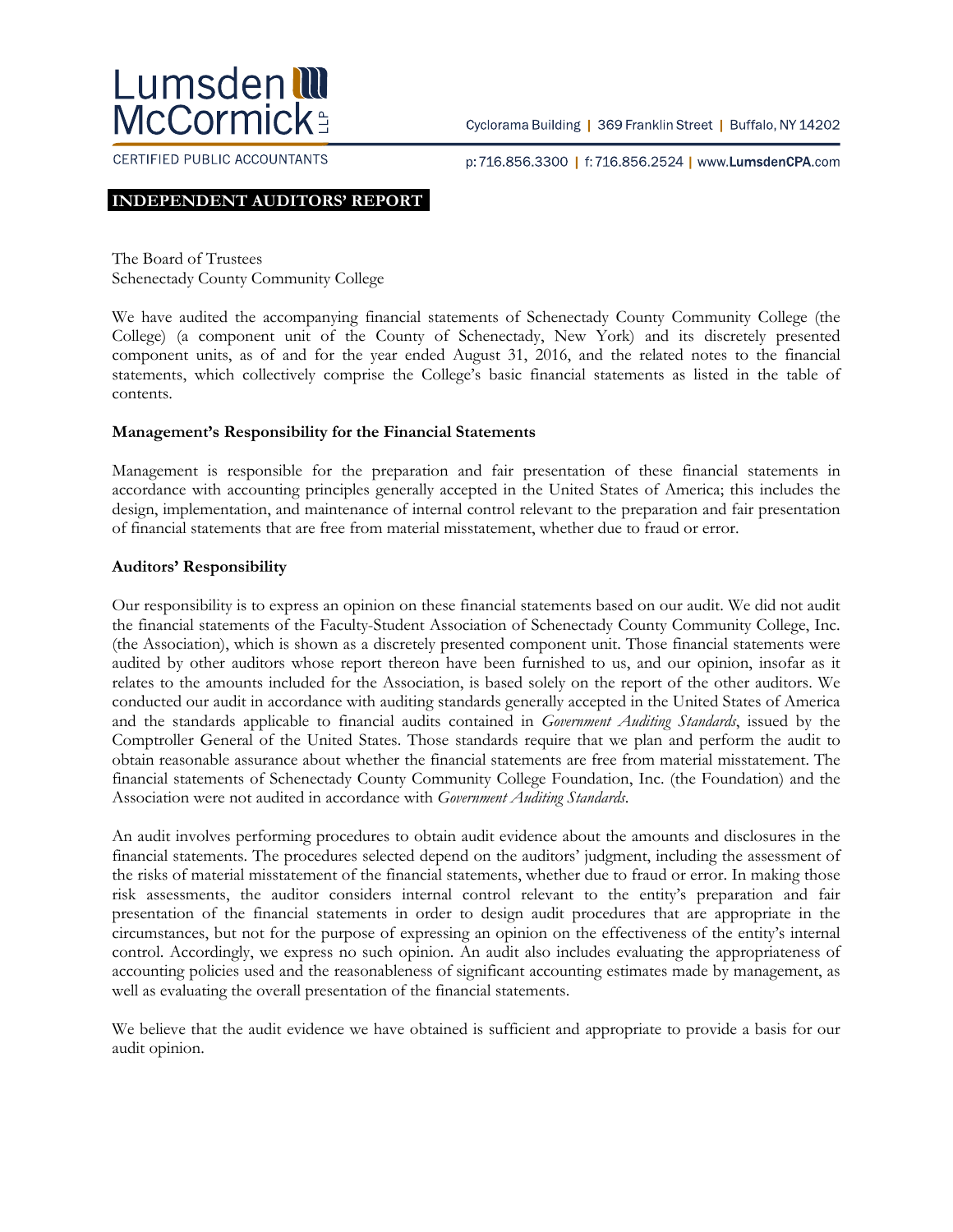## **Opinion**

In our opinion, based on our audit and the report of other auditors, the financial statements referred to above present fairly, in all material respects, the respective financial position of the College and its discretely presented component units as of August 31, 2016, and the respective changes in financial position and, where applicable, cash flows thereof, for the year then ended in accordance with accounting principles generally accepted in the United States of America.

## **Other Matters**

#### *Required Supplementary Information*

Accounting principles generally accepted in the United States of America require that management's discussion and analysis and other required supplementary information, as listed in the table of contents, be presented to supplement the financial statements. Such information, although not a part of the basic financial statements, is required by the Governmental Accounting Standards Board who considers it to be an essential part of financial reporting for placing the financial statements in an appropriate operational, economic, or historical context. We have applied certain limited procedures to the required supplementary information in accordance with auditing standards generally accepted in the United States of America, which consisted of inquiries of management about the methods of preparing the information and comparing the information for consistency with management's responses to our inquiries, the financial statements, and other knowledge we obtained during our audit of the financial statements. We do not express an opinion or provide any assurance on the information because the limited procedures do not provide us with sufficient evidence to express an opinion or provide any assurance.

#### *Supplementary Information*

Our audit was conducted for the purpose of forming an opinion on the financial statements that collectively comprise the College's basic financial statements. The accompanying supplementary information as listed in the table of contents, including the schedule of expenditures of federal awards required by Title 2 U.S. *Code of Federal Regulations* (CFR) Part 200, *Uniform Administrative Requirements, Cost Principles, and Audit Requirements for Federal Awards*, is presented for purposes of additional analysis and is not a required part of the financial statements.

The accompanying supplementary information including the schedule of expenditures of federal awards is the responsibility of management and is derived from and relates directly to the underlying accounting and other records used to prepare the financial statements. Such information has been subjected to the auditing procedures applied in the audit of the financial statements and certain additional procedures, including comparing and reconciling such information directly to the underlying accounting and other records used to prepare the financial statements or to the financial statements themselves, and other additional procedures in accordance with auditing standards generally accepted in the United States of America. In our opinion, the accompanying supplementary information including the schedule of expenditures of federal awards is fairly stated in all material respects in relation to the financial statements as a whole.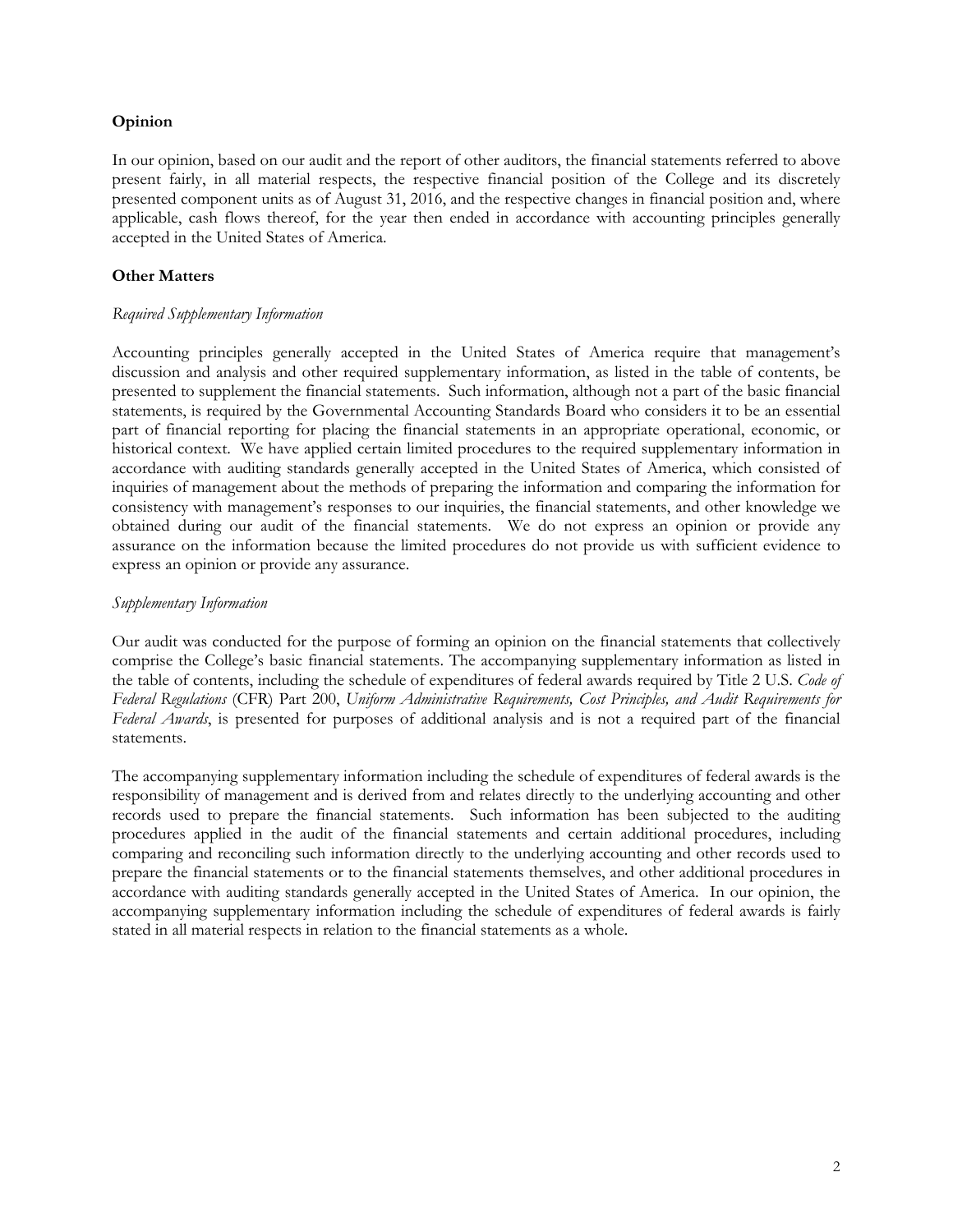#### **Other Reporting Required by Government Auditing Standards**

In accordance with *Government Auditing Standards*, we have also issued our report dated February 16, 2017 on our consideration of the College's internal control over financial reporting and on our tests of its compliance with certain provisions of laws, regulations, contracts, grant agreements, and other matters. The purpose of that report is to describe the scope of our testing of internal control over financial reporting and compliance and the results of that testing, and not to provide an opinion on internal control over financial reporting or on compliance. That report is an integral part of an audit performed in accordance with *Government Auditing Standards* in considering the College's internal control over financial reporting and compliance.

Juns den # McCornick, LLP

February 16, 2017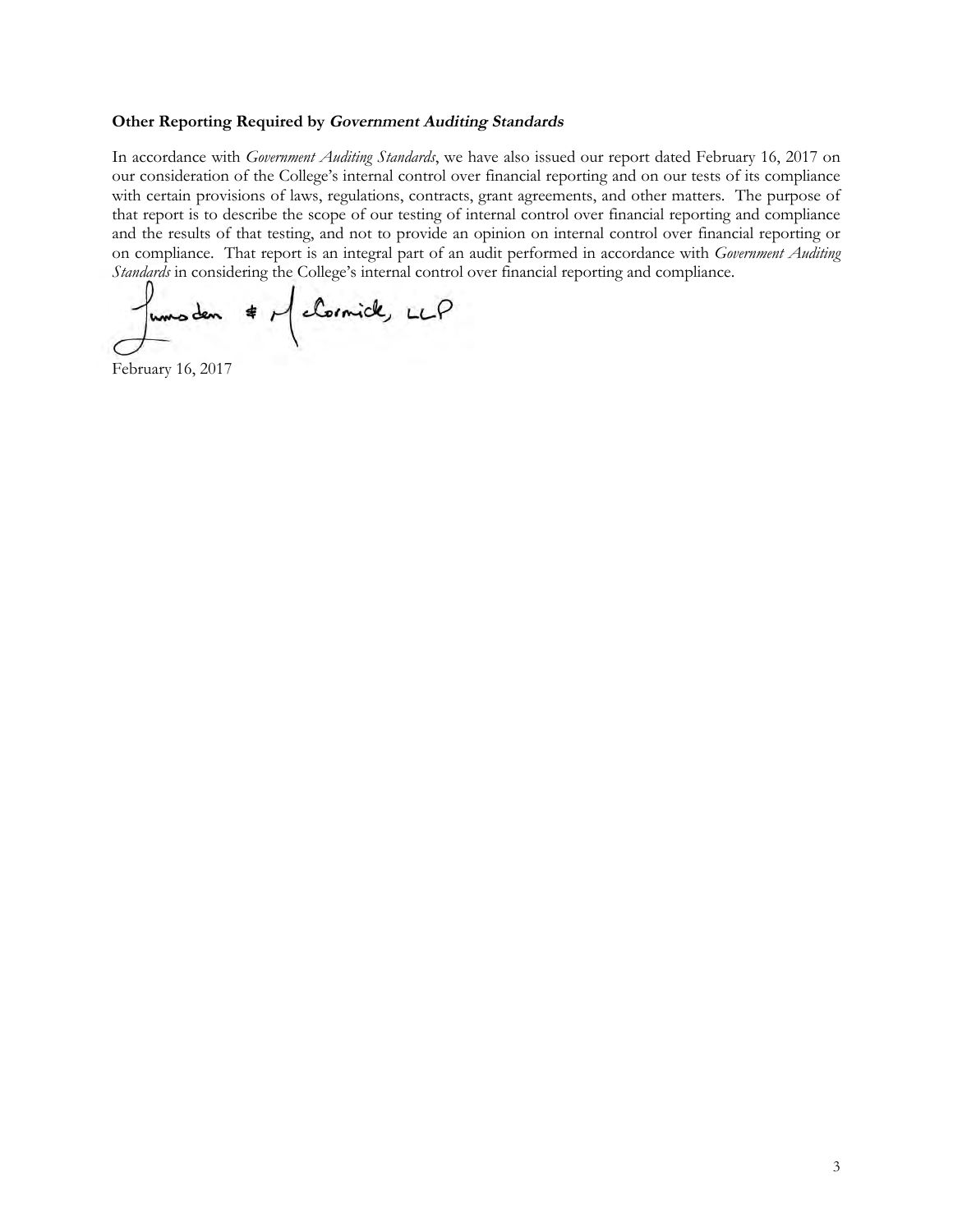#### **SCHENECTADY COUNTY COMMUNITY COLLEGE (A Component Unit of the County of Schenectady, New York) Management's Discussion and Analysis August 31, 2016 (Unaudited)**

This section of Schenectady County Community College's (the College) Annual Report presents management's discussion and analysis (MD&A) of the College's financial activity for the year ended August 31, 2016 and presents information for 2016 in comparison with 2015. This MD&A is designed to focus on current activities, resulting changes, and currently known facts. Please read it in conjunction with the financial statements and the related footnotes. Responsibility for the completeness and fairness of this information rests with the College's management.

College management has determined that Schenectady County Community College Foundation, Inc. (the Foundation) and the Faculty-Student Association of Schenectady County Community College (the Association) are reported with the College as discrete component units pursuant to accounting guidance. Separately issued financial statements of the component units may be obtained from the College's business office.

The balance sheet reports current financial resources, capital assets, deferred outflows of resources, current and long-term liabilities, deferred inflows of resources, and net position. The statement of revenues, expenses, and changes in net position focuses on both the operating and non-operating revenues and expenses of the College. The statement of cash flows summarizes the cash activities of the College including operating, noncapital financing, capital financing, and investing activities.

These statements can help the user determine if the College, as a whole, is better or worse off as a result of the year's activities. Over time, increases or decreases in the net position of the College are one indicator of whether its financial health is improving or deteriorating. The user will need to consider many other nonfinancial factors, such as the trend in applicants and enrollment, student retention, and the condition of the physical buildings and infrastructure to assess the overall health of the College.

## **Financial Highlights**

As of August 31, 2016, the College's net position was \$10,535,000 and decreased by \$2,680,000 or -20.3% from August 31, 2015. The reduction in net position for 2016 directly relates to operating results due to a decline in FTE's together with non-cash accounting recognition of other postemployment benefits (OPEB) and pension expense. The impact of GASB 68 (unfunded pension liabilities) increased the College's liabilities by \$3,324,000. The College's OPEB also increased by \$1,626,000.

The estimated cost of unfunded OPEB is the primary reason for the College's unrestricted deficit of \$16,480,000 as of August 31, 2016. The College is similar to virtually all other governmental units in New York State in this regard. The College's 2016 ending fund balance, as reported in its annual financial report to SUNY, was a positive \$5,321,000 and does not reflect unfunded OPEB, pension items or capital assets. The latter was a decline of \$286,540, though this was less than the \$400,000 in fund balance that was appropriated to balance the 2015-16 operating budget.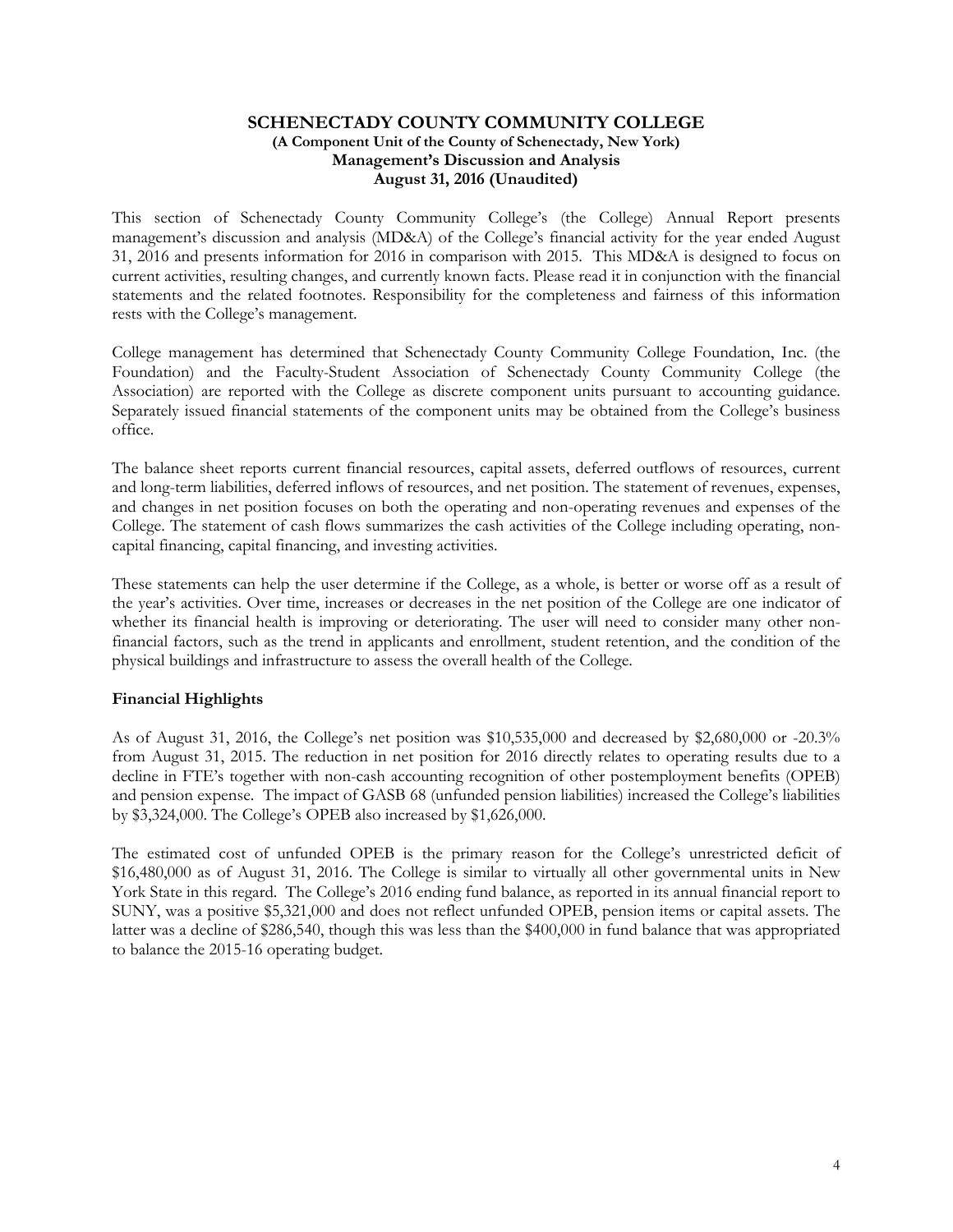|                                     |    |                |              |              | Change                     |               |
|-------------------------------------|----|----------------|--------------|--------------|----------------------------|---------------|
|                                     |    | 2016           |              | 2015         | \$                         | $\frac{0}{0}$ |
| Current assets                      | S  | 12,589,000     | $\mathbb{S}$ | 13,785,000   | \$(1,196,000)              | $-8.7\%$      |
| Net pension asset                   |    |                |              | 1,364,000    | (1,364,000)                | $-100.0\%$    |
| Capital assets, net of depreciation |    | 27,015,000     |              | 26,819,000   | 196,000                    | $0.7\%$       |
| <b>Total assets</b>                 |    | 39,604,000     |              | 41,968,000   | (2,364,000)                | $-5.6\%$      |
| Deferred outflows of resources      |    | 5,177,000      |              | 1,114,000    | 4,063,000                  | 364.7%        |
| Total assets and deferred outflows  |    |                |              |              |                            |               |
| of resources                        | S  | 44,781,000     | S            | 43,082,000   | 1,699,000<br>\$            | $3.9\%$       |
| Current liabilities                 | \$ | 5,008,000      | \$           | 5,611,000    | (603,000)<br>$\mathbf{\$}$ | $-10.7\%$     |
| Noncurrent liabilities              |    | 23,895,000     |              | 22,178,000   | 1,717,000                  | $7.7\%$       |
| Net pension liability               |    | 4,061,000      |              | 737,000      | 3,324,000                  | 451.0%        |
| <b>Total liabilities</b>            |    | 32,964,000     |              | 28,526,000   | 4,438,000                  | 15.6%         |
| Deferred inflows of resources       |    | 1,282,000      |              | 1,341,000    | (59,000)                   | $-4.4\%$      |
| Net position                        |    |                |              |              |                            |               |
| Net investment in capital assets    |    | 27,015,000     |              | 26,819,000   | 196,000                    | $0.7\%$       |
| Unrestricted (deficit)              |    | (16, 480, 000) |              | (13,604,000) | (2,876,000)                | $21.1\%$      |
| Total net position                  |    | 10,535,000     |              | 13,215,000   | (2,680,000)                | $-20.3%$      |
| Total liabilities, deferred inflows |    |                |              |              |                            |               |
| of resources, and net position      | \$ | 44,781,000     | S            | 43,082,000   | 1,699,000<br>S.            | $3.9\%$       |

## **Condensed Balance Sheets As of August 31, 2016 and 2015**

## **Operating Expenses**

The table and chart that follow provide a summary of the year's total expenses of \$39,161,000 for the College, including OPEB of \$1,905,000. The cost of instruction at \$11.6 million accounted for 29.6% of total expenses, followed by operations and maintenance costs of \$8.1 million or 20.7% of spending. Academic support costs were \$5.1 million or 13.0% of total expenses. Institutional support was \$4.8 million or 12.2% of expenses. Student aid was \$2.1 million or 5.5% of expenses.

OPEB is a major requirement for public entities to report the estimated cost of these future benefits. Through actuarial analysis, state and local governments must identify the estimated cost of OPEB earned by employees over their estimated years of actual service. In 2016 the additional unfunded cost to amortize retiree health benefits was \$1.9 million which was equal to 4.8% of operating expenses.

Depreciation of the College's capital assets was calculated at \$2.0 million which is 5.0% of expenses.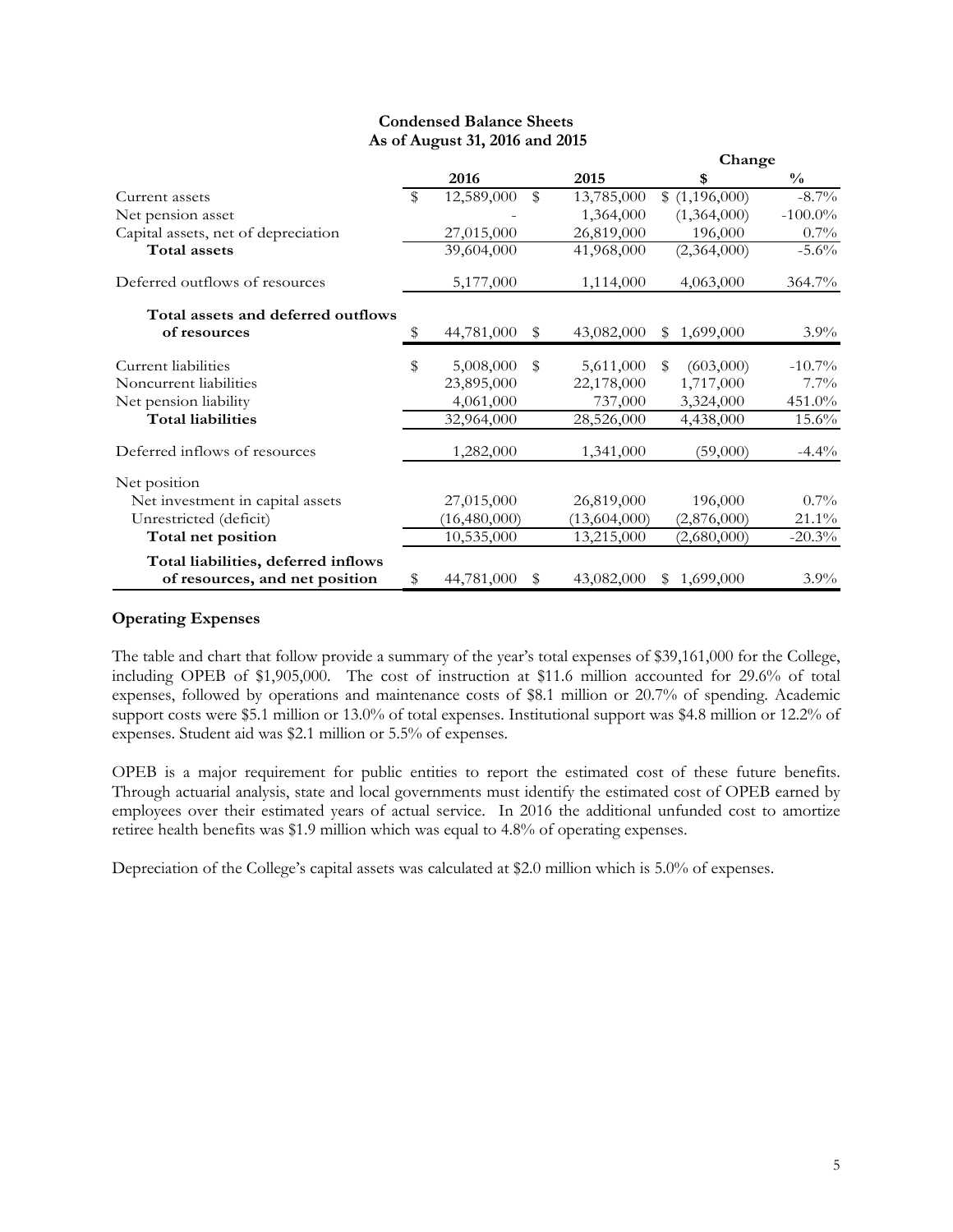#### **Operating Expenses For the Years Ended August 31, 2016 and 2015**

|                               |                  |   |            | Change            |               |
|-------------------------------|------------------|---|------------|-------------------|---------------|
|                               | 2016             |   | 2015       | \$                | $\frac{0}{0}$ |
| Instruction                   | \$<br>11,590,000 | S | 15,661,000 | (4,071,000)<br>\$ | $-26.0\%$     |
| Academic support              | 5,081,000        |   | 3,140,000  | 1,941,000         | $61.8\%$      |
| Student services              | 3,621,000        |   | 4,377,000  | (756,000)         | $-17.3\%$     |
| Institutional support         | 4,782,000        |   | 1,875,000  | 2,907,000         | $155.0\%$     |
| Operations and maintenance    | 8,094,000        |   | 8,057,000  | 37,000            | $0.5\%$       |
| Student aid                   | 2,136,000        |   | 2,573,000  | (437,000)         | $-17.0\%$     |
| Other postemployment benefits | 1,905,000        |   | 354,000    | 1,551,000         | 438.1%        |
| Depreciation                  | 1,952,000        |   | 2,194,000  | (242,000)         | $-11.0\%$     |
| Total                         | 39,161,000       |   | 38,231,000 | ٩<br>930,000      | $2.4\%$       |

# **Percentage of Operating Expenses**

*For the Year Ended August 31, 2016*



#### **Revenues**

The table and pie chart that follow provide a breakdown of total revenues of \$36.5 million for the College for the year ended August 31, 2016. This includes both operating and non-operating revenues.

Federal and State aid to students for tuition and fees was \$9.7 million or 26.5% of total revenues. Net tuition and fees paid by students was \$5.3 million and made up 14.6% of total revenues for the year ended August 31, 2016. Combined tuition and fees from all sources were 41.1% of total revenues. Full-time tuition was \$1,764 per semester while part-time tuition was \$147 per credit hour.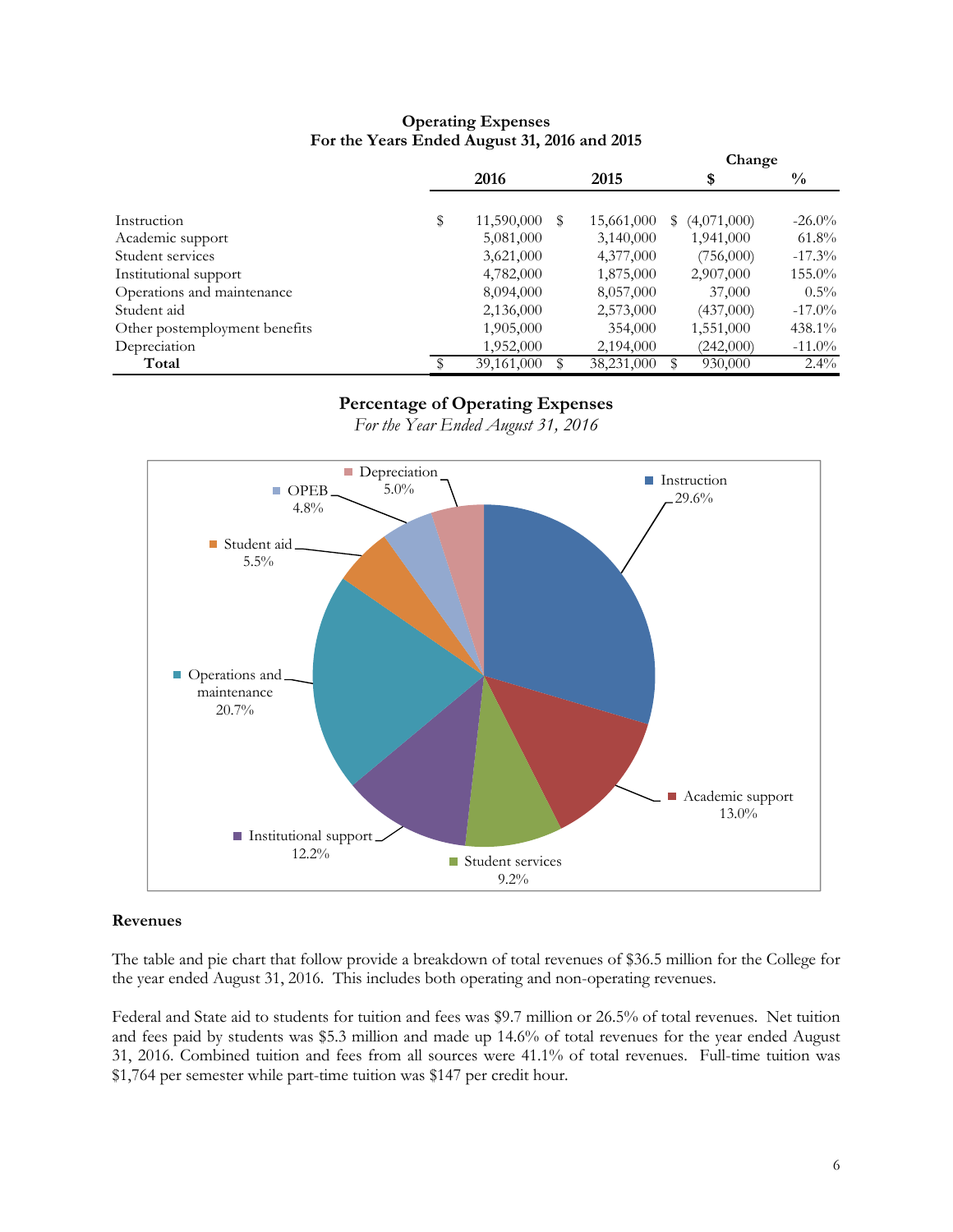State aid at \$10.0 million was 27.5% of revenues. This amount includes \$9.5 million in aid that is based on prior year FTE's, \$0.4 million for approved rental costs, and \$0.1 million for Job Linkage funding. The amount of State aid increased from \$2,497 per FTE in 2014-15 to \$2,597 per FTE in 2015-16. The calculation for FTE aid in 2015-16 is shown on page 35 of the annual report.

Schenectady County's contribution towards the College's operating costs was \$2.1 million or 5.9% of 2015-16 revenues. Revenues from other New York counties for students attending the College (chargebacks) were \$2.5 million or 6.8% of revenues.

Capital appropriations were \$1.4 million or 3.9% of College revenue in 2015-16. This is the cost of new capital projects at the College that were funded by Schenectady County and New York State.

Federal and New York State grants and contracts fund specialized job training, new academic programs, and student services. Federal grants and contacts were \$3.1 million in 2015-16 or 8.4% of revenues with health profession training making up the largest component. State and local grants and contracts were \$2.3 million or 6.4% of revenues. State and local grants and contracts were primarily for student services.

|                                          |                 |   |            |   | Change      |               |
|------------------------------------------|-----------------|---|------------|---|-------------|---------------|
|                                          | 2016            |   | 2015       |   | \$          | $\frac{0}{0}$ |
| Tuition and fees, net                    | \$<br>5,343,000 | S | 5,664,000  | S | (321,000)   | $-5.7\%$      |
| Federal grants and contracts             | 3,051,000       |   | 3,171,000  |   | (120,000)   | $-3.8\%$      |
| State/local grants, contracts, and other | 2,342,000       |   | 1,575,000  |   | 767,000     | $48.7\%$      |
| State appropriations                     | 10,040,000      |   | 10,020,000 |   | 20,000      | $0.2\%$       |
| County appropriation - local sponsor     | 2,141,000       |   | 2,099,000  |   | 42,000      | $2.0\%$       |
| Other counties' appropriations           | 2,469,000       |   | 1,592,000  |   | 877,000     | 55.1%         |
| Federal and state financial aid          | 9,668,000       |   | 11,038,000 |   | (1,370,000) | $-12.4\%$     |
| Capital appropriations                   | 1,427,000       |   | 1,274,000  |   | 153,000     | $12.0\%$      |
|                                          | 36,481,000      |   | 36,433,000 |   | 48,000      | $0.1\%$       |

## **Revenues For the Years Ended August 31, 2016 and 2015**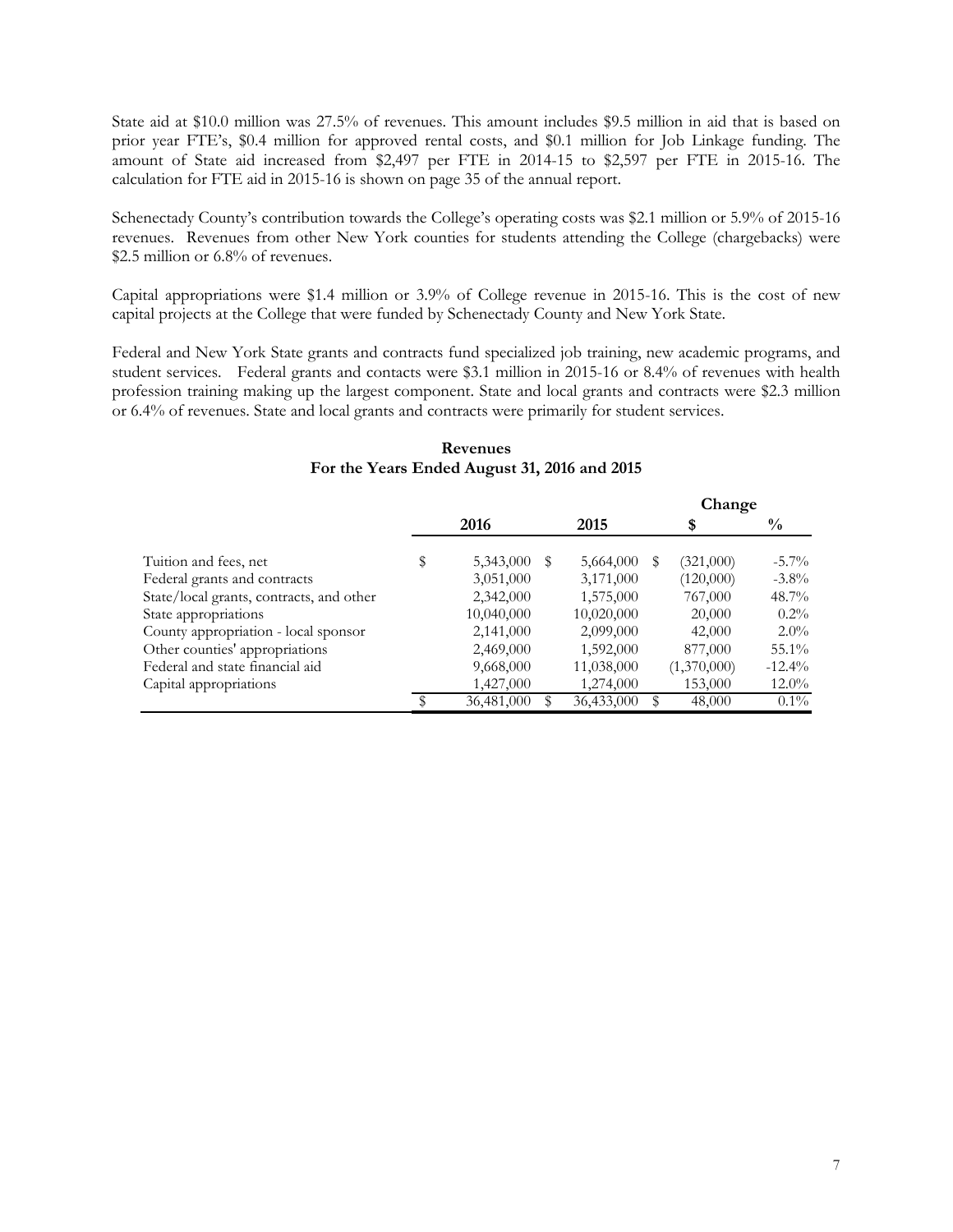## **Percentage of Revenues**



*For the Year Ended August 31, 2016*

#### **Capital Assets**

The primary cost of campus facilities is shared by Schenectady County (the County) and the State of New York (the State). Pursuant to State Education Law relative to community colleges, title to real property rests in and is held by the local sponsor (the County) in trust for the use and purpose of the College. The College has a stewardship responsibility as such assets are integral to the operations of the College; therefore, the College capitalizes and depreciates all campus facility activity.

Total capital assets, less accumulated depreciation, totaled \$27 million as of August 31, 2016 which was an increase of \$0.2 million over the previous year. Construction in progress of \$0.6 million and a \$1.6 million increase in buildings and equipment offset depreciation expense of \$2 million.

#### **Capital Assets**

|                                             | 2016 |            | 2015 |            |
|---------------------------------------------|------|------------|------|------------|
|                                             |      |            |      |            |
| Land                                        | \$   | 713,000    | S    | 713,000    |
| Construction in progress                    |      | 631,000    |      |            |
| Buildings, infrastructure, and improvements |      | 55,526,000 |      | 54,730,000 |
| Furniture, fixtures and equipment           |      | 6,470,000  |      | 5,749,000  |
|                                             |      | 63,340,000 |      | 61,192,000 |
| Less accumulated depreciation               |      | 36,325,000 |      | 34,373,000 |
|                                             |      | 27,015,000 |      | 26,819,000 |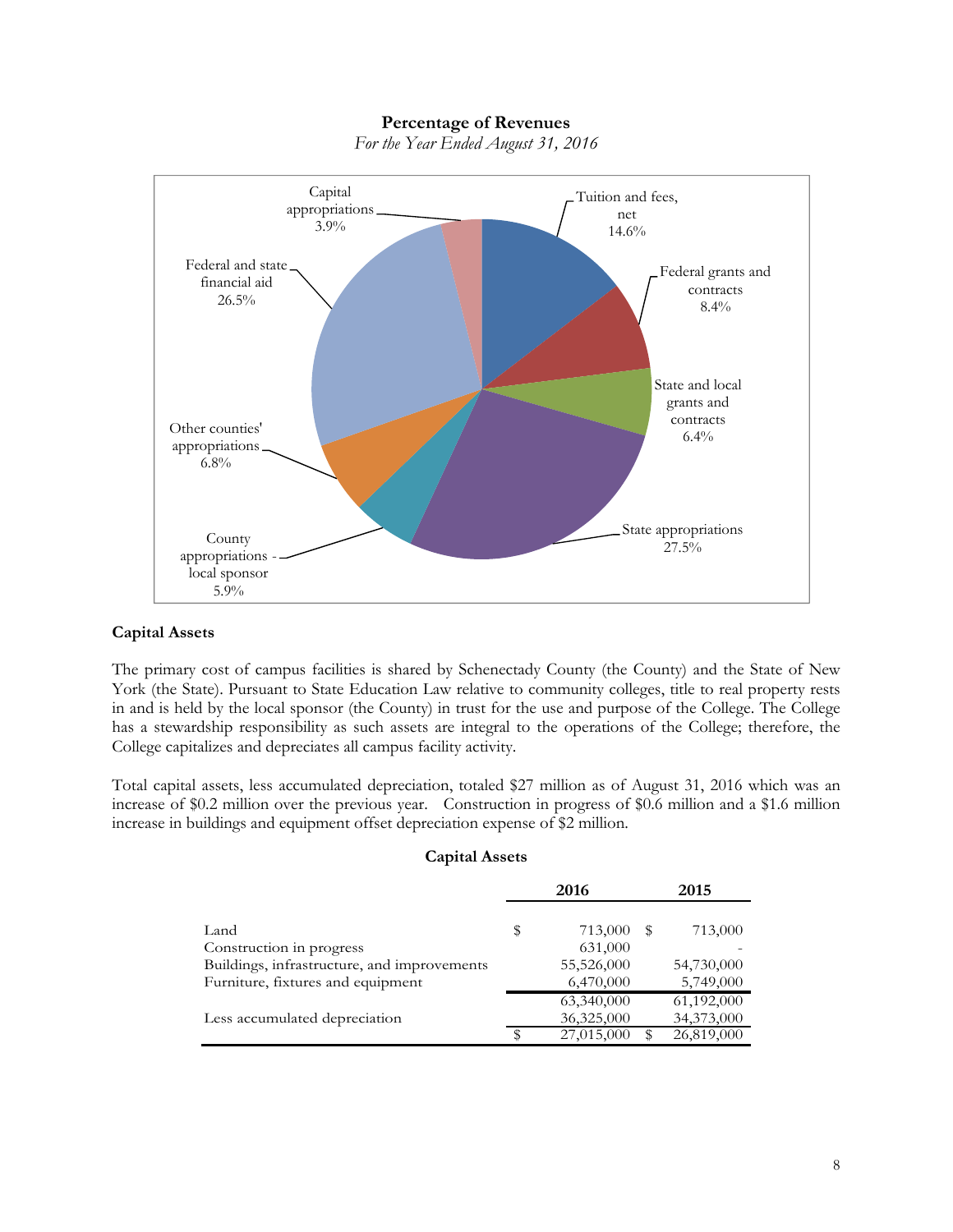#### **Economic Factors that will Affect the Future**

The greatest fiscal challenge facing the College is maintaining the financial prosperity of recent years. Fully 90% of the College's revenues are enrollment based. Spring 2015 was the first time in many years the College's enrollment was significantly lower than the previous year. That trend has continued in 2016-17 and we expect that with improving regional economic conditions and declining local high school age populations that this trend will continue in the near term.

Governor Andrew Cuomo has recently proposed the Excelsior Scholarship Program which is intended to make New York State public colleges tuition free for families with annual incomes below \$125,000 per year. It is unclear what the impact will be for enrollment in community colleges in New York State if the program is approved by the New York State Legislature.

The College continues to develop new programs of study. Recent examples include the addition of Casino and Gaming Management and Supply Chain Management in 2014. A new Biotechnology program has been developed and new lab space was constructed on the sixth floor of Elston Hall. A non-credit beer brewing program has also been developed and is very successful and the College's Workforce Development and Community Education division continues to work with local businesses to meet training needs.

The Rivers Casino and Resort recently opened one mile from the College on the grounds of the former Alco locomotive manufacturing site. The College is working with Rush Street Gaming, the casino's operator, for training programs linked to the College's Casino and Gaming Management program.

Emphasis on efforts to increase student retention continues. Even in years of significant enrollment growth, there has been a drop in enrollment in the spring when compared to the fall term as students struggle with academic demands. Beginning with the fall 2014 semester, new students were required to take a one credit class to orient freshman students to the academic demands of college life.

The College's contracts with two labor bargaining groups, the faculty and college administrators, were completed in 2015 and run through August 31, 2017. Negotiations with the faculty unit are underway and negotiations with the college administrators will begin soon. The contract with another bargaining group, the Civil Service Employees Association or CSEA, expired on December 31, 2016 and negotiations with this unit are also expected to begin soon. In 2015 the College recognized a new bargaining group for adjunct faculty and negotiations are on-going.

## **Contact for the College's Financial Management**

This financial report is designed to provide the College community, oversight agencies, and County taxpayers with a general overview of the College's finances and demonstrate the College's accountability for the money it receives.

If you have any questions about this report or need additional information, contact Charles J. Richardson, Vice President of Administration, 78 Washington Avenue, Schenectady, New York 12305 or by e-mail at richarcj@sunysccc.edu.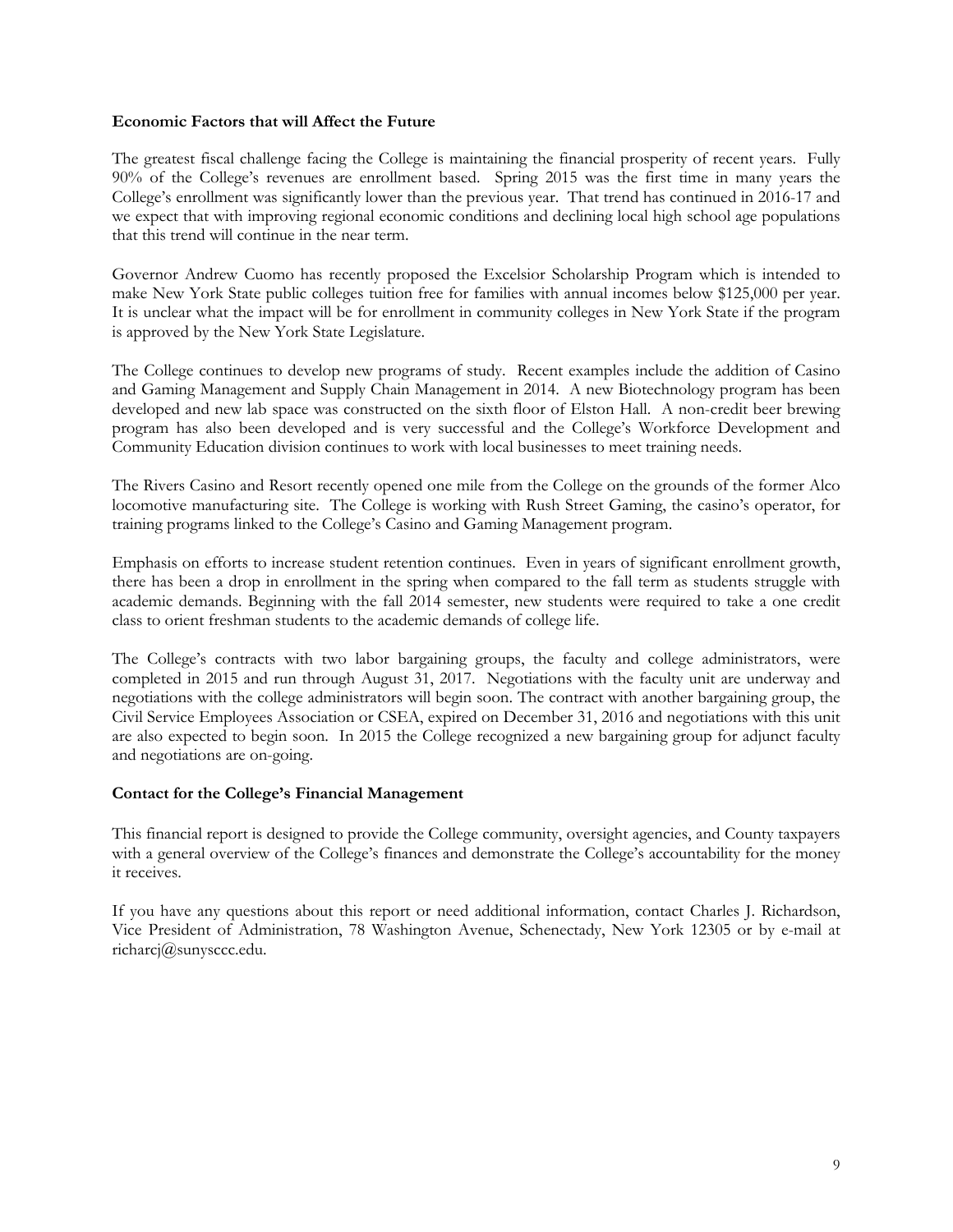# **Balance Sheet**

# **August 31, 2016**

| Assets                                                             |    |                |
|--------------------------------------------------------------------|----|----------------|
| Current assets:                                                    |    |                |
| Cash                                                               | \$ | 10,337,205     |
| Accounts and other receivables, net (Note 3)                       |    | 429,048        |
| Due from federal, state and other governments                      |    | 1,742,440      |
| Prepaid expenses                                                   |    | 79,777         |
|                                                                    |    | 12,588,470     |
| Noncurrent assets:                                                 |    |                |
| Capital assets, net (Note 4)                                       |    | 27,015,308     |
| <b>Total assets</b>                                                |    | 39,603,778     |
| Deferred outflows of resources:                                    |    |                |
| Deferred outflows of resources from pensions (Note 6)              |    | 5,177,411      |
| Total assets and deferred outflows of resources                    | S  | 44,781,189     |
| Liabilities                                                        |    |                |
| <b>Current liabilities:</b>                                        |    |                |
| Accounts payable and accrued liabilities                           | \$ | 2,191,384      |
| Unearned revenue                                                   |    | 2,679,875      |
| Other liabilities (Note 5)                                         |    | 136,439        |
|                                                                    |    | 5,007,698      |
| Noncurrent liabilities:                                            |    |                |
| Compensated absences (Note 5)                                      |    | 1,621,000      |
| Other postemployment benefits (Note 8)                             |    | 22,274,038     |
| Net pension liability (Note 6)                                     |    | 4,061,308      |
| <b>Total liabilities</b>                                           |    | 32,964,044     |
|                                                                    |    |                |
| Deferred inflows of resources:                                     |    |                |
| New York State tuition assistance                                  |    | 638,890        |
| Deferred inflows of resources from pensions (Note 6)               |    | 642,992        |
| Total deferred inflows of resources                                |    | 1,281,882      |
| Net position:                                                      |    |                |
| Net investment in capital assets                                   |    | 27,015,308     |
| Unrestricted (deficit)                                             |    | (16, 480, 045) |
| Total net position                                                 |    | 10,535,263     |
| Total liabilities, deferred inflows of resources, and net position |    | 44,781,189     |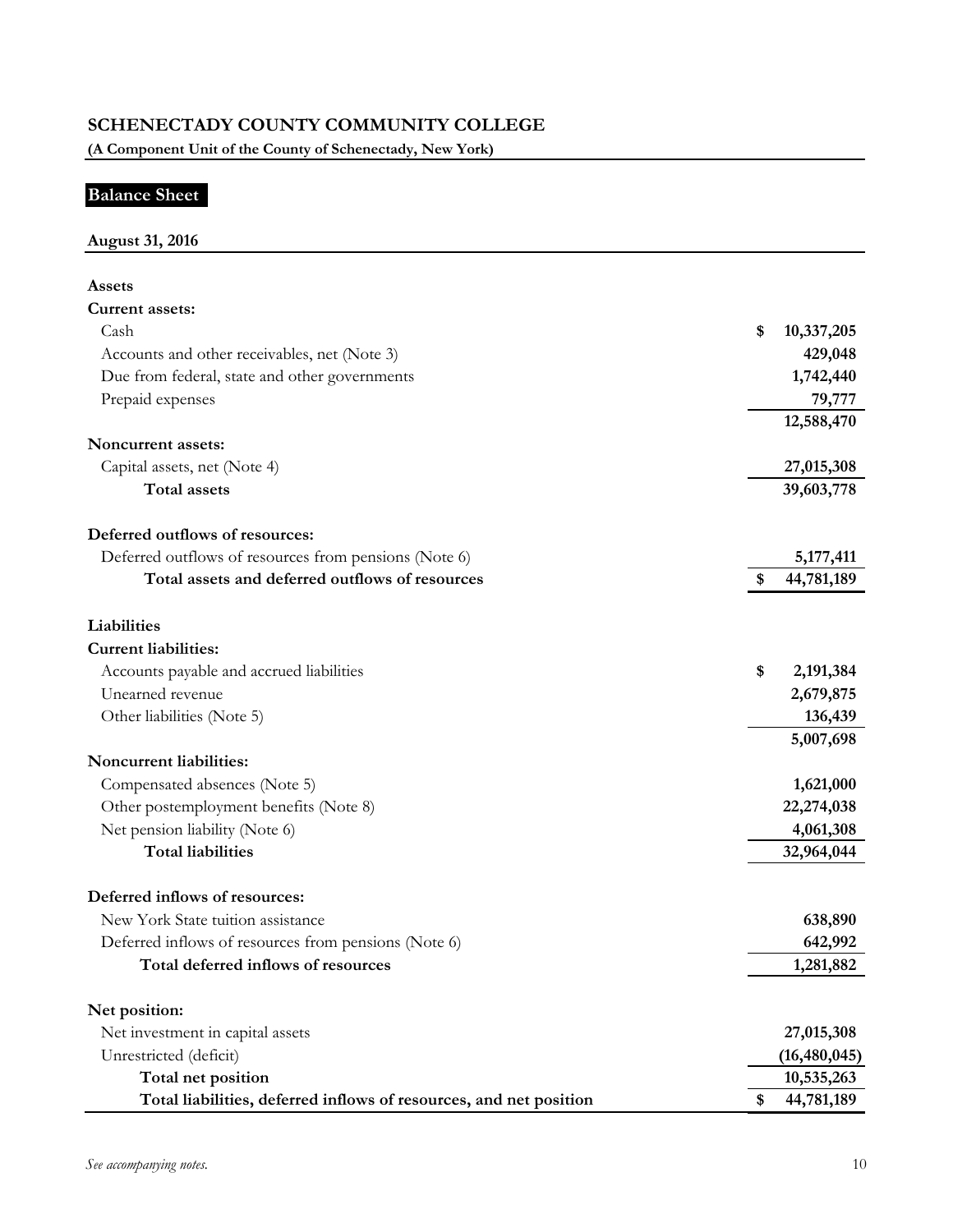**(A Component Unit of the County of Schenectady, New York)**

# **Statement of Revenues, Expenses, and Changes in Net Position**

# **For the year ended August 31, 2016**

| <b>Operating revenues:</b>                                                |                  |
|---------------------------------------------------------------------------|------------------|
| Tuition and fees                                                          | \$<br>13,041,969 |
| Less scholarship allowances                                               | 7,699,531        |
| Net tuition and fees                                                      | 5,342,438        |
| Federal grants and contracts                                              | 3,051,183        |
| State and local grants and contracts                                      | 1,976,261        |
| Other revenues                                                            | 365,273          |
| Total operating revenues                                                  | 10,735,155       |
| <b>Operating expenses:</b>                                                |                  |
| Instruction                                                               | 11,589,463       |
| Academic support                                                          | 5,080,439        |
| Student services                                                          | 3,621,138        |
| Institutional support                                                     | 4,782,487        |
| Operations and maintenance                                                | 8,093,914        |
| Student aid                                                               | 2,136,093        |
| Other postemployment costs (including cumulative adjustment of \$278,490) | 1,904,994        |
| Depreciation                                                              | 1,952,070        |
| Total operating expenses                                                  | 39,160,598       |
| <b>Operating loss</b>                                                     | (28, 425, 443)   |
| Non-operating revenues:                                                   |                  |
| County appropriations - local sponsor                                     | 2,140,668        |
| Other counties' appropriations                                            | 2,468,575        |
| State appropriations                                                      | 10,040,478       |
| Federal and state financial aid                                           | 9,668,270        |
| Interest income                                                           | 319              |
| Total non-operating revenues                                              | 24,318,310       |
| Loss before other revenue                                                 | (4, 107, 133)    |
| Capital appropriations                                                    | 1,427,202        |
| Change in net position                                                    | (2,679,931)      |
| Net position - beginning of year                                          | 13,215,194       |
| Net position - end of year                                                | \$<br>10,535,263 |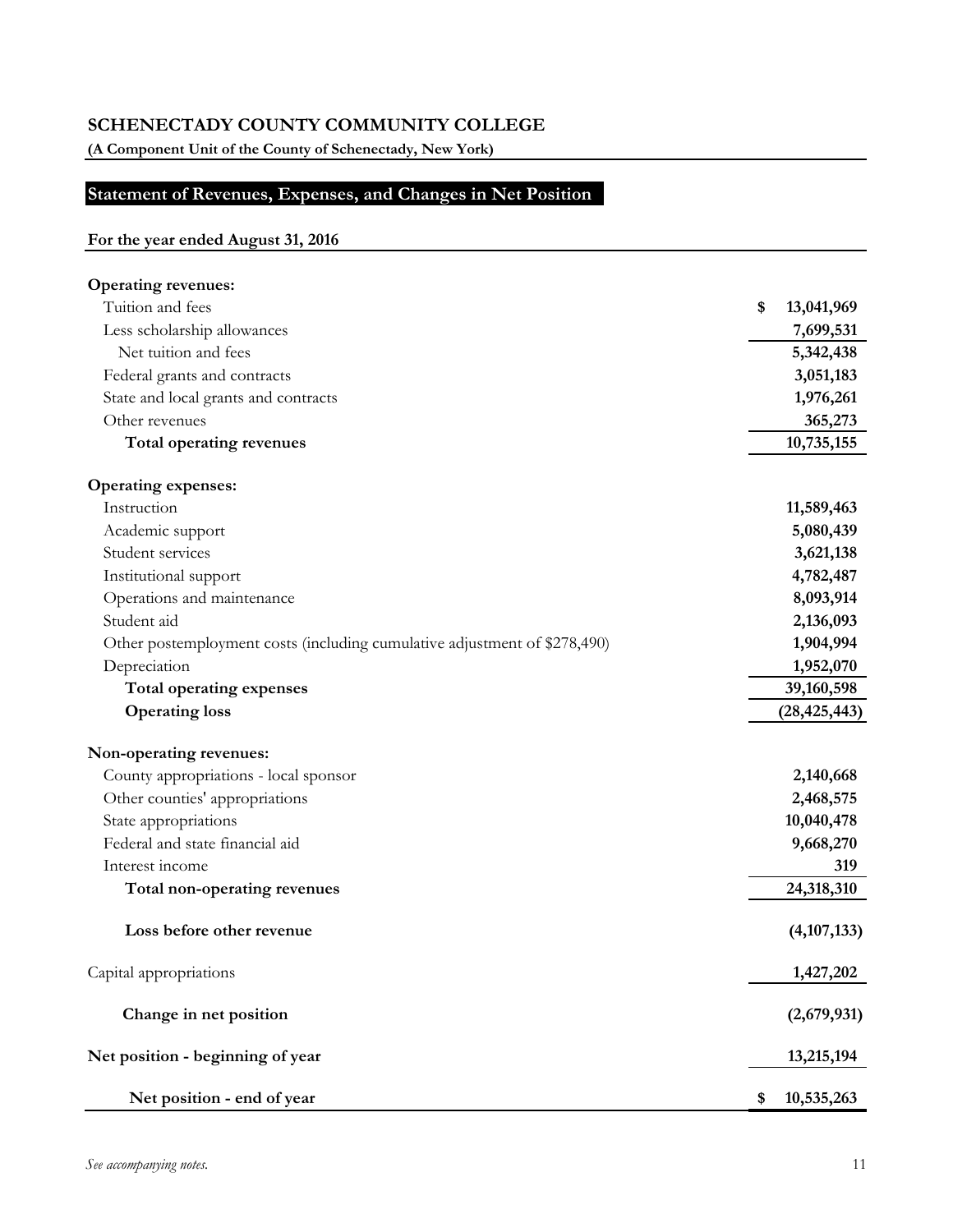**(A Component Unit of the County of Schenectady, New York)**

# **Statement of Cash Flows**

# **For the year ended August 31, 2016**

| <b>Operating activities:</b>                                                         |                      |
|--------------------------------------------------------------------------------------|----------------------|
| Tuition and fees, net                                                                | \$<br>5,794,035      |
| Federal, state and local grants and contracts                                        | 3,754,826            |
| Payments to employees for services and benefits                                      | (23, 196, 348)       |
| Payments to vendors and suppliers                                                    | (9,303,127)          |
| Financial aid and scholarships                                                       | (2, 136, 093)        |
| Other                                                                                | 590,182              |
| Net operating activities                                                             | (24, 496, 525)       |
| Non-capital financing activities:                                                    |                      |
| State appropriations                                                                 | 9,431,019            |
| County appropriations                                                                | 4,595,942            |
| Federal and state financial aid                                                      | 9,686,153            |
| Net non-capital financing activities                                                 | 23,713,114           |
| Capital and related financing activities:                                            |                      |
| Purchases of capital assets                                                          | (721,080)            |
| Investing activities:                                                                |                      |
| Interest income                                                                      | 319                  |
| Net change in cash                                                                   | (1,504,172)          |
| Cash - beginning of year                                                             | 11,841,377           |
| Cash - end of year                                                                   | \$<br>10,337,205     |
| Reconciliation of net operating loss to net cash flows used in operating activities: |                      |
| Operating loss                                                                       | (28, 425, 443)       |
| Adjustments to reconcile operating loss to net cash flows from operating activities: |                      |
| Depreciation                                                                         | 1,952,070            |
| Other postemployment benefits                                                        | 1,626,504            |
| Net pension activity                                                                 | 681,184              |
| Changes in other assets and liabilities:                                             |                      |
| Accounts and other receivables                                                       | 212,613              |
| Due from federal, state and other governments                                        | (490, 776)           |
| Prepaid expenses                                                                     | (79, 777)            |
| Accounts payable and accrued liabilities                                             | 345,049              |
| Unearned revenue                                                                     | (392, 662)           |
| Other liabilities                                                                    | 74,713               |
| Net operating activities                                                             | \$<br>(24, 496, 525) |
| Noncash transaction:                                                                 |                      |
| Construction costs funded by State and County                                        | \$<br>1,427,202      |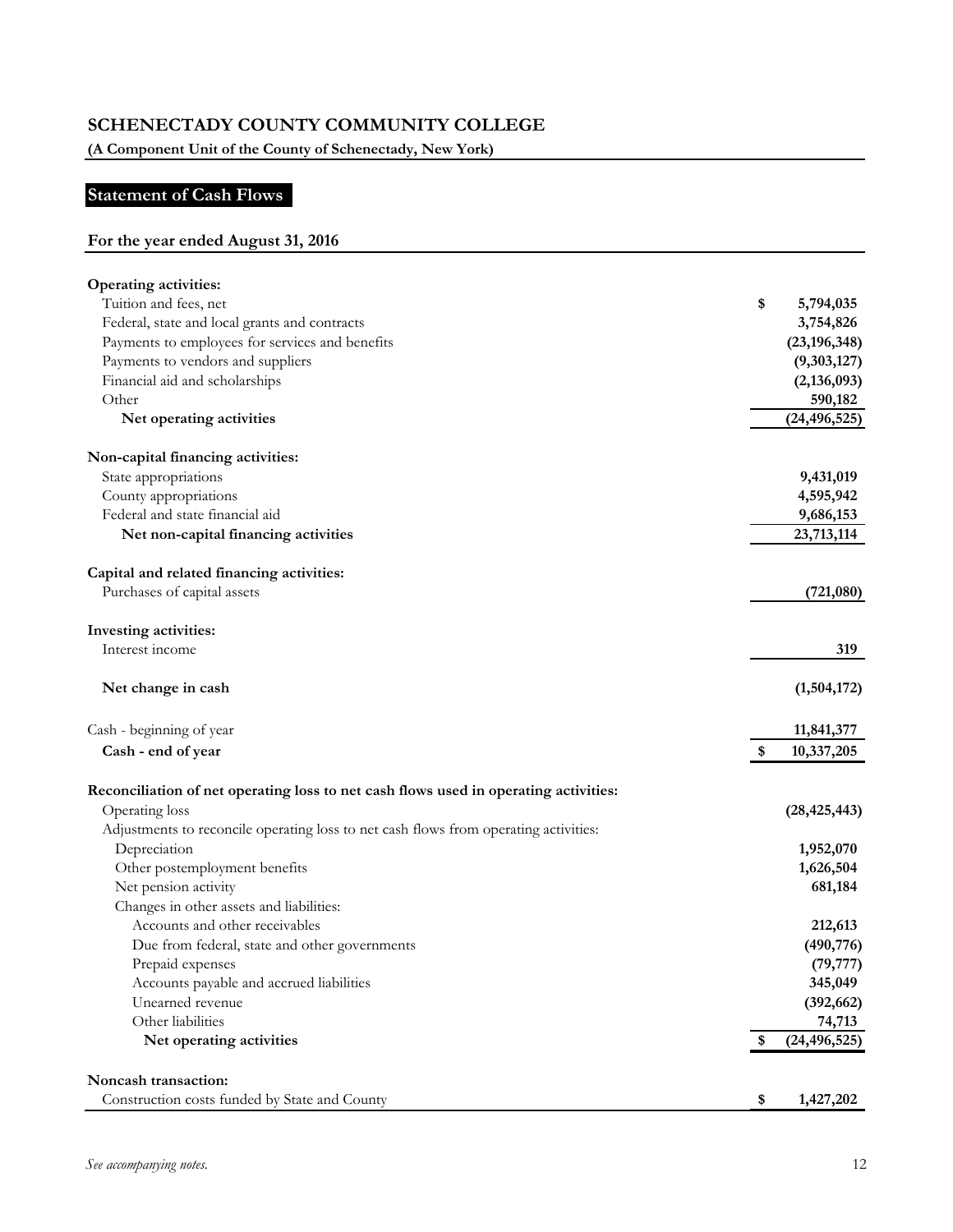**(A Component Unit of the County of Schenectady, New York)**

| <b>Balance Sheets</b><br><b>Component Units</b>             | August 31,<br>2016<br>Foundation |    | May 31,<br>2016<br>Association |  |
|-------------------------------------------------------------|----------------------------------|----|--------------------------------|--|
| Assets                                                      |                                  |    |                                |  |
| <b>Current assets:</b>                                      |                                  |    |                                |  |
| Cash                                                        | \$<br>103,810                    | \$ | 572,278                        |  |
| Contributions and other receivables, net                    | 133,717                          |    | 125,623                        |  |
| Bookstore inventory                                         |                                  |    | 468,570                        |  |
| Prepaid expenses and other assets                           | 26,705                           |    | 299,054                        |  |
|                                                             | 264,232                          |    | 1,465,525                      |  |
| Noncurrent assets:                                          |                                  |    |                                |  |
| Contributions and other receivables, net of current portion | 24,833                           |    | 75,000                         |  |
| Property and equipment, net                                 |                                  |    | 873,063                        |  |
| Investments                                                 | 6,475,057                        |    | 586,510                        |  |
|                                                             | 6,499,890                        |    | 1,534,573                      |  |
| <b>Total assets</b>                                         | \$<br>6,764,122                  | \$ | 3,000,098                      |  |
| <b>Liabilities and Net Assets</b>                           |                                  |    |                                |  |
| Liabilities:                                                |                                  |    |                                |  |
| <b>Current liabilities:</b>                                 |                                  |    |                                |  |
| Due to College                                              | \$<br>263,418                    | \$ |                                |  |
| Accounts payable and accrued liabilities                    | 13,331                           |    | 304,363                        |  |
| Deferred revenue                                            | 8,800                            |    | 90,000                         |  |
| Agency funds                                                | 331,268                          |    |                                |  |
| Other liabilities                                           |                                  |    | 326,676                        |  |
| <b>Total liabilities</b>                                    | 616,817                          |    | 721,039                        |  |
| Net assets:                                                 |                                  |    |                                |  |
| Unrestricted                                                | 2,854,147                        |    | 2,133,525                      |  |
| Temporarily restricted                                      | 2,450,161                        |    |                                |  |
| Permanently restricted                                      | 842,997                          |    | 145,534                        |  |
| Total net assets                                            | 6,147,305                        |    | 2,279,059                      |  |
| Total liabilities and net assets                            | \$<br>6,764,122                  | \$ | 3,000,098                      |  |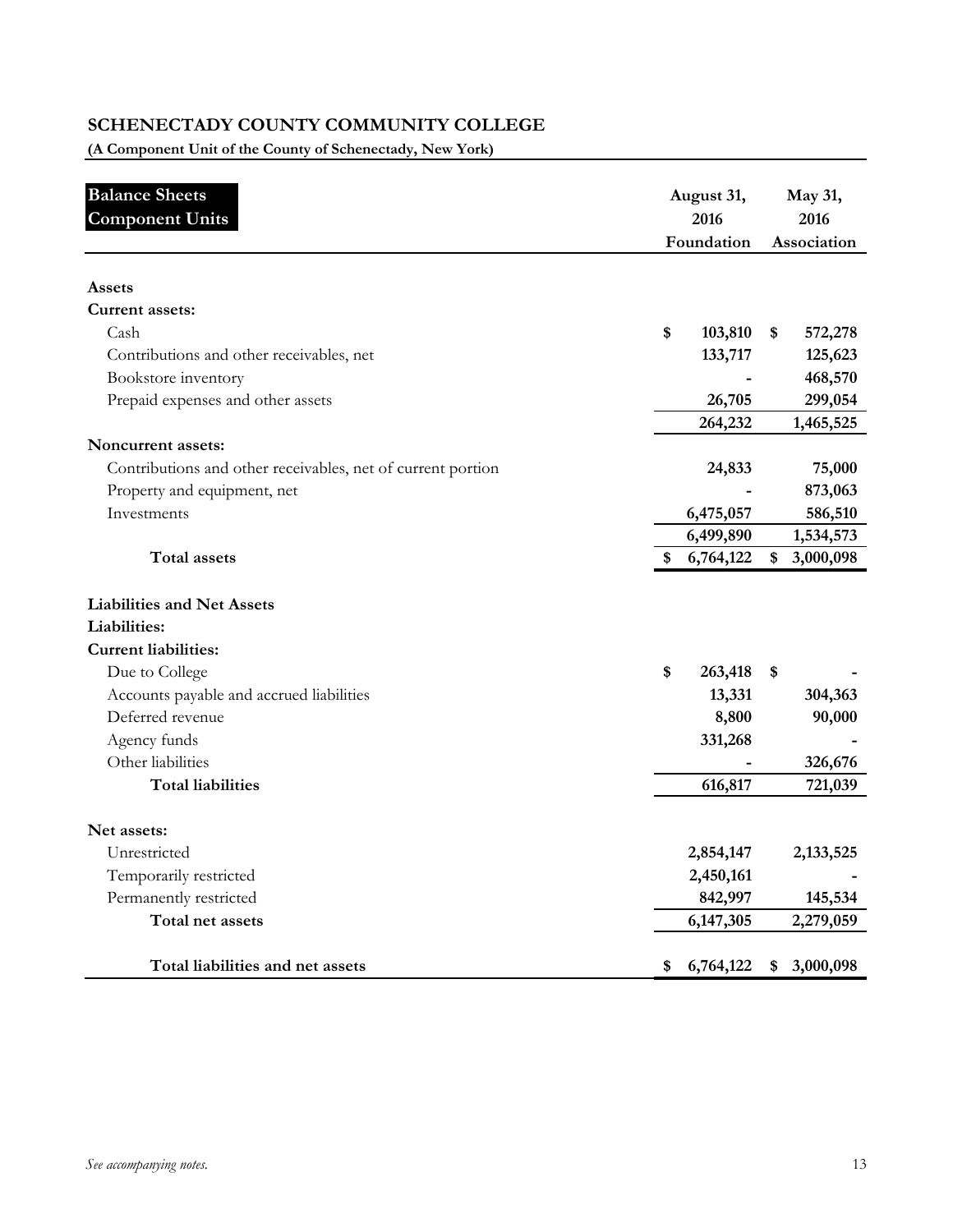**(A Component Unit of the County of Schenectady, New York)**

| <b>Statements of Activities</b> |
|---------------------------------|
|                                 |

| <b>Component Units</b>                        | August 31,<br>2016 | May 31,<br>2016 |  |
|-----------------------------------------------|--------------------|-----------------|--|
| For the year ended                            | Foundation         |                 |  |
| Changes in unrestricted net assets:           |                    |                 |  |
| Revenue and other support:                    |                    |                 |  |
| Sales and services                            | \$                 | 2,695,696<br>\$ |  |
| Student fees and related services             |                    | 124,220         |  |
| Contributions and support                     | 342,919            |                 |  |
| SUNY grant income                             |                    | 46,087          |  |
| Investment income (loss), net                 | 252,465            | (4,368)         |  |
| Other income                                  | 11,733             | 33,927          |  |
| Total unrestricted revenue                    | 607,117            | 2,895,562       |  |
| Net assets released from restriction          | 252,486            |                 |  |
| Total revenue and other support               | 859,603            | 2,895,562       |  |
| Expenses:                                     |                    |                 |  |
| Cost of sales                                 |                    | 1,937,996       |  |
| Scholarships                                  | 213,471            |                 |  |
| Operating expenses                            | 294,987            | 905,381         |  |
| Depreciation                                  |                    | 60,086          |  |
| Management and general                        | 95,800             |                 |  |
| Fundraising                                   | 98,063             |                 |  |
| Total expenses                                | 702,321            | 2,903,463       |  |
| Change in unrestricted net assets             | 157,282            | (7, 901)        |  |
| Changes in temporarily restricted net assets: |                    |                 |  |
| Contributions                                 | 1,306,897          |                 |  |
| Investment income, net                        | 162,203            |                 |  |
| Net assets released from restriction          | (252, 486)         |                 |  |
| Change in temporarily restricted net assets   | 1,216,614          |                 |  |
| Changes in permanently restricted net assets: |                    |                 |  |
| Contributions                                 | 32,660             |                 |  |
| Change in net assets                          | 1,406,556          | (7,901)         |  |
| Net assets - beginning                        | 4,740,749          | 2,286,960       |  |
| Net assets - ending                           | 6, 147, 305<br>\$  | 2,279,059<br>\$ |  |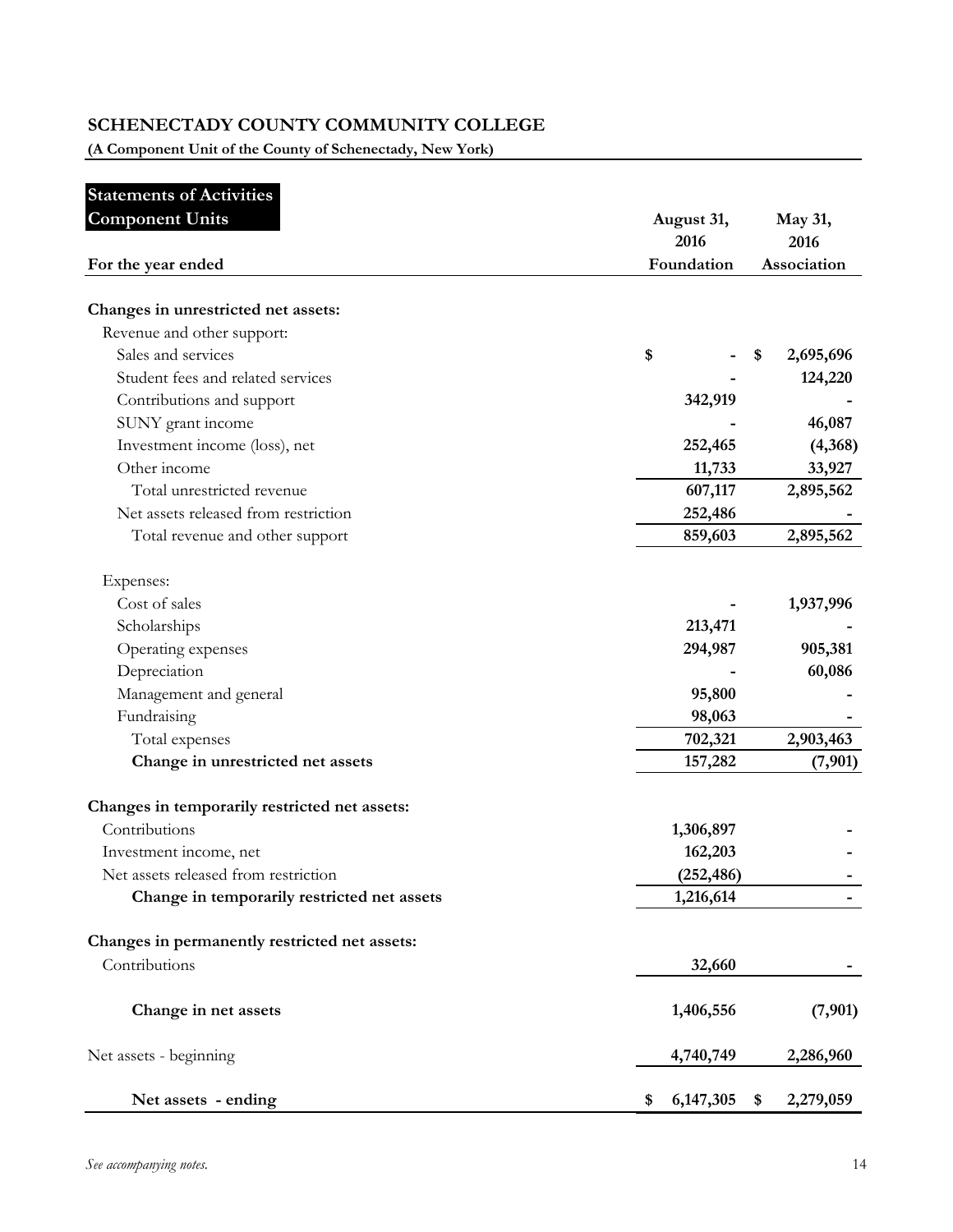#### **Notes to Financial Statements**

#### **1. Summary of Significant Accounting Policies**

#### **Reporting Entity**

Schenectady County Community College (the College) is a locally sponsored, two-year community college founded in 1969. The College is part of a statewide system of two-year institutions designed to provide technical, para-professional, and university parallel education. The College is one of thirty community colleges within the State University of New York (SUNY). SUNY community colleges are financed by New York State (the State), student tuition, and a local government sponsor. Schenectady County, New York (the County) is the College's local sponsor.

#### **Basis of Presentation**

The financial statements of the College are prepared in conformity with generally accepted accounting principles (GAAP) as applied to government units. The Governmental Accounting Standards Board (GASB) is the accepted standard-setting body for establishing governmental accounting and financial reporting principles. The more significant of the College's accounting policies are described below.

#### **Discretely Presented Component Units**

In evaluating how to define the College for financial reporting purposes, management has considered all potential component units. The decision to include a potential component unit in the College's reporting entity is based on several criteria set forth in accounting guidance including legal standing, fiscal dependency, and financial accountability.

Based on the application of these criteria, the following is a brief review of the entities included in the reporting entity as discretely presented component units:

- The Faculty-Student Association of Schenectady County Community College, Inc. (the Association) was established in 1969 to operate, manage, and promote educational activities and relationships between and among students, faculty, staff, and alumni of the College. The Association operates campus-based food services and the College Store for the benefit of students and faculty. The Association reports on a June 1 through May 31 fiscal year; accordingly, all balances in the accompanying financial statements related to the Association are as of and for the year ended May 31, 2016.
- Schenectady County Community College Foundation, Inc. (the Foundation) was established in 1972 for the purpose of maintaining their endowments for specific scholarship and institutional programs for the College. The Foundation maintains the same fiscal year of the College.

The financial statements of these component units have been presented in accordance with the display requirements of the Financial Accounting Standards Board (FASB). Significant footnote disclosure information of the component units is contained in Note 10.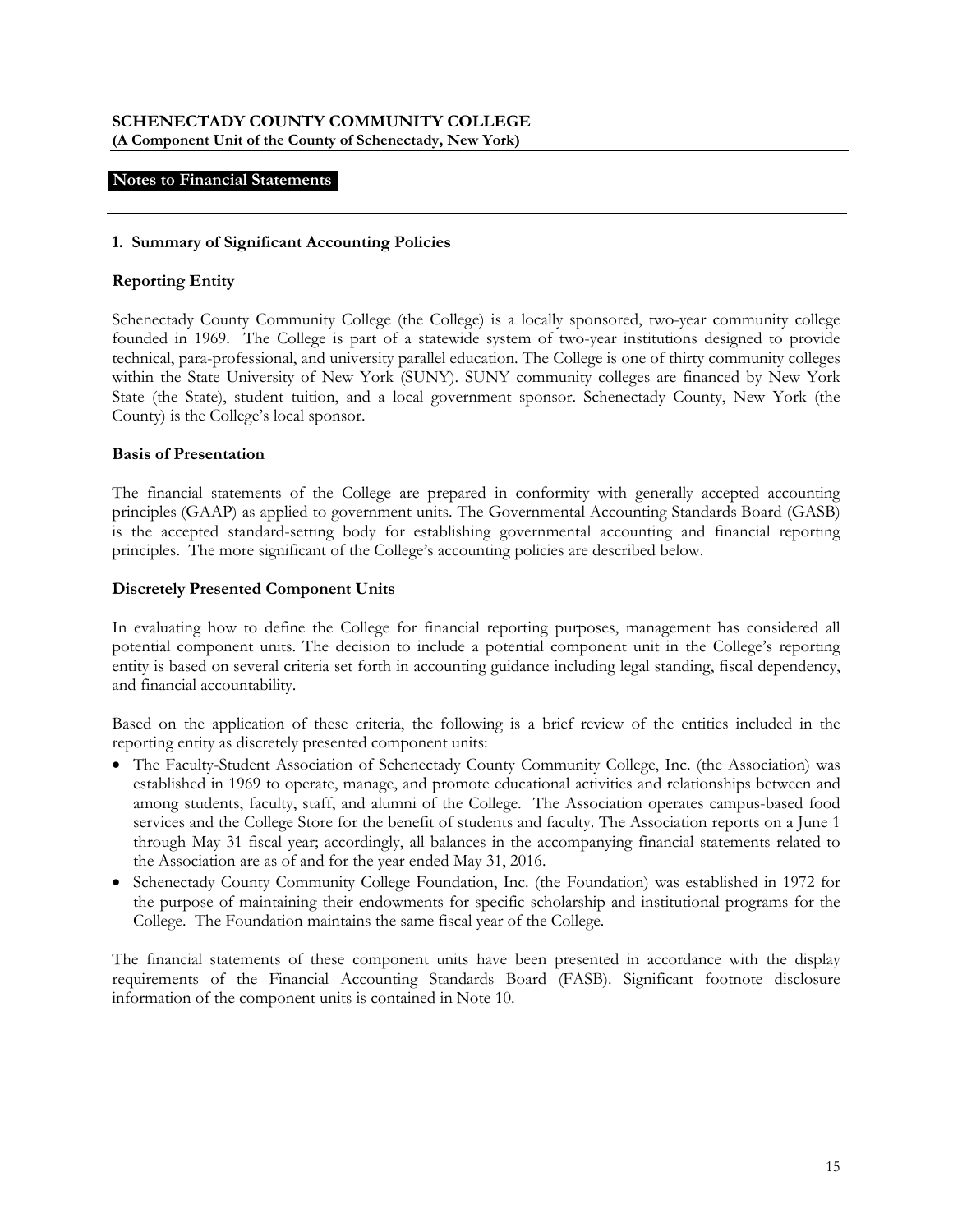#### **Measurement Focus**

The College reports as a special-purpose government engaged in business-type activities, as defined by GASB Statement No. 35. Business-type activities are those that are financed in whole or in part by fees charged to external parties for goods or services. The College's financial statements are reported using the economic resources measurement focus and the accrual basis of accounting. Revenues are recorded when earned and expenses are recorded at the time liabilities are incurred regardless of when the related cash flows take place. Grants and similar items are recognized as revenue as soon as all eligibility requirements imposed by the provider have been satisfied.

The College's policy for defining operating activities in the statement of revenues, expenses, and changes in net position are those that generally result from exchange transactions such as receipts for services and payments made to purchase those goods or services. Certain other transactions are reported as non-operating activities and include the College's operating appropriations from the State and counties, certain federal and state grants, and interest income.

## **Use of Estimates**

The preparation of financial statements in conformity with accounting principles generally accepted in the United States of America requires management to make estimates and assumptions that affect the amounts reported in the financial statements and accompanying notes. Actual results could differ from those estimates.

#### **Net Position**

- *Net investment in capital assets* consists of capital assets, net of accumulated depreciation, reduced by outstanding balances of any related debt obligations attributable to the acquisition, construction, or improvement of those assets.
- *Restricted*  consists of assets reduced by liabilities and deferred inflows of resources related to those assets if their use is subject to externally imposed stipulations. Restrictions are imposed by external organizations such as federal and state laws or by third parties providing funds to the College. The College currently has no restricted resources meeting this definition.
- *Unrestricted* the net amount of assets, deferred outflows of resources, liabilities, and deferred inflows of resources that are not included in the determination of the above restrictions and are available for general use by the College.

The College has a policy of generally using unrestricted amounts first.

## **Campus Facilities, Equipment and Related Debt**

The County and the State equally share the primary cost of capital assets. Pursuant to State Education Law relative to community colleges, title to real property rests in and is held by the local sponsor (the County) in trust for the uses and purposes of the College. The College has a stewardship responsibility since such assets are integral to the operations of the College; therefore, the College records all campus facility activity.

The College recognizes revenue for State and County capital contributions when the construction or acquisition cost is incurred, or the capital asset is purchased. Debt obligations incurred by the County and the State to finance the construction and acquisition of campus facilities and equipment are not recognized in the financial statements since the College is not obligated under any debt service arrangements for the County or State debt.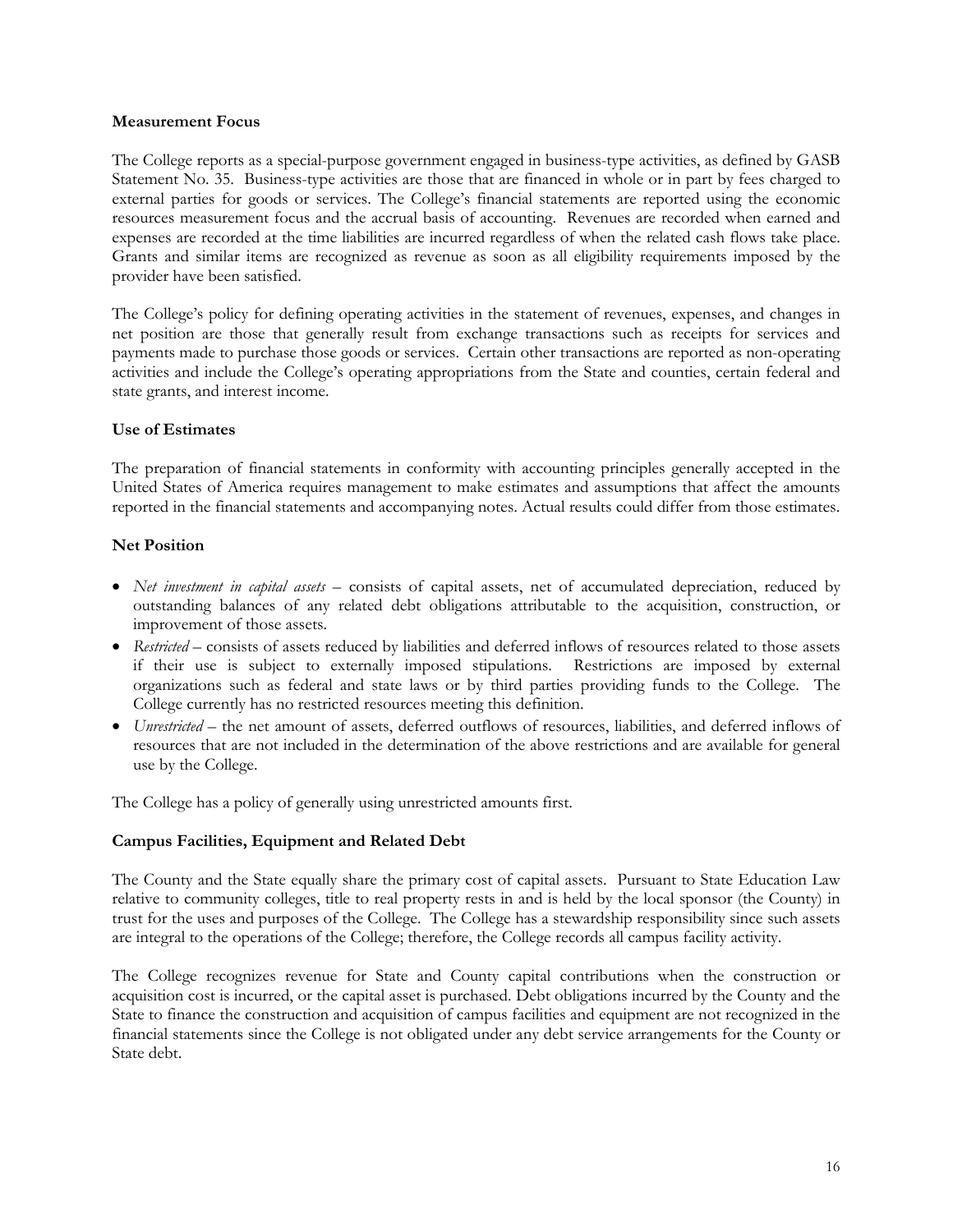The Foundation and Association maintain their own title to capital assets as applicable and issue debt as needed for the acquisition or construction of capital assets.

## **Capital Assets**

The College records capital assets at actual or estimated historical cost. Contributed assets are recorded at fair value at the time received. Depreciation is provided over estimated useful lives using the straight-line method. Maintenance and repairs are expensed as incurred; significant improvements are capitalized.

Capitalization thresholds for determining which asset purchases are added to capital accounts and the estimated useful lives of the College's capital assets are as follows:

|                                   |    |        | Capitalization Estimated |
|-----------------------------------|----|--------|--------------------------|
|                                   |    | Policy | Useful Life              |
|                                   |    |        |                          |
| Buildings and infrastructure      | S  | 5,000  | $15-40$                  |
| Land improvements                 | S  | 5,000  | $3 - 15$                 |
| Furniture, fixtures and equipment | \$ | 5,000  | 5                        |

#### **Compensated Absences**

The College recognizes a liability for vacation time and additional salary related payments as benefits have been earned by employees based on the rendering of past service and the probability that the employees will be compensated. This includes vacation time that was earned but not used for which employees receive compensation in future periods.

In addition, the College recognizes a liability for vested sick leave and additional salary related payments for employees who are eligible to receive termination payments as well as other employees who are expected to become eligible in the future to receive such payments.

## **Unearned Revenue**

Student tuition and related fees billed and payable prior to the end of the fiscal year and related to the following semester are considered unearned and recognized as revenue when earned in the subsequent fiscal year.

#### **Deferred Inflows of Resources**

Deferred inflows of resources include New York State tuition assistance payments (TAP) received by the College on behalf of eligible students. Amounts received prior to the College's year end have a time restriction as they are applicable to the following semester and are recognized as revenue when applied to the respective students' accounts.

#### **Pensions**

The financial statements recognize the net pension asset (liability), deferred outflows and deferred inflows of resources, pension expense (revenue), and information about and changes in the fiduciary net position on the same basis as reported by the respective defined benefit pension plans. The College's participation in the plans is mandated by State law and includes the New York State Teachers' Retirement System (TRS) and the New York State and Local Employees' Retirement System (ERS) (the Systems). The Systems recognize benefit payments when due and payable in accordance with benefit terms; investment assets are reported at fair value. More information on pension activity for the Systems is included in Note 6.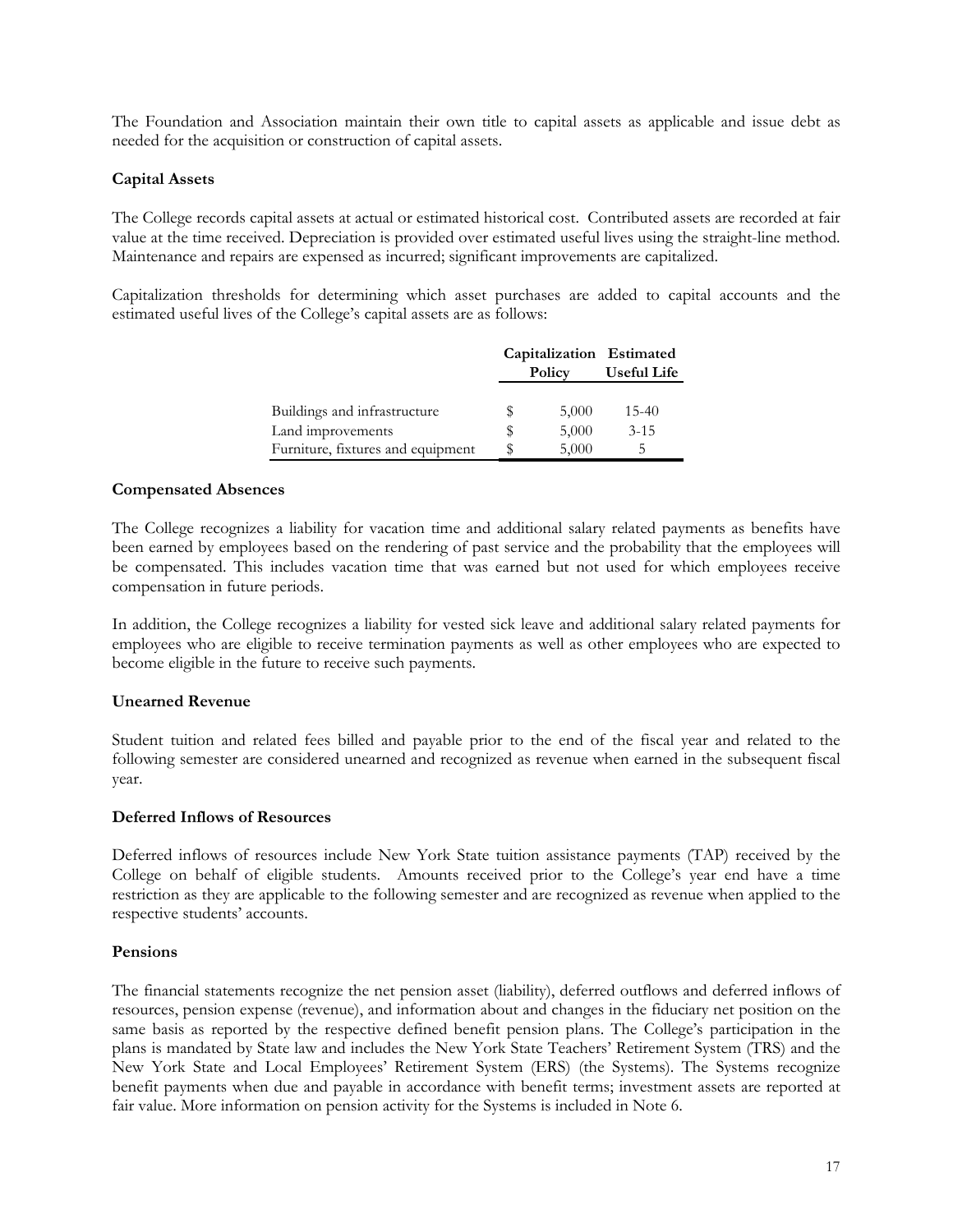#### **Revenues**

The State provides aid to the College based upon operating costs and a formula based on student full-time equivalents. The County also provides funding to the College in the form of a sponsor contribution which is appropriated annually by the County legislature as part of the County's budgeting function. Revenue is recognized in the accounting period earned. State and County appropriations are recognized when legally available for expenditure. Revenues and expenses arising from non-exchange transactions are recognized when all eligibility requirements are met.

Grants to students for financial aid and scholarships through the Federal Pell Grant Program and TAP are recorded as non-operating revenues from Federal and State sources and as either financial aid and scholarship expense or scholarship allowances offsetting tuition and fees revenue. For the year ended August 31, 2016, approximately \$7,659,000 was distributed to the College for PELL grants, and \$2,009,000 for TAP awards.

Student tuition and fees are presented net of scholarships and financial aid applied to student accounts. Certain other scholarship amounts are paid directly to, or refunded to, the student and are generally reflected as expenses.

#### **Reserve for Excess Student Revenue**

State Education Law mandates that tuition revenue not exceed one-third of net operating costs. This mandate has been waived by the State. As a result, the College has not recognized a reserve for excess student revenue.

#### **Interfund Transfers**

The College uses fund accounting for the SUNY annual report (and as displayed in the accompanying supplementary information) and as such, operations include transactions between funds. Permanent transfers of funds include the transfer of expenditures and revenues to provide financing or other services between restricted and unrestricted current funds. These amounts are eliminated in the basic financial statements.

## **Exempt Tax Status**

The College is a unit of the State and is therefore generally exempt from income taxes under §115 of the Internal Revenue Code. The component units are nonprofit organizations and accordingly, no provision for income taxes has been included in the accompanying financial statements.

#### **2. Cash**

Cash management is governed by State laws and as established by the College's written policies. Cash must be deposited in FDIC-insured commercial banks or trust companies located within the State. The College is authorized to use demand accounts and certificates of deposit. Invested resources are limited to obligations of the United States Treasury and its Agencies, repurchase agreements, and obligations of the State or its localities.

Collateral is required for demand and time deposits and certificates of deposit not covered by Federal Deposit Insurance. Obligations that may be pledged as collateral are obligations of the United States and its agencies and obligations of the State and its municipalities and school districts.

Custodial credit risk is the risk that, in the event of a bank failure, the College's deposits may not be returned to it. At August 31, 2016, the College's bank deposits were fully collateralized by FDIC coverage and securities held by the pledging institutions' trust department or agents in the College's name.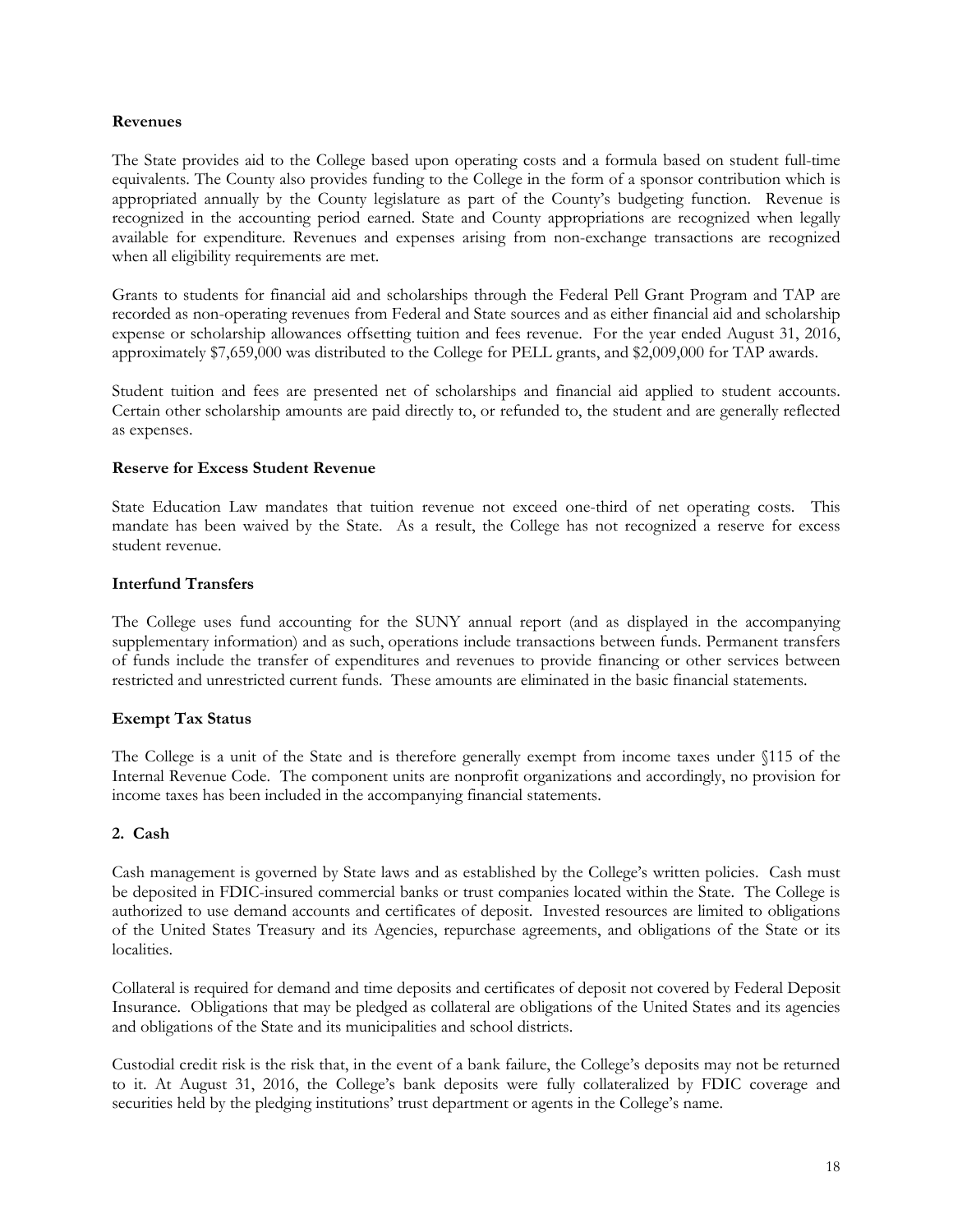# **3. Accounts and Other Receivables**

|                                      |   | 2016                 |
|--------------------------------------|---|----------------------|
| Student tuition and fees<br>Other    | S | 1,390,067<br>191,981 |
|                                      |   | 1,582,048            |
| Less allowance for doubtful accounts |   | 1,153,000            |
|                                      | S | 429,048              |

# **4. Capital Assets**

|                                     | September 1,     |                  | Retirements/                              |              | August 31,   |
|-------------------------------------|------------------|------------------|-------------------------------------------|--------------|--------------|
|                                     | 2015             | <b>Additions</b> | Reclassifications                         |              | 2016         |
| Nondepreciable capital assets:      |                  |                  |                                           |              |              |
| Land                                | \$<br>713,209 \$ |                  | $-$ \$                                    | \$<br>$\sim$ | 713,209      |
| Construction in progress            |                  | 631,486          | ۰                                         |              | 631,486      |
| Total nondepreciable capital assets | 713,209          | 631,486          |                                           |              | 1,344,695    |
| Depreciable capital assets:         |                  |                  |                                           |              |              |
| Buildings and infrastructure        | 54,016,831       | 795,716          |                                           |              | 54,812,547   |
| Land improvements                   | 713,140          |                  |                                           |              | 713,140      |
| Furniture, fixtures and equipment   | 5,749,319        | 721,080          | -                                         |              | 6,470,399    |
| Total depreciable assets            | 60,479,290       | 1,516,796        |                                           |              | 61,996,086   |
| Less accumulated depreciation:      | 34, 373, 403     | 1,952,070        |                                           |              | 36, 325, 473 |
| Net capital assets                  | 26,819,096       | 196,212          | <sup>\$</sup><br>$\overline{\phantom{0}}$ | \$           | 27,015,308   |
|                                     |                  |                  |                                           |              |              |

## **5. Liabilities**

|                               | September 1,<br>2015 |            | Increases |      | <b>Decreases</b> | August 31,<br>2016 | Due Within<br><b>One Year</b> |
|-------------------------------|----------------------|------------|-----------|------|------------------|--------------------|-------------------------------|
|                               |                      |            |           |      |                  |                    |                               |
| Other postemployment benefits | \$20,647,534         | $^{\circ}$ | 3,284,411 | - \$ | 1,657,907        | $$22,274,038$ \$   | -                             |
| Compensated absences          | 1,529,933            |            | 610,297   |      | 519,230          | 1,621,000          | ۰                             |
| Due to related entities       | 71.350               |            | 136,439   |      | 71,350           | 136,439            | 136,439                       |
|                               | \$22,248,817         |            | 4,031,147 |      | 2,248,487        | \$24,031,477       | 136,439                       |

The College leases real property under the terms of operating lease agreements. Future minimum lease payments due under noncancelable operating leases are:

| Years ending<br>August 31, |           |  |  |  |  |  |  |  |  |  |
|----------------------------|-----------|--|--|--|--|--|--|--|--|--|
|                            |           |  |  |  |  |  |  |  |  |  |
| 2017<br>S                  | 595,760   |  |  |  |  |  |  |  |  |  |
|                            | 589,707   |  |  |  |  |  |  |  |  |  |
|                            | 573,543   |  |  |  |  |  |  |  |  |  |
|                            | 454,154   |  |  |  |  |  |  |  |  |  |
|                            | 390,067   |  |  |  |  |  |  |  |  |  |
|                            | 1,993,106 |  |  |  |  |  |  |  |  |  |
|                            | 557,839   |  |  |  |  |  |  |  |  |  |
| ٩                          | 5,154,176 |  |  |  |  |  |  |  |  |  |
|                            |           |  |  |  |  |  |  |  |  |  |

Rental expense for all operating leases was \$807,500 for the year ended August 31, 2016.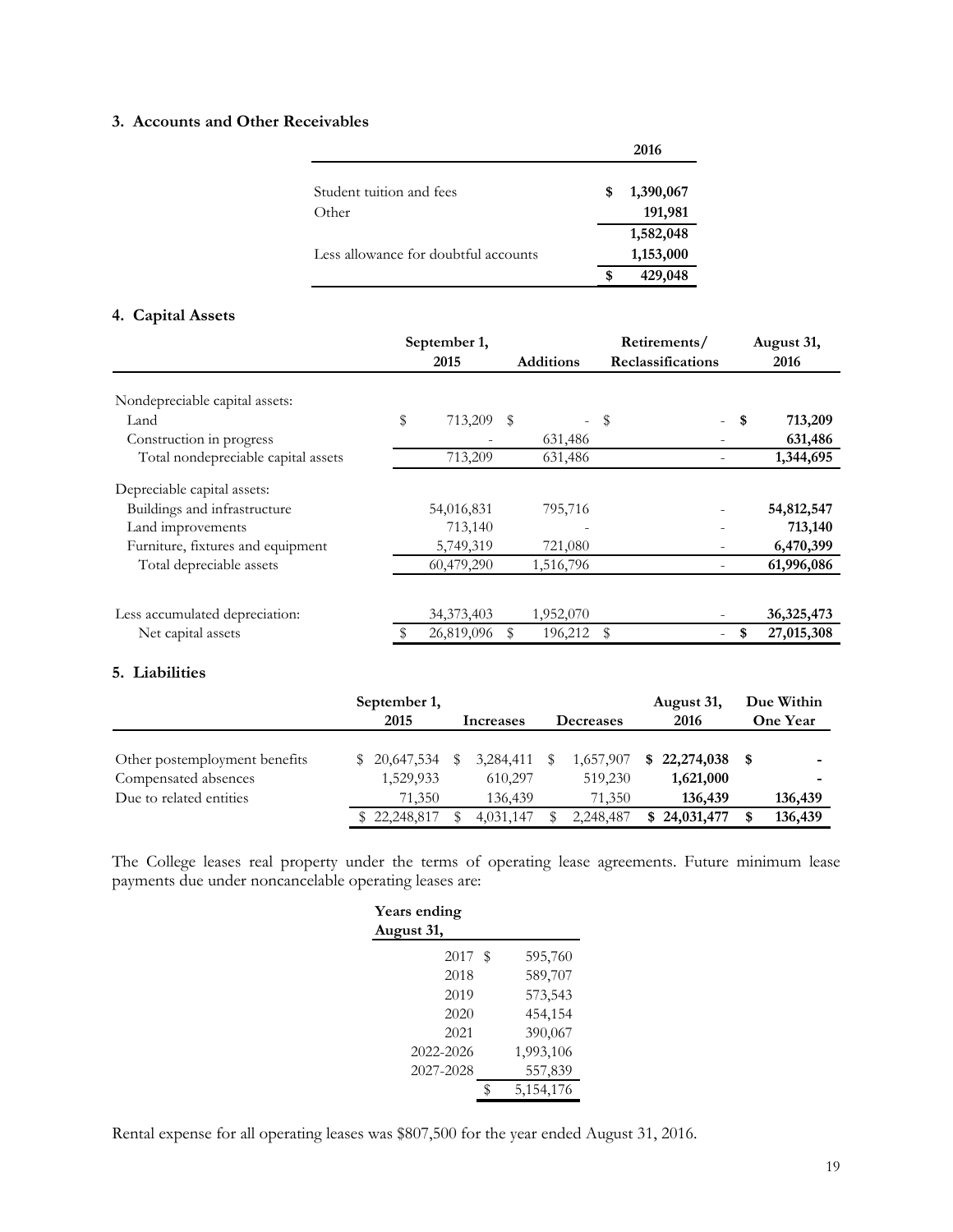#### **6. Pension Plans**

## **Plan Descriptions**

The College participates in the following cost-sharing, multiple employer, public employee retirement systems:

- TRS is administered by the New York State Teachers' Retirement Board and provides benefits to plan members and beneficiaries as authorized by the Education Law and the Retirement and Social Security Law of the State of New York. TRS issues a publicly available financial report that contains financial statements and required supplementary information. The report may be obtained from the New York State Teachers' Retirement System at www.nystrs.org.
- ERS provides retirement benefits as well as death and disability benefits. New York State Retirement and Social Security Law governs obligations of employers and employees to contribute and provide benefits to employees. ERS issues a publicly available financial report that includes financial statements and required supplementary information. This report may be obtained from the New York State and Local Retirement System at www.osc.state.ny.us/retire.

*Benefits:* The Systems provide retirement, disability, and death benefits for eligible members, including automatic cost of living adjustments. In general, retirement benefits are determined based on an employee's individual circumstances using a pension factor, an age factor, and final average salary. The benefits vary depending on the individual's employment tier. Pension factors are determined based on tier and an employee's years of service, among other factors.

*Contribution Requirements:* No employee contribution is required for those hired prior to July 1976. The Systems require employee contributions of 3% of salary for the first 10 years of service for those employees who joined the Systems from July 1976 through December 2009. Participants hired on or after January 1, 2010 through March 31, 2012 are required to contribute 3.5% (TRS) or 3% (ERS) of compensation throughout their active membership in the Systems. Participants hired on or after April 1, 2012 are required to contribute a percentage ranging from 3% to 6% each year, based on their level of compensation. Pursuant to Article 11 of Education Law, an actuarially determined contribution rate is established annually for TRS by the New York State Teachers' Retirement Board. This rate was 13.26% for 2016. For ERS, the Comptroller annually certifies the rates used, expressed as a percentage of the wages of participants, to compute the contributions required to be made by the College to the pension accumulation fund. For 2016, these rates ranged from 9.4% - 21.8% based on the respective employees' longevity tiers.

A liability is accrued based on the College's legally required contributions for employee services rendered. The amounts outstanding and payable to TRS and ERS for the year ended August 31, 2016 were \$307,922 and \$540,227, respectively.

#### **Net Pension Asset (Liability), Pension Expense, and Deferred Outflows and Deferred Inflows of Resources**

Liabilities of \$143,673 and \$3,917,635 were recognized for the College's proportionate share of the TRS and ERS net pension liability as of August 31, 2016.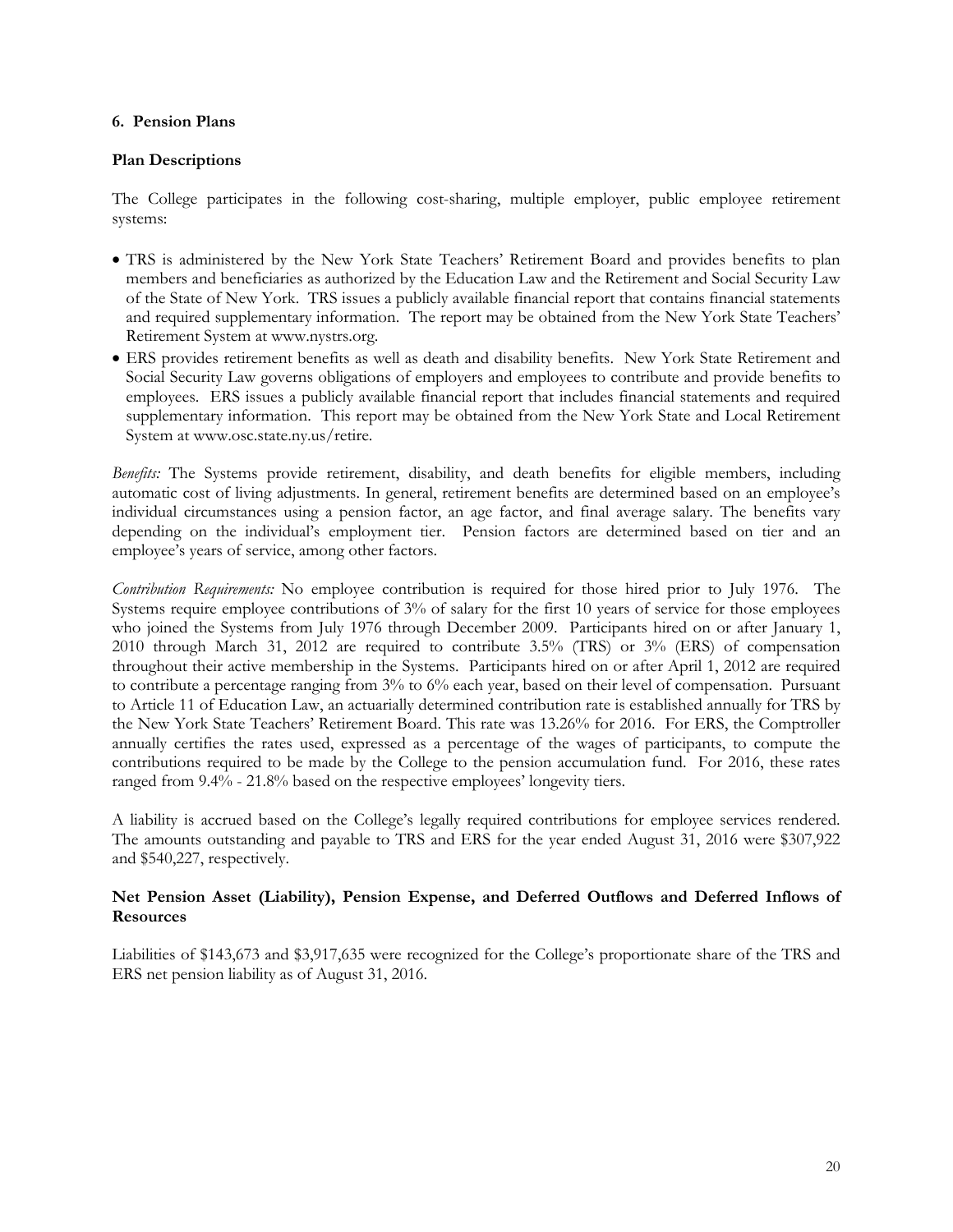The TRS net pension liability was measured as of June 30, 2016 and the total pension liability was determined by an actuarial valuation as of June 30, 2015, with update procedures applied to roll forward the net pension position to June 30, 2016. The College's proportion of the net pension position was based on the ratio of its actuarially determined employer contributions to TRS's total actuarially determined employer contributions for the fiscal year ended on the measurement date. At June 30, 2016, the College's proportion was 0.013414%, an increase of 0.000285% from its proportion measured as of June 30, 2015.

The ERS net pension liability was measured as of March 31, 2016, and the total pension liability was determined by an actuarial valuation as of April 1, 2015. The College's proportion of the net pension liability was based on the ratio of its actuarially determined employer contributions to ERS's total actuarially determined employer contributions for the fiscal year ended on the measurement date. Since the College's required contributions are included with the County's, the County has provided the College its proportion, determined on the basis of total payroll of the College, the County and the County's other reporting entities over the total payroll of all entities. At March 31, 2016, the College's proportion was 0.024817% an increase of 0.003002% from its proportion measured as of March 31, 2015.

For the year ended August 31, 2016, the College recognized net pension expense of \$1,695,805 (expense from TRS of \$529,259 and from ERS of \$1,166,546). At August 31, 2016, the College reported deferred outflows and deferred inflows of resources as follows:

|                                                        | <b>TRS</b> |                  |          |                          |                  | <b>ERS</b>  |                  |         |
|--------------------------------------------------------|------------|------------------|----------|--------------------------|------------------|-------------|------------------|---------|
|                                                        |            | Deferred         | Deferred |                          |                  | Deferred    | Deferred         |         |
|                                                        |            | Outflows of      |          | Inflows of               |                  | Outflows of | Inflows of       |         |
|                                                        |            | <b>Resources</b> |          | <b>Resources</b>         | <b>Resources</b> |             | <b>Resources</b> |         |
|                                                        |            |                  |          |                          |                  |             |                  |         |
| Differences between expected and actual experience     | \$         |                  | $-$ \$   | 46,673                   | S                | 20,128      | - S              | 472,136 |
| Changes of assumptions                                 |            | 818,454          |          |                          |                  | 1,062,186   |                  |         |
| Net difference between projected and actual earnings   |            |                  |          |                          |                  |             |                  |         |
| on pension plan investments                            |            | 323,053          |          | $\overline{\phantom{a}}$ |                  | 2,363,023   |                  |         |
| Changes in proportion and differences between College  |            |                  |          |                          |                  |             |                  |         |
| contributions and proportionate share of contributions |            |                  |          | 67,213                   |                  | 16,896      |                  | 56,970  |
| College contributions subsequent to the measurement    |            |                  |          |                          |                  |             |                  |         |
| date                                                   |            | 33,444           |          |                          |                  | 540,227     |                  |         |
|                                                        |            | 1,174,951        |          | 113,886                  | \$               | 4,002,460   |                  | 529,106 |

College contributions subsequent to the measurement date will be recognized as an addition to (reduction of) the net pension asset (liability) in the year ending August 31, 2017. Other amounts reported as deferred outflows and deferred inflows of resources related to pensions will be recognized in pension expense as follows:

| Years ending<br>August 31, | TRS             |    | <b>ERS</b> |
|----------------------------|-----------------|----|------------|
|                            |                 |    |            |
| 2017                       | \$<br>90,340    | S  | 739,934    |
| 2018                       | 90,340          |    | 739,934    |
| 2019                       | 341,232         |    | 739,934    |
| 2020                       | 263,172         |    | 713,325    |
| 2021                       | 115,508         |    |            |
| Thereafter                 | 127,029         |    |            |
|                            | \$<br>1,027,621 | \$ | 2,933,127  |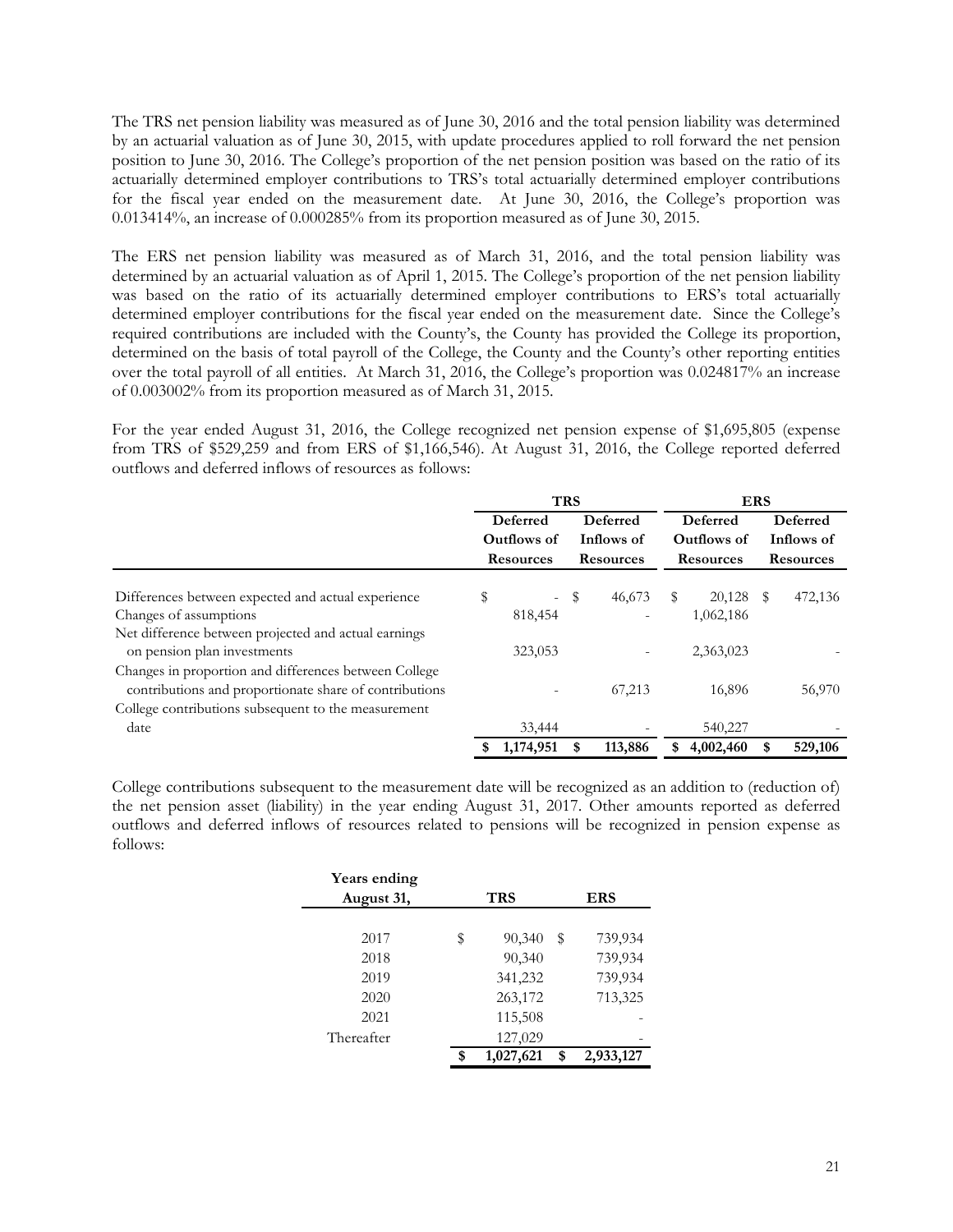#### **Actuarial Assumptions**

For TRS, the actuarial assumptions used in the June 30, 2015 valuation, with update procedures used to roll forward the total pension liability to June 30, 2016, were based on the results of an actuarial experience study for the period July 1, 2009 to June 30, 2014. These assumptions are:

**Inflation** –  $2.5\%$ 

**Salary increases** – Based on TRS member experience, dependent on age and gender, ranging from 1.9-  $4.72\%$ 

**Projected Cost of Living Adjustments (COLA) – 1.5% annually** 

**Investment rate of return** – 7.5% compounded annually, net of investment expense, including inflation **Mortality** – Based on TRS member experience, with adjustments for mortality improvements based on Society of Actuaries Scale MP-2014 **Discount rate** – 7.5%

The long-term expected rate of return on TRS pension plan investments was determined in accordance with Actuarial Standard of Practice No. 27, *Selection of Economic Assumptions for Measuring Pension Obligations.*  Consideration was given to expected future real rates of return (expected returns, net of pension plan investment expense and inflation) for each major asset class as well as historical investment data and plan performance.

For ERS, the actuarial assumptions used in the April 1, 2015 valuation, with update procedures used to roll forward the total pension liability to March 31, 2016, were based on the results of an actuarial experience study for the period April 1, 2010 to March 31, 2015. These assumptions are:

**Inflation** – 2.5% **Salary increases** – 3.8% **COLA** – 1.3% annually **Investment rate of return** – 7.0% compounded annually, net of investment expense, including inflation **Mortality** – Based on ERS experience from April 1, 2010 – March 31, 2015 with adjustments for mortality improvements based on the Society of Actuaries' Scale MP-2014 **Discount rate** – 7.0%

The long-term expected rate of return on ERS pension plan investments was determined using a buildingblock method in which best-estimate ranges of expected future real rates of return (expected return, net of investment expenses and inflations) are developed for each major asset class. These ranges are combined to produce the long-term expected rate of return by weighting the expected future real rates of return by the target asset allocation percentage and by adding expected inflation.

## **Investment Asset Allocation**

Best estimates of arithmetic real rates of return for each major asset class and the Systems' target asset allocations as of the applicable valuation dates are summarized as follows: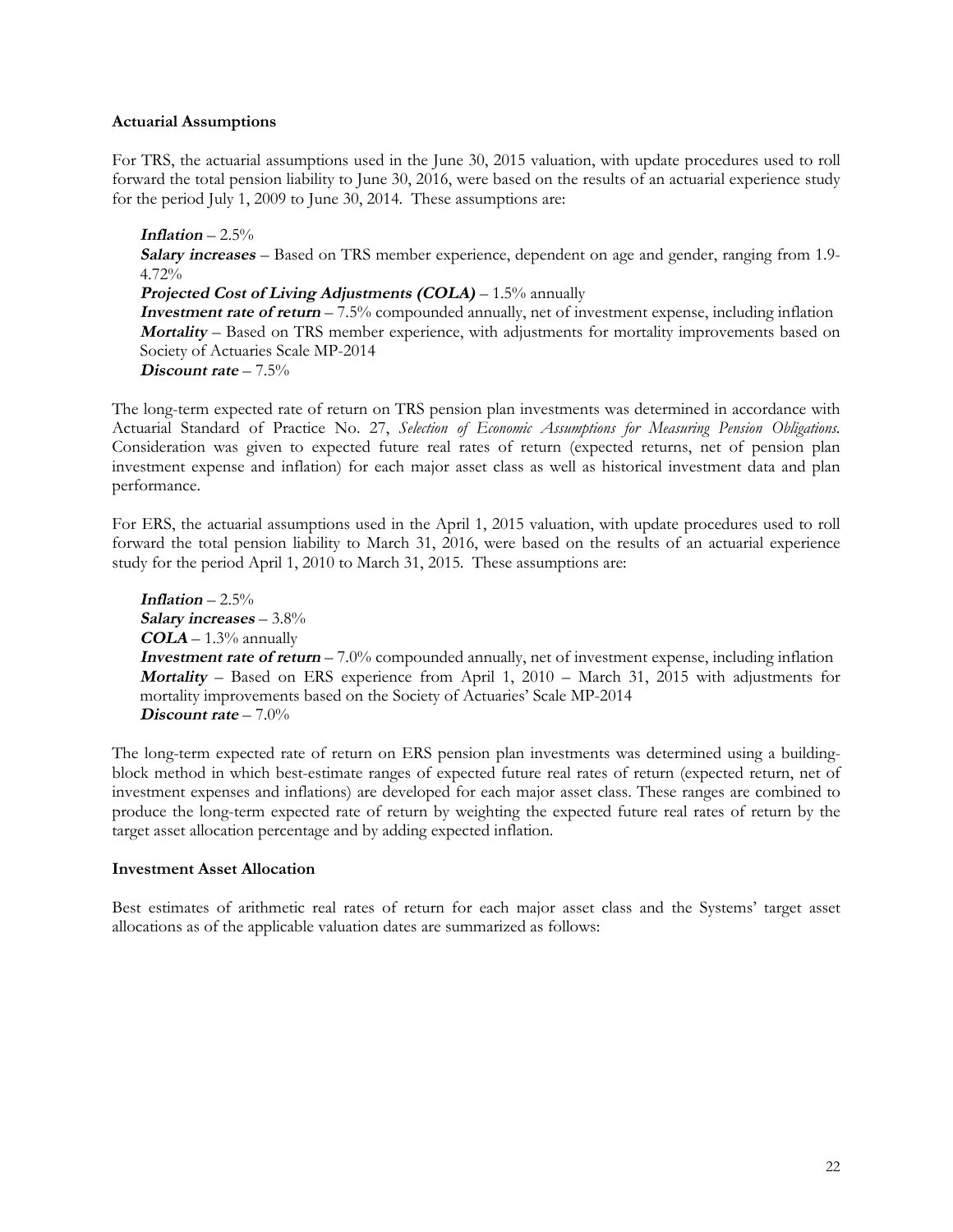|                                  |                      | <b>TRS</b>                                             |                      | <b>ERS</b>                                                    |
|----------------------------------|----------------------|--------------------------------------------------------|----------------------|---------------------------------------------------------------|
| <b>Asset Class</b>               | Target<br>Allocation | Long-Term<br>Expected<br><b>Real Rate of</b><br>Return | Target<br>Allocation | Long-Term<br><b>Expected</b><br><b>Real Rate of</b><br>Return |
| Domestic equities                | $37\%$               | $6.1\%$                                                | 38%                  | $7.3\%$                                                       |
| International equities           | 18%                  | $7.3\%$                                                | 13%                  | $8.5\%$                                                       |
| Private equities                 | $7\%$                | $9.2\%$                                                | 10%                  | $11.0\%$                                                      |
| Real estate                      | $10\%$               | $5.4\%$                                                | $8\%$                | $8.3\%$                                                       |
| Domestic fixed income securities | 17%                  | $1.0\%$                                                | $2\%$                | $4.0\%$                                                       |
| Global fixed income securities   | $2\%$                | $0.8\%$                                                |                      |                                                               |
| Bonds and mortgages              | 8%                   | $3.1\%$                                                | 18%                  | $4.0\%$                                                       |
| Short-term                       | $1\%$                | $0.1\%$                                                | $2\%$                | $2.3\%$                                                       |
| Other                            |                      |                                                        | $9\%$                | $6.8\% - 8.7\%$                                               |
|                                  | 100%                 |                                                        | 100%                 |                                                               |

#### **Discount Rate**

The discount rate projection of cash flows assumed that contributions from plan members will be made at the current member contribution rates and that contributions from employers will be made at statutorily required rates, actuarially determined. Based on those assumptions, the Systems' fiduciary net position was projected to be available to make all projected future benefit payments of current plan members. Therefore, the long-term expected rate of return on pension plan investments was applied to all periods of projected benefit payments to determine the total pension liability.

The following presents the College's proportionate share of its net pension liability calculated using the discount rate of 7.5% (TRS) and 7.0% (ERS) and the impact of using a discount rate that is 1% higher or lower than the current rate.

|                                                                           |               | <b>At Current</b>    |                  |
|---------------------------------------------------------------------------|---------------|----------------------|------------------|
|                                                                           | 1.0% Decrease | <b>Discount Rate</b> | $1.0\%$ Increase |
| College's proportionate share of<br>the TRS net pension asset (liability) | (1,874,543)   | (143, 673)           | 1,308,090        |
| College's proportionate share of<br>the ERS net pension asset (liability) | (8,981,713)   | (3,917,635)          | 240,423          |

#### **7. Pension Plans – TIAA-CREF**

The Teachers Insurance and Annuity Association – College Retirement Equities Fund (TIAA-CREF) is a State University Optional Retirement Plan (ORP). TIAA-CREF is a multiple-employer defined contribution plan administered by a separate board of trustees. TIAA-CREF provides benefits through annuity contracts and provides retirement and death benefits to those employees who elect to participate in the ORP. Benefits are determined by the amount of individual accumulations and the retirement income option selected. All benefits generally vest after the completion of one year of service if the employee is retained thereafter. Employees who joined TIAA-CREF after July 27, 1976 and have less than ten years of service or membership are required to contribute 3% of their salaries. Employees hired on or after April 1, 2012 are required to contribute a percentage ranging from 3% to 6% each year, based upon their annual compensation. Employer contributions range from 8% to 15% depending upon when the employee was hired. Employee contributions are deducted from their salaries and remitted on a current basis to TIAA-CREF. Employer contributions for the year ended August 31, 2016 was \$620,638.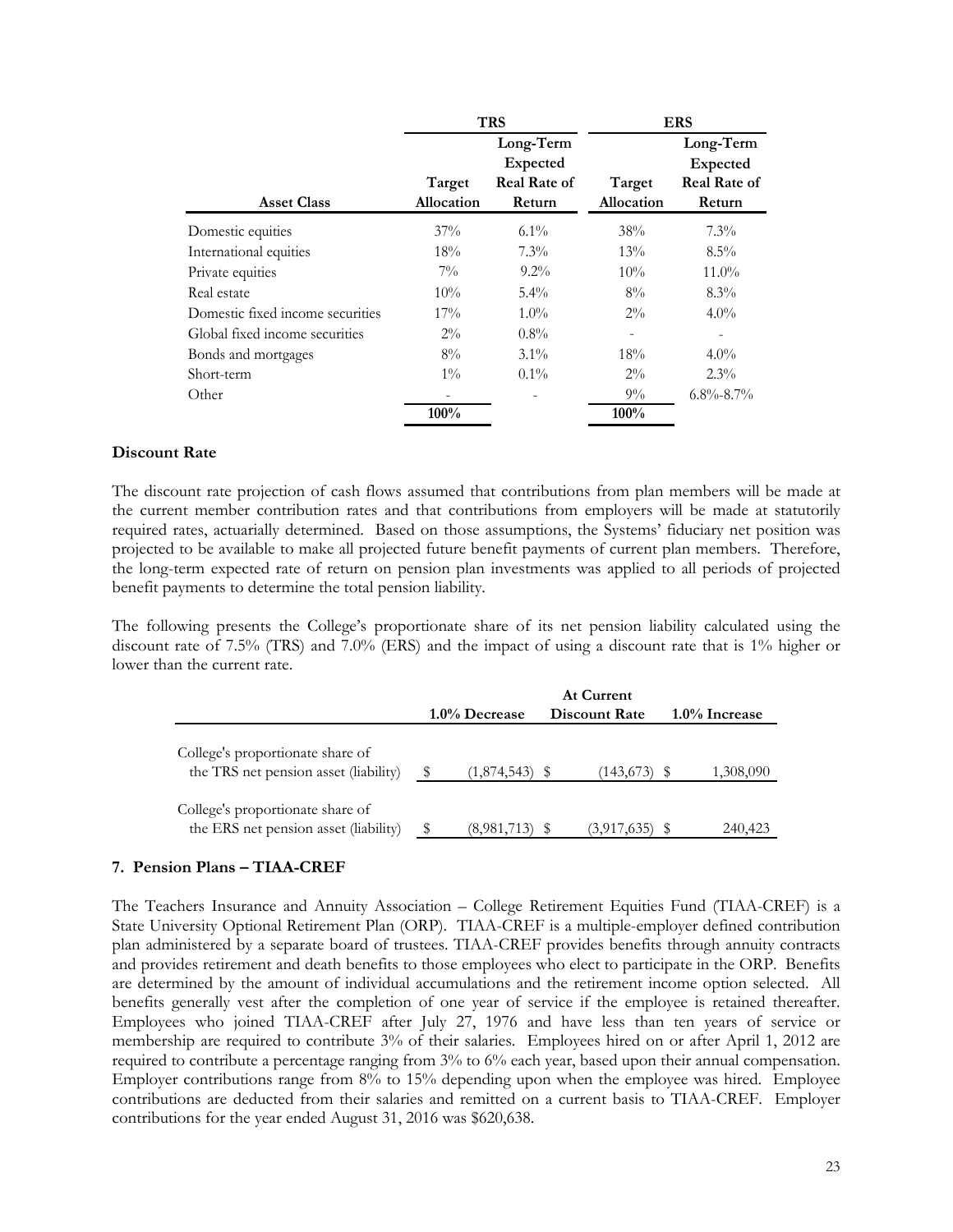#### **8. Other Postemployment Benefits**

The County administers the Schenectady County Retiree Medical Plan (the Plan) as a single-employer defined benefit postemployment benefit plan, through which College retirees receive benefits. The Plan provides for continuation of medical insurance benefits for substantially all employees and their spouses upon retirement. The Plan can be amended by the County subject to collective bargaining and employment agreements. The Plan does not issue a stand-alone financial report.

Eligibility for benefits is met by employees who participate and retire from the College with at least 10 years of service in the Systems. Employees hired before June 8, 2004 and their spouses receive benefits at no cost for their lifetimes. Employees hired after June 8, 2004 along with their spouses receive benefits between 50 - 100% of cost depending on years of service. For the year ended August 31, 2016, the College contributed \$1,657,907 for Plan benefits.

The costs associated with this Plan are accounted for in accordance with GASB Statement No. 45. The objective of this statement is to improve the faithfulness and usefulness of financial information presented with respect to postemployment benefits other than pensions (OPEB). GASB Statement No. 45 requires that the College recognize the cost of these benefits during the periods when employees render the services that will ultimately entitle them to the benefits, rather than continuing to use the "pay as you go" method (recognize the cost as the retiree premiums and reimbursements are paid). This cost is referred to as the annual required contribution (ARC) and includes two components:

- Amortization of the unfunded actuarial accrued liability (UAAL) for the current year, which is the actuarially-determined, unfunded present value of all future OPEB costs associated with current employees and retirees as of the beginning of the year.
- Normal cost which is the actuarially-determined cost of future OPEB earned in the current year.

The ARC represents an amount that, if funded each year, would ultimately satisfy the UAAL as well as each year's normal cost during that timeframe. GASB Statement No. 45 permits the College to amortize the UAAL over a period not to exceed 30 years. A liability is recognized to the extent that actual funding of the Plan is less than the ARC. The College funds the Plan to the extent of premium payments and reimbursements on a "pay as you go" basis.

The expense recognized by the College is referred to as the OPEB cost and includes the ARC, an annual adjustment to the ARC, and interest on the other postemployment benefits liability (net OPEB obligation). The following table illustrates the College's OPEB, the amount actually contributed to the Plan, and changes in the College's net OPEB obligation:

|                                                      |    | 2016          |
|------------------------------------------------------|----|---------------|
| Annual required contribution                         |    |               |
| Normal cost                                          | \$ | 1,450,062     |
| Amortization of unfunded actuarial accrued liability |    | 2,055,948     |
| Interest                                             |    | 951,985       |
| ARC adjustment                                       |    | (1, 173, 584) |
| Annual OPEB cost                                     |    | 3,284,411     |
| Contributions made                                   |    | 1,657,907     |
| Change in net OPEB obligation                        |    | 1,626,504     |
| Net OPEB obligation - beginning of year              |    | 20,647,534    |
| Net OPEB obligation - end of year                    | S  | 22,274,038    |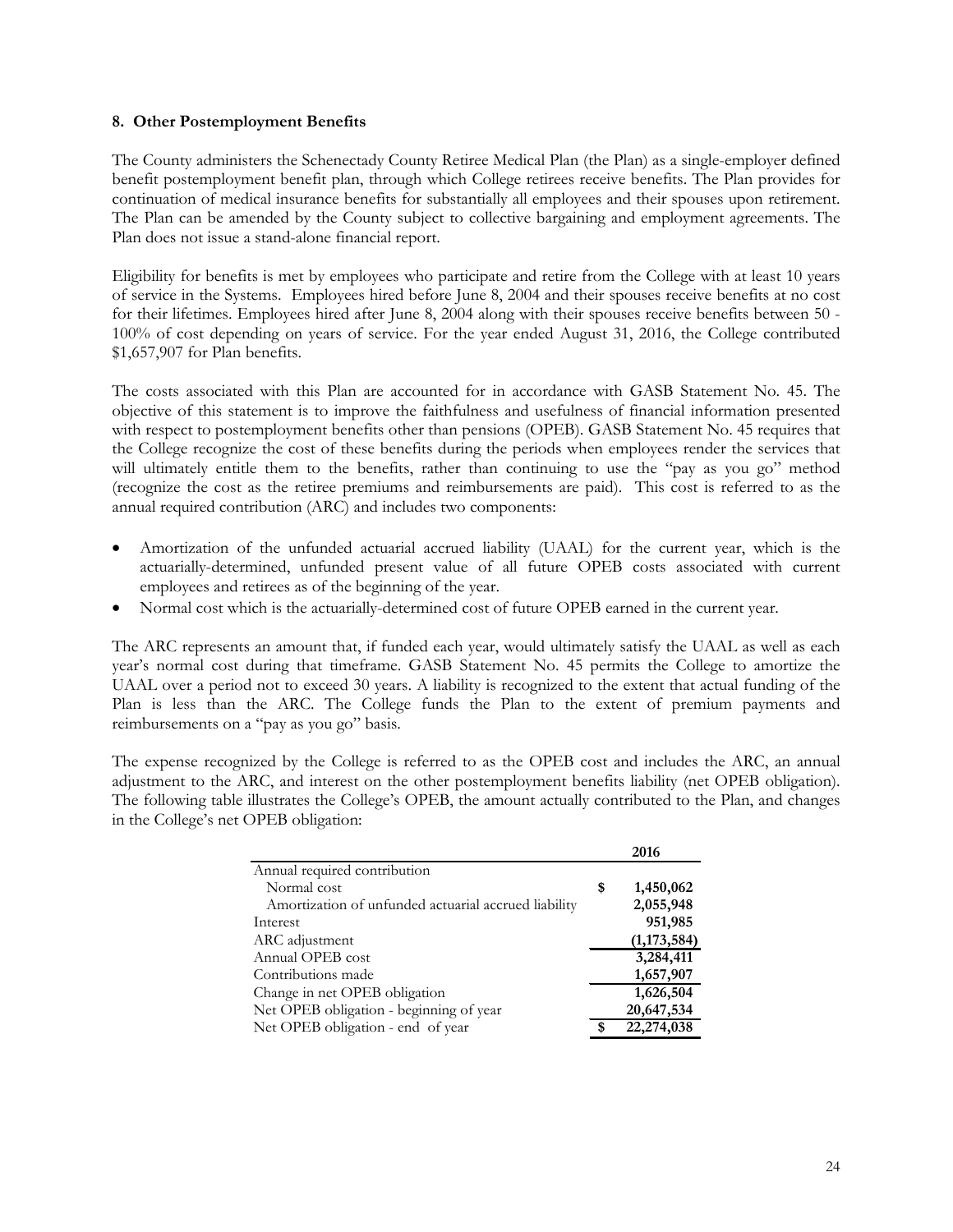The College's annual OPEB cost, the percentage of annual OPEB cost contributed to the Plan, and the net OPEB obligation for the previous three years were as follows:

|            |   |             | Percentage       |             |
|------------|---|-------------|------------------|-------------|
| Years      |   | Annual      | of Annual        | <b>Net</b>  |
| Ended      |   | <b>OPEB</b> | <b>OPEB</b> Cost | <b>OPEB</b> |
| August 31, |   | Cost        | Contributed      | Obligation  |
| 2016       | S | 3,284,411   | $50.5\%$         | 22,274,038  |
| 2015       |   | 1,407,726   | 74.9%            | 20,647,534  |
| 2014       |   | 3,082,716   | $31.7\%$         | 20,293,615  |

As of January 1, 2016, the total actuarial accrued liability for future benefits was \$36,973,560. Since there were no Plan assets, the entire liability was unfunded. The annual payroll of employees eligible to be covered by the Plan was \$8,603,717, and the ratio of the UAAL to covered payroll was 429.7%. A schedule of funding progress for the past three actuarial valuations is presented as required supplementary information and displays trend data on plan assets (if any) and the actuarial accrued liability for benefits.

The actuarial valuation involves estimates of costs and the impact of events far into the future. Examples include employee turnover and retirement rates, employee and retiree mortality, and changes in healthcare costs and interest rates. The Plan is subject to routine actuarial valuations in future years and these analyses will reflect revised estimates and assumptions as actual results are compared to past projections and informed expectations of the future. Similarly, the January 1, 2016 valuation reflected Plan benefits and cost sharing between the College and Plan members in effect at the time. Any changes in these factors will impact the results of future valuations.

The actuarial calculations reflect a long-term perspective and use techniques designed to reduce short-term volatility in actuarial accrued liabilities. A summary of the methods and assumptions is provided below:

#### **Retirement age for active employees:**

2010 New York State pension valuation with ages beginning at 55 through 70

## **Marital status:**

80% of future retirees are assumed to elect spousal coverage, with male spouses assumed to be three years older than female spouses

#### **Mortality:**

RP-2014 sex-distinct mortality tables adjusted backwards to 2006 with Scale MP-2014, then adjusted for improvements with Scale MP-2015 on a generational basis

#### **Turnover:**

New York State pension valuation 2010 rates with ages beginning at 30 through 55

#### **Healthcare cost trend:**

Range starting at 6.0%, peaking at 11%, and settling at 3.9% beyond 2075, based on the Society of Actuaries Getzen Long-Term Healthcare Cost Trend Resource Model

# **Actuarial cost method:**

Projected unit credit method

#### **Discount rate:**

 $4.0\%$ 

#### **Amortization method:**

30 years, level dollar, open group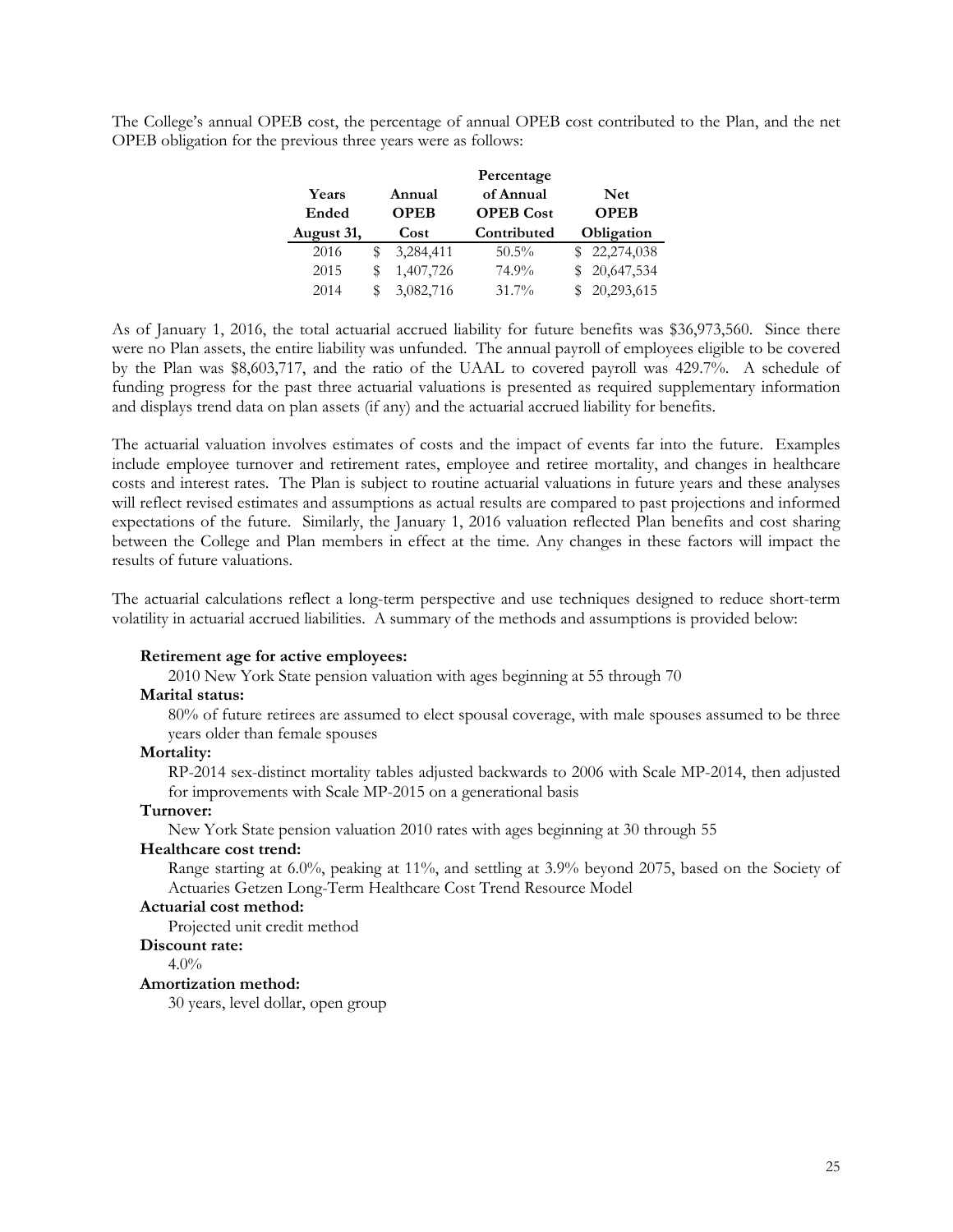#### **9. Risk Management**

#### **Workers' Compensation**

The College participates in the County's self-insured workers' compensation plan (Comp Plan). The Comp Plan includes the workers' compensation claims for the College based on estimates of the ultimate cost of claims (including future claim adjustment expenses) that have been reported but not settled, and claims that have been incurred but not reported. The length of time for estimated claims varies depending on the coverage involved. Because actual claims are dependent on complex factors such as inflation, changes in doctrines of legal liability, and damage awards, the process used in computing claim liabilities is an estimate. Claim liabilities are recomputed periodically using actuarial and statistical techniques to produce current estimates that reflect recent settlements, claims frequency, and other economic and social factors. A provision for inflation in the calculation of estimated future claims is implicit in the calculation because reliance is placed both on actual historical data and other factors that are modifiers of past experience. Adjustments to claim liabilities are charged or credited to the liability in the periods in which they are made. It is at least reasonably possible this estimate could change in the near term.

Claims activity for this plan is as follows:

|         | <b>Beginning</b><br>of Year |   | Claims and<br>Changes in<br><b>Estimates</b> | Claims<br>Paid |        |   | End of<br>Year |
|---------|-----------------------------|---|----------------------------------------------|----------------|--------|---|----------------|
| 2016 \$ | 9,850                       | S | 1,506                                        | - S            | 1,506  | S | 9,850          |
| 2015 \$ | 10,399                      |   | 10.423                                       |                | 10.972 |   | 9,850          |

#### **General Liability**

The College purchases commercial insurance for various risks of loss due to torts, theft, damage, errors and omissions, and natural disasters. Settled claims resulting from these risks have not exceeded commercial insurance coverage in any of the past three years.

#### **Grants**

The College receives financial assistance from federal and state agencies in the form of grants. The expenditure of funds received under these programs generally requires compliance with the terms and conditions specified in the grant agreements and are subject to audit by the grantor agencies. Any disallowed claims resulting from such audits could become a liability of the College. Based on prior experience, management expects any such amounts to be immaterial.

#### **10. Component Units**

Discretely presented component unit information is comprised of the College's Association and Foundation. Separately issued financial statements of the component units may be obtained from the College's business office. The following disclosures relate to the component units in accordance with generally accepted accounting principles promulgated by FASB.

#### **Temporarily and Permanently Restricted Net Assets**

Temporarily restricted net assets are those whose use by the component units has been limited by donors to a specific time period or purpose. Permanently restricted net assets have been restricted by donors to be maintained by the component units in perpetuity.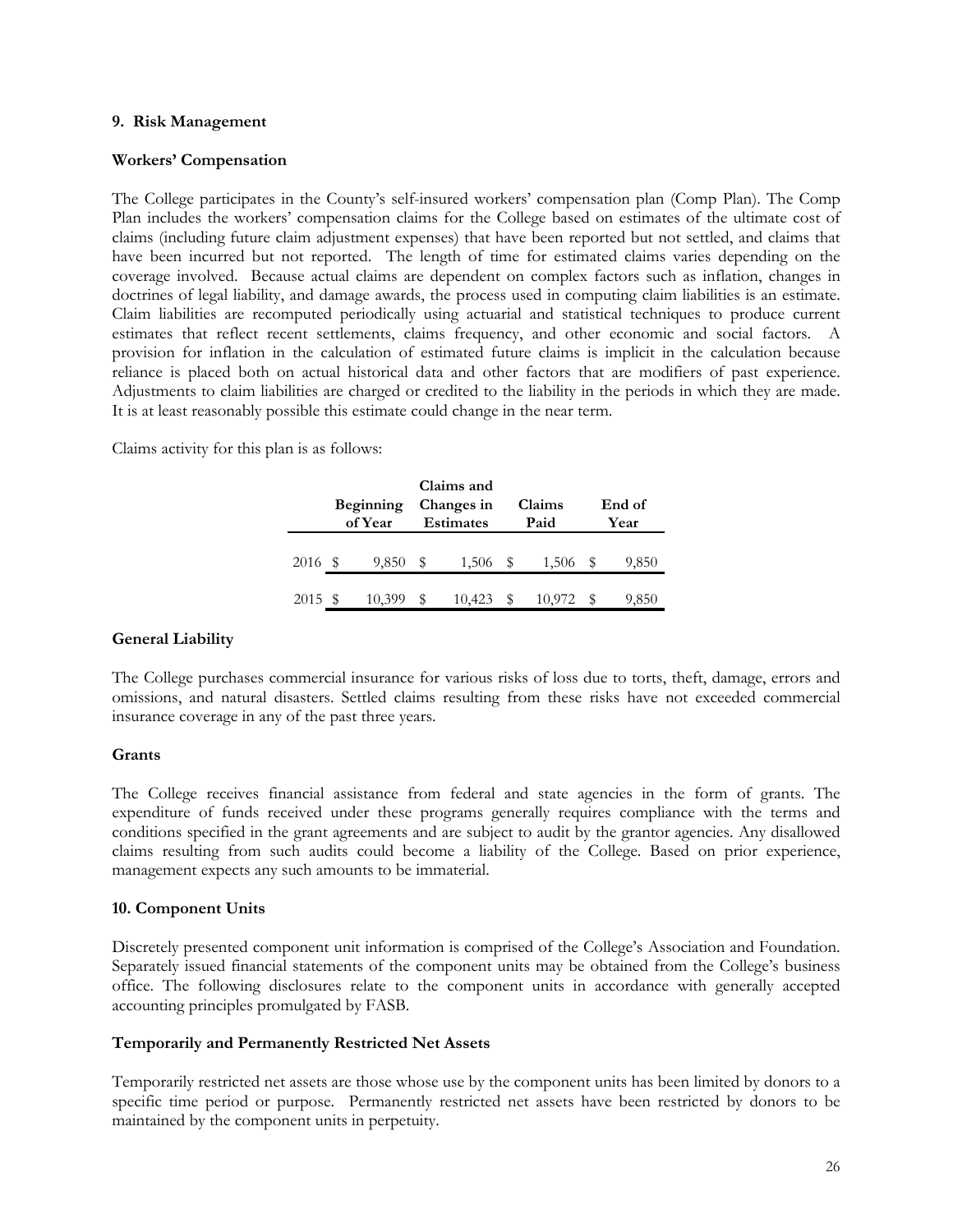Under the New York State Prudent Management of Institutional Funds Act (NYPMIFA), the Board of Directors of the Foundation has substantial discretion to establish policies over endowment funds. The Board of Directors has chosen to preserve the historical dollar value of the corpus of the permanent endowment funds absent explicit donor stipulations to the contrary. As a result of this interpretation, the Foundation classifies as permanently restricted net assets (a) the original value of gifts donated to the permanent endowment and (b) the original value of subsequent gifts to the permanent endowment. Net appreciation of the invested assets is classified as temporarily restricted net assets until those amounts are appropriated for expenditure in a manner consistent with the standard of prudence prescribed by NYPMIFA.

#### **Contributions and Other Receivables**

The Foundation records contributions, including unconditional promises to give, at fair value at the date received. Management establishes an allowance for uncollectible receivables based on a specific review of outstanding receivables, as well as past collection experience.

|                                      | 2016        |         |      |            |  |
|--------------------------------------|-------------|---------|------|------------|--|
|                                      | Association |         |      | Foundation |  |
| Contributions receivable             | \$          |         | - \$ | 158,550    |  |
| Other receivables                    |             | 222,623 |      |            |  |
|                                      |             | 222,623 |      | 158,550    |  |
| Less allowance for doubtful accounts |             | 22,000  |      |            |  |
|                                      |             | 200,623 |      | 158,550    |  |
| Less current portion                 |             | 125,623 |      | 133,717    |  |
| Noncurrent amount                    |             | 75,000  | \$   | 24,833     |  |

#### **Property and Equipment – Association**

|                               |   | 2016      |
|-------------------------------|---|-----------|
| Leasehold improvements        | S | 834,524   |
| Furnishings and equipment     |   | 471,611   |
|                               |   | 1,306,135 |
| Less accumulated depreciation |   | 433,072   |
|                               |   | 873,063   |

## **Investments**

Investments for the Association and Foundation are as follows:

|                        |    | 2016        |            |           |  |  |  |  |  |  |
|------------------------|----|-------------|------------|-----------|--|--|--|--|--|--|
|                        |    | Association | Foundation |           |  |  |  |  |  |  |
|                        |    |             |            |           |  |  |  |  |  |  |
| Marketable securities: |    |             |            |           |  |  |  |  |  |  |
| Money market funds     | \$ |             | \$         | 236,471   |  |  |  |  |  |  |
| Fixed income           |    |             |            | 2,435,461 |  |  |  |  |  |  |
| Equities               |    |             |            | 3,803,125 |  |  |  |  |  |  |
| Mutual funds           |    | 586,510     |            |           |  |  |  |  |  |  |
|                        | S  | 586,510     |            | 6,475,057 |  |  |  |  |  |  |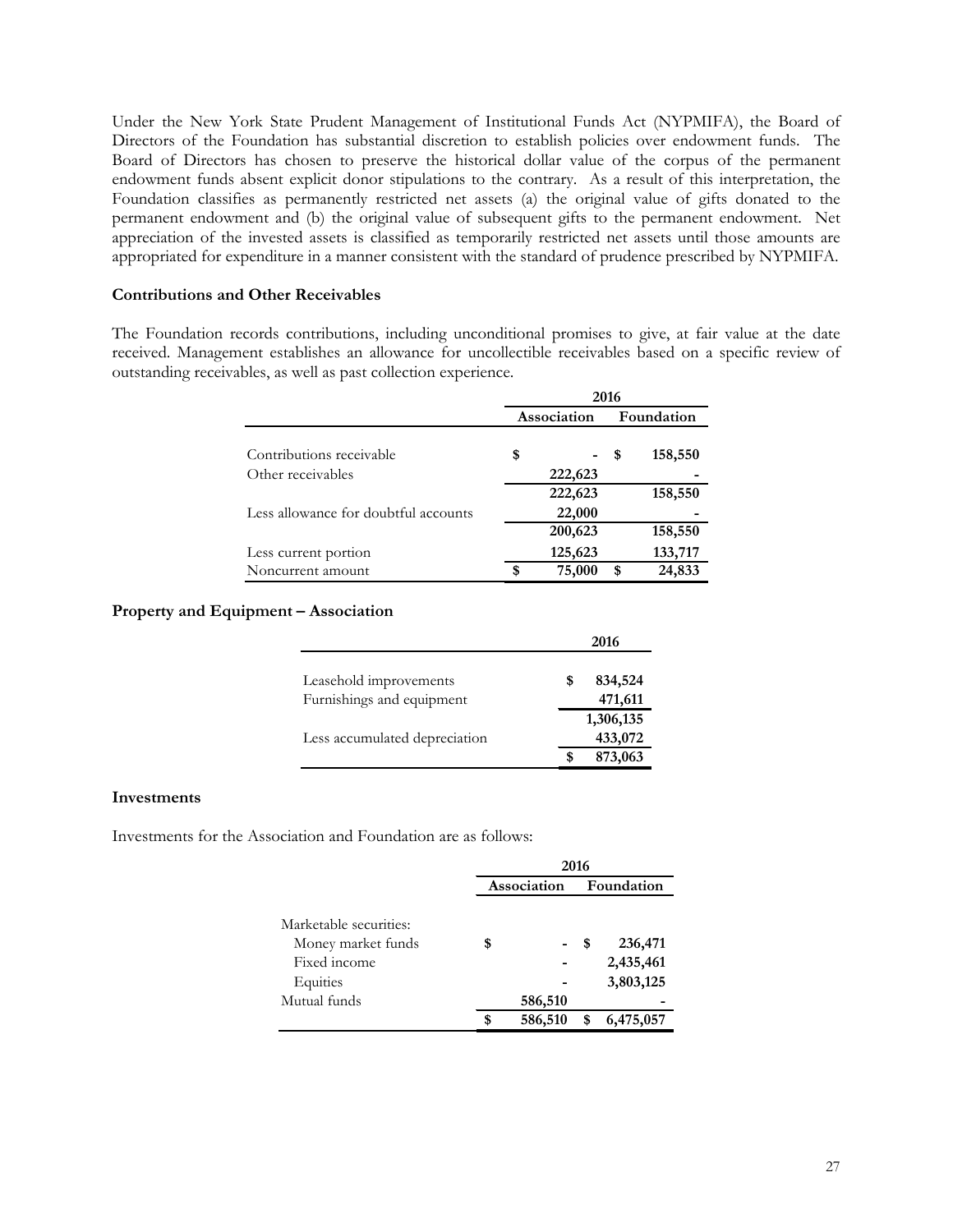Total investment returns for the Foundation are as follows:

|                                                             | 2016 |                    |  |  |  |
|-------------------------------------------------------------|------|--------------------|--|--|--|
| Interest and dividends<br>Net realized and unrealized gains | S    | 121,406<br>334,352 |  |  |  |
|                                                             |      | 455,758            |  |  |  |

Investment management fees amounted to \$41,090 for the year ended August 31, 2016, which are included within management and general expenses on the accompanying statement of activities.

The fair value of marketable securities of the Foundation is determined by quoted prices in active markets. The Association uses net asset value (NAV) per share (or its equivalent) as a practical expedient to determine the fair value of investments that (i) do not have a determinable fair value predicated upon quoted prices in active markets, and (ii) have the attributes of an investment company or prepare their financial statements consistent with the measurement principles of an investment company.

## **Deferred Compensation Agreement**

The Association has entered into deferred compensation agreements with several key employees. All full time employees are eligible to receive benefits. The agreements require a percentage of salaries to be paid into separate accounts for the benefit of each employee. The Association retains title to and beneficial ownership of the accounts until termination of employment, at which time the balance in the account is paid out to the employee in accordance with the agreements. These assets are subject to claims of the Association's general creditors in the event of bankruptcy. The deferred compensation obligation as of May 31, 2016 totaled \$326,676.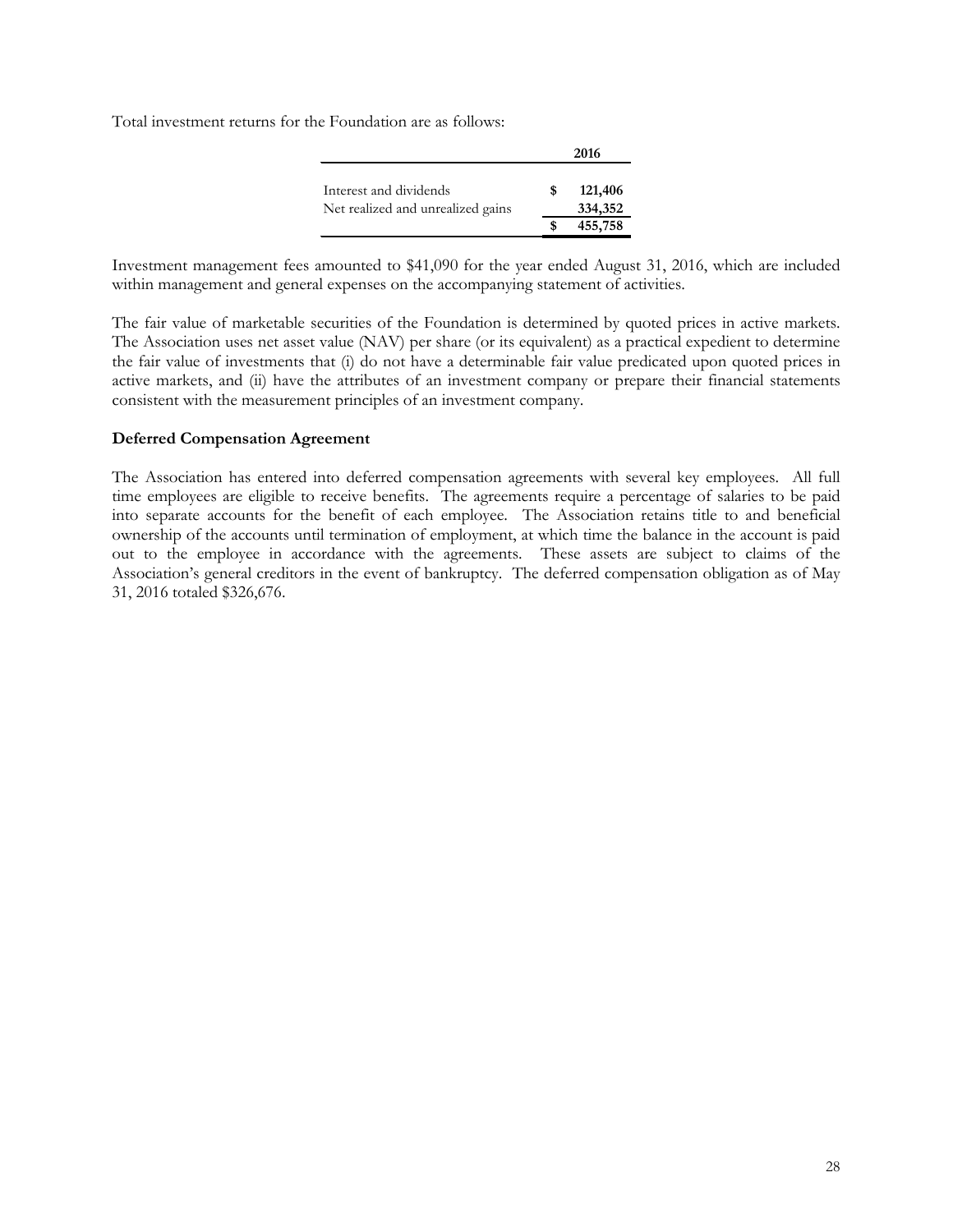**(A Component Unit of the County of Schenectady, New York)**

# **Required Supplementary Information Schedule of Funding Progress Postemployment Benefit Plan**

# **August 31, 2016**

| Actuarial<br>Valuation<br>Date | Actuarial<br>Value of<br><b>Assets</b> |                     |    | Actuarial<br>Accrued<br>Liability | Unfunded<br>Actuarial<br>Accrued<br>Liability (UAAL) | Funded<br>Ratio   |    | Covered<br>Payroll | UAAL as a<br>Percentage<br>of Covered<br>Payroll |
|--------------------------------|----------------------------------------|---------------------|----|-----------------------------------|------------------------------------------------------|-------------------|----|--------------------|--------------------------------------------------|
| January 1, 2013                | \$                                     | $\omega_{\rm{max}}$ |    | $$31,081,205$ \$                  | (31,081,205)                                         | $\qquad \qquad -$ | \$ | 10,244,121         | $303.4\%$                                        |
| January 1, 2014                | \$                                     |                     |    | $-$ \$ 38,709,436 \$              | (38,709,436)                                         | $\qquad \qquad -$ | S. | 11,282,754         | 343.1%                                           |
| January 1, 2016                | \$                                     | $\sim$              | S. | 36,973,560 \$                     | (36, 973, 560)                                       |                   | S  | 8,603,717          | $429.7\%$                                        |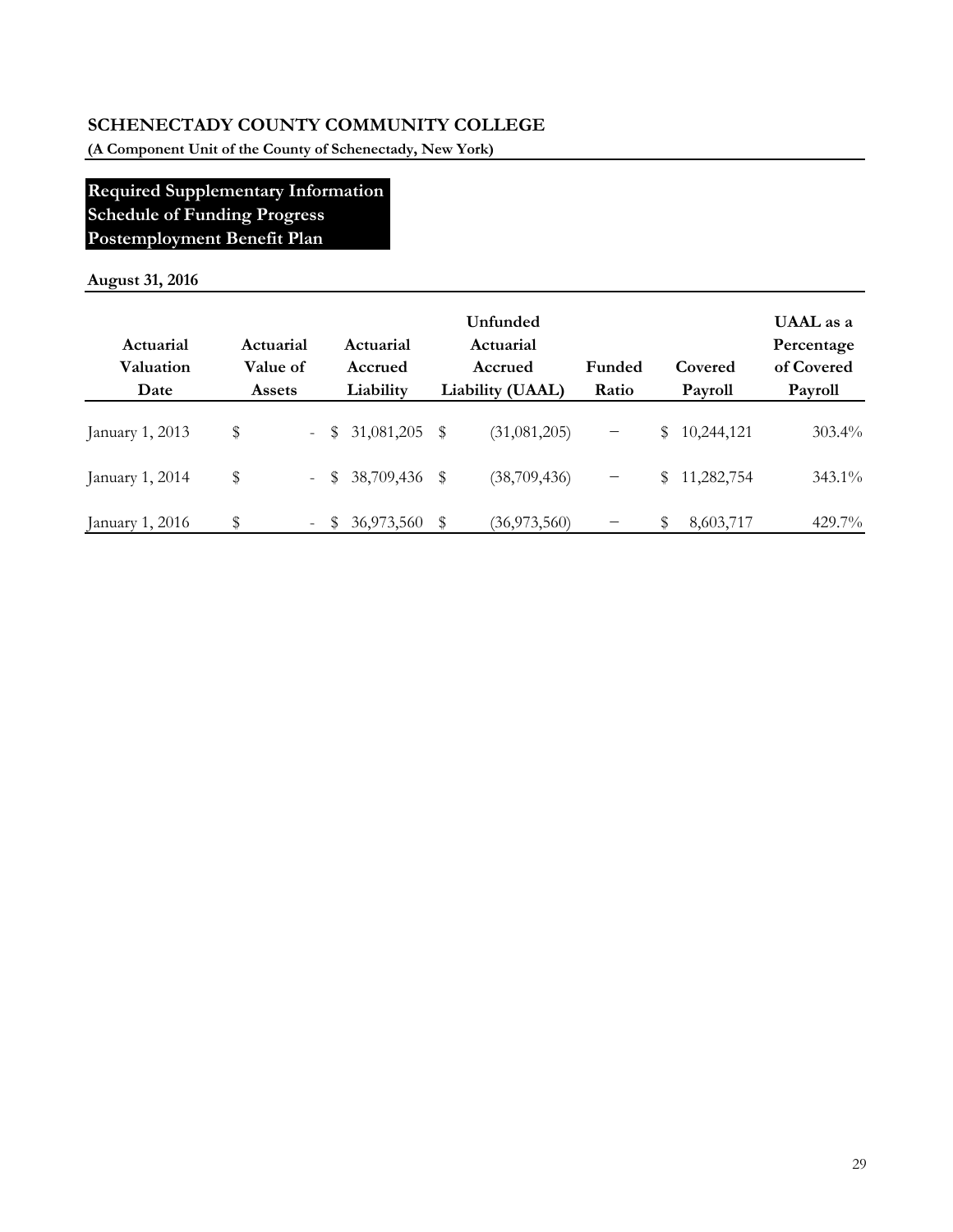**(A Component Unit of the County of Schenectady, New York)**

# **Required Supplementary Information Schedule of the College's Proportionate Share of the Net Pension Position New York State Teachers' Retirement System**

| As of the measurement date of June 30,                                                              |   | 2016         |              | 2015         |
|-----------------------------------------------------------------------------------------------------|---|--------------|--------------|--------------|
| College's proportion of the net pension position                                                    |   | $0.013414\%$ |              | $0.013129\%$ |
| College's proportionate share of the net pension asset (liability)                                  | S | (143, 673)   | S            | 1,363,638    |
| College's covered payroll                                                                           |   | \$2,069,970  | $\mathbb{S}$ | 1,972,088    |
| College's proportionate share of the net pension position<br>as a percentage of its covered payroll |   | $6.94\%$     |              | $69.15\%$    |
| Plan fiduciary net position as a percentage of the total pension liability                          |   | $99.01\%$    |              | $110.46\%$   |

*Data prior to 2015 is unavailable.*

The following is a summary of assumption changes:

|                               | June 30, |                                   |
|-------------------------------|----------|-----------------------------------|
| As of the measurement date of | 2016     | 2015                              |
|                               |          |                                   |
| Inflation                     | $2.5\%$  | $3.0\%$                           |
| Salary increases (range)      |          | $1.9\% - 4.72\% - 4.0\% - 10.9\%$ |
| Cost of living adjustments    | $1.5\%$  | $1.625\%$                         |
| Investment rate of return     | $7.5\%$  | $8.0\%$                           |
| Discount rate                 | $7.5\%$  | $8.0\%$                           |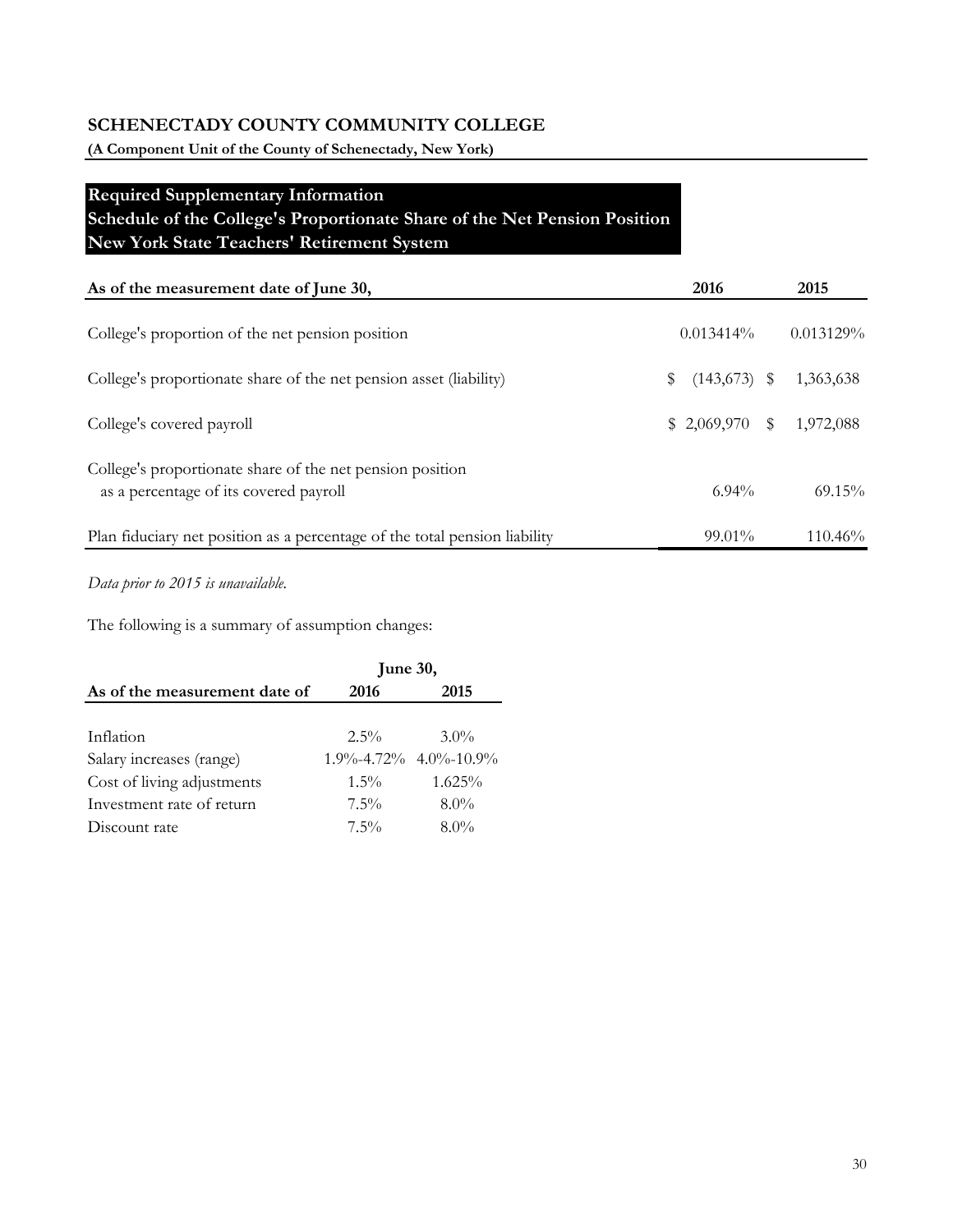**(A Component Unit of the County of Schenectady, New York)**

# **Required Supplementary Information Schedule of College Contributions New York State Teachers' Retirement System**

| August 31,                                                             |               | 2016                     |    | 2015      |
|------------------------------------------------------------------------|---------------|--------------------------|----|-----------|
| Contractually required contribution                                    | \$            | 274,478 \$               |    | 345,707   |
| Contribution in relation to the<br>contractually required contribution |               | (274, 478)               |    | (345,707) |
| Contribution deficiency (excess)                                       | $\mathcal{S}$ | $\overline{\phantom{a}}$ | \$ |           |
| College's covered payroll                                              | \$            | 2,069,970                | S  | 1,972,088 |
| Contributions as a percentage of covered payroll                       |               | $13.26\%$                |    | 17.53%    |

*Data prior to 2015 is unavailable.*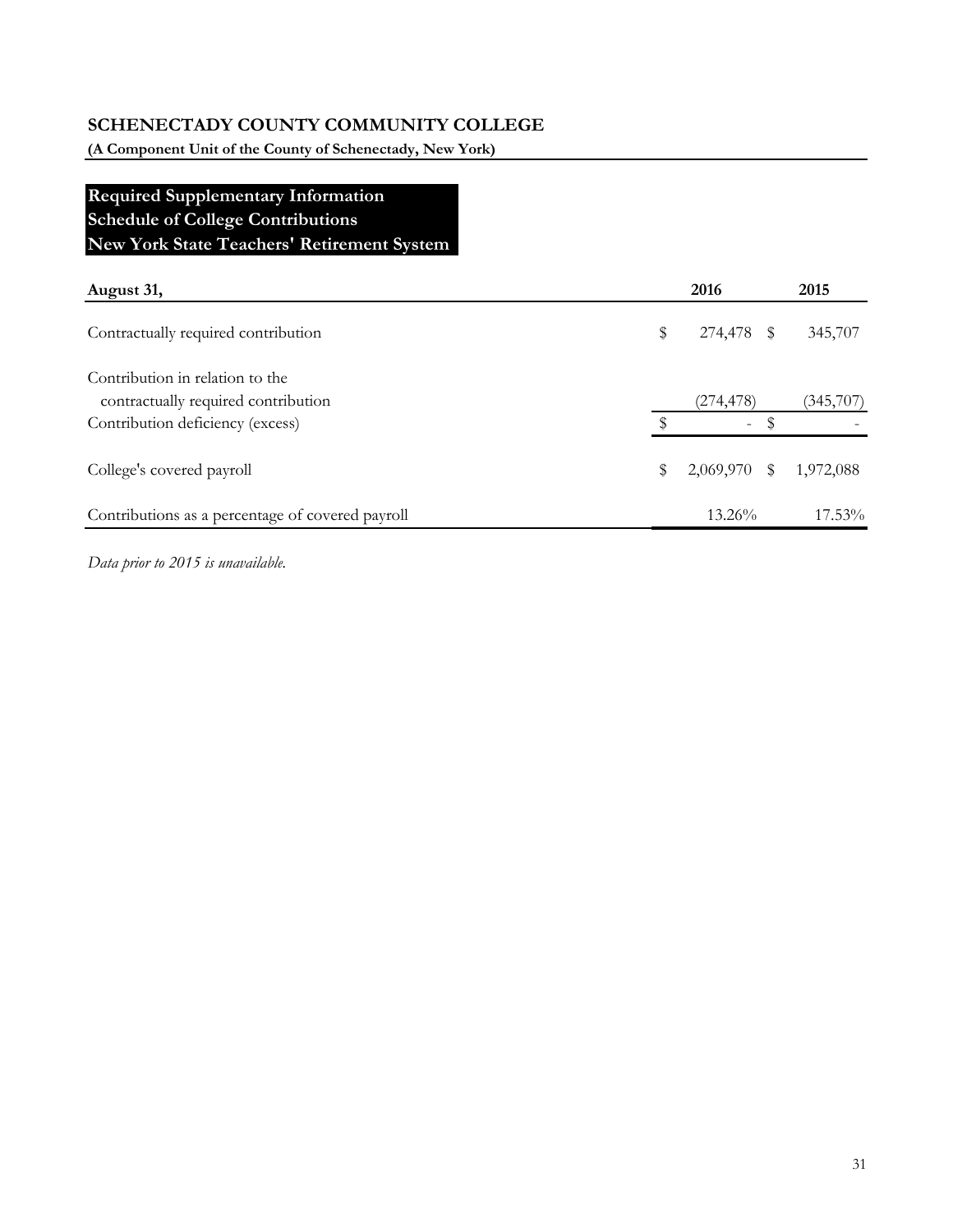**(A Component Unit of the County of Schenectady, New York)**

# **Required Supplementary Information Schedule of the College's Proportionate Share of the Net Pension Position New York State and Local Employees' Retirement System**

| As of the measurement date of March 31,                                                             |   | 2016             |     | 2015       |
|-----------------------------------------------------------------------------------------------------|---|------------------|-----|------------|
| College's proportion of the net pension position                                                    |   | $0.024817\%$     |     | 0.021815%  |
| College's proportionate share of the net pension asset (liability)                                  |   | $(3,917,635)$ \$ |     | (736, 959) |
| College's covered payroll                                                                           | S | 6,028,236        | \$. | 5,348,887  |
| College's proportionate share of the net pension position<br>as a percentage of its covered payroll |   | $64.99\%$        |     | $13.78\%$  |
| Plan fiduciary net position as a percentage of the total pension liability                          |   | $90.70\%$        |     | $97.90\%$  |

*Data prior to 2015 is unavailable.*

The following is a summary of assumption changes:

|                               | March 31, |         |  |  |  |
|-------------------------------|-----------|---------|--|--|--|
| As of the measurement date of | - 2016    | 2015    |  |  |  |
|                               |           |         |  |  |  |
| Inflation                     | $2.5\%$   | $2.7\%$ |  |  |  |
| Salary increases              | $3.8\%$   | $4.9\%$ |  |  |  |
| Cost of living adjustments    | $1.3\%$   | $1.4\%$ |  |  |  |
| Investment rate of return     | $7.0\%$   | $7.5\%$ |  |  |  |
| Discount rate                 | $7.0\%$   | $7.5\%$ |  |  |  |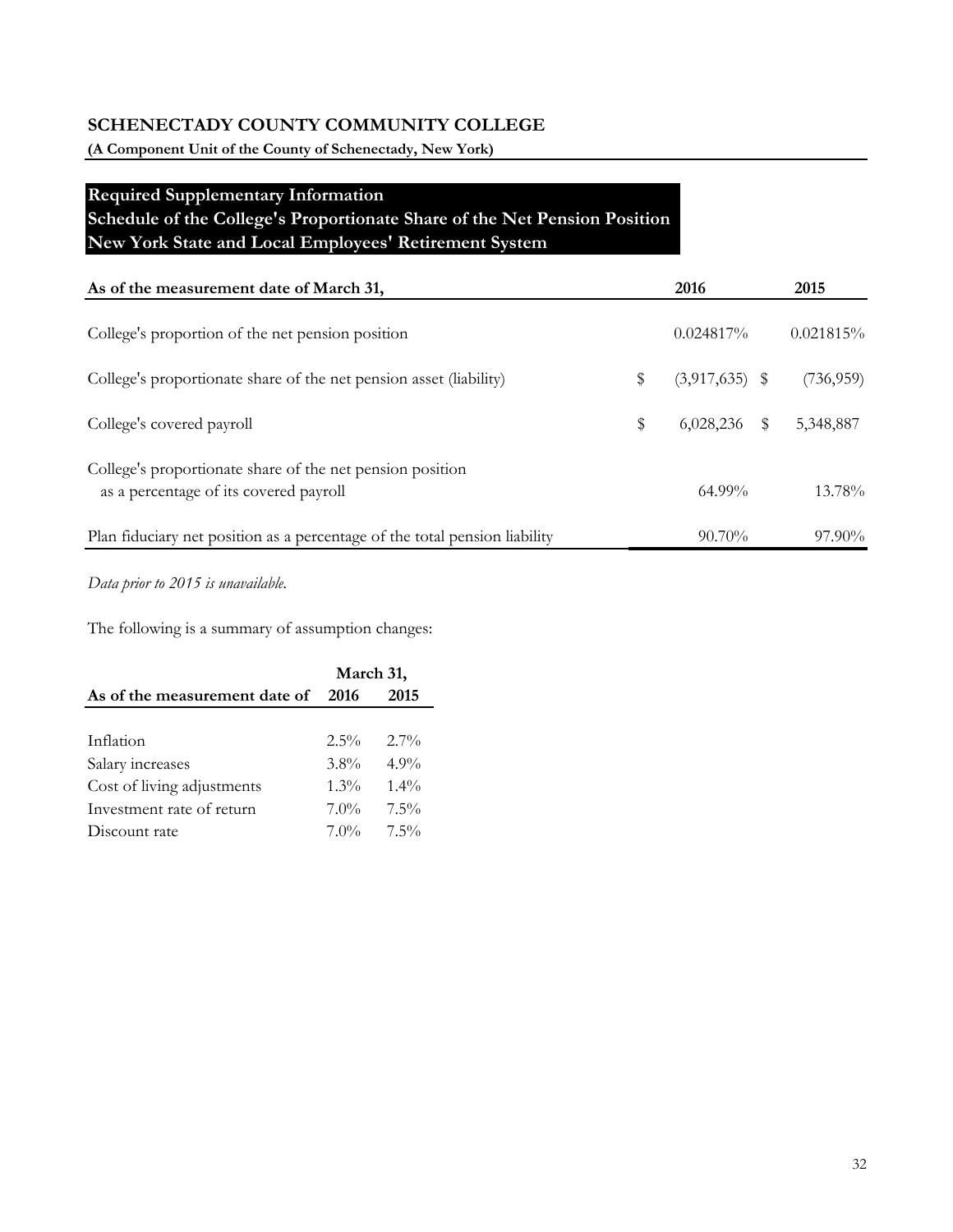**(A Component Unit of the County of Schenectady, New York)**

# **Required Supplementary Information Schedule of College Contributions New York State and Local Employees' Retirement System**

| August 31,                                                             |    | 2016      | 2015                 |
|------------------------------------------------------------------------|----|-----------|----------------------|
| Contractually required contribution                                    | \$ |           | 944,922 \$ 1,074,900 |
| Contribution in relation to the<br>contractually required contribution |    | (944,922) | (1,074,900)          |
| Contribution deficiency (excess)                                       | ٩  | Ξ.        |                      |
| College's covered payroll                                              | \$ | 6,028,236 | \$5,348,887          |
| Contributions as a percentage of covered payroll                       |    | 15.67%    | $20.10\%$            |

*Data prior to 2015 is unavailable.*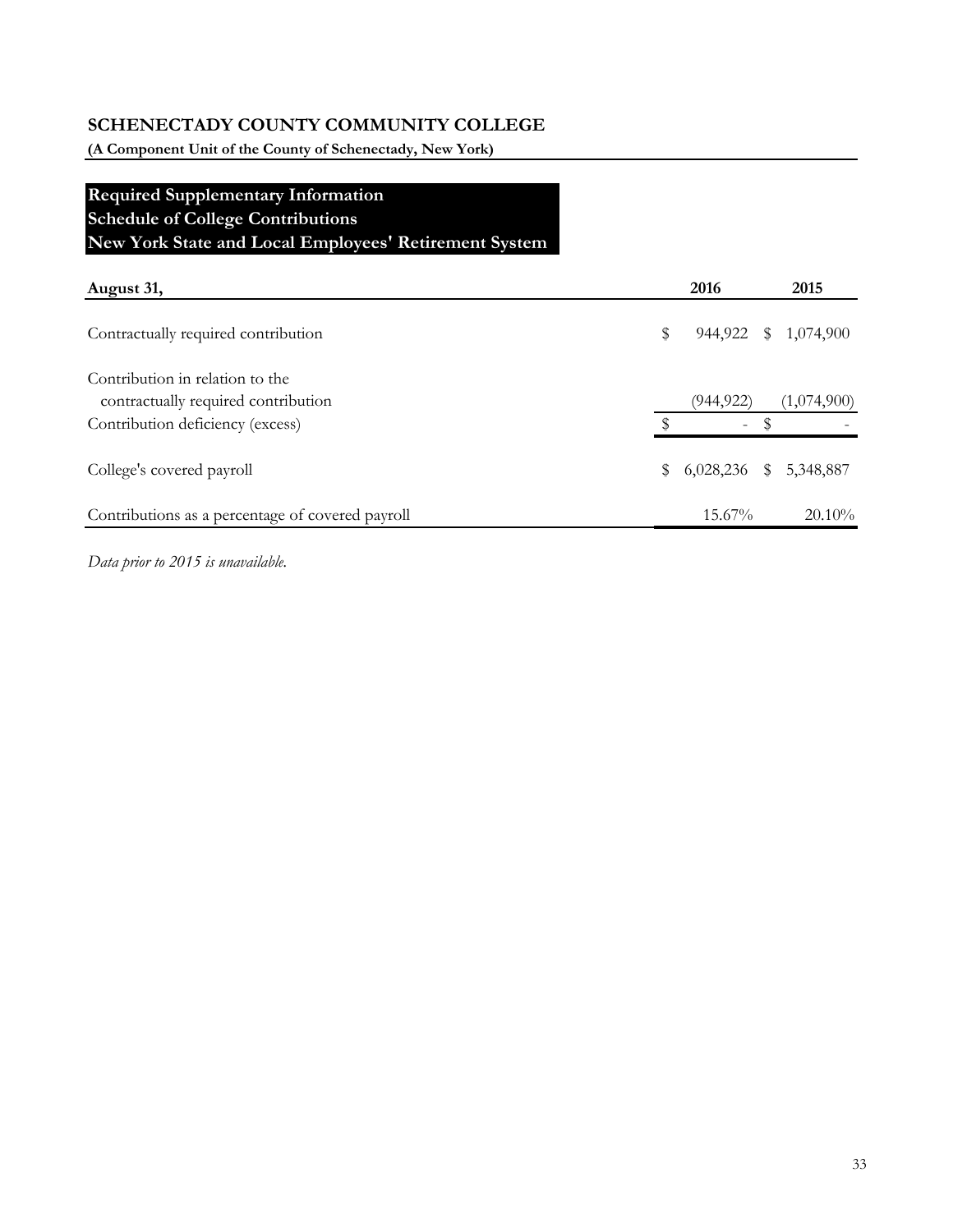**(A Component Unit of the County of Schenectady, New York)**

#### **Supplementary Information**

**Reconciliation of Revenues, Expenses, and Fund Balance as Reflected** 

**in the Annual Report to the Audited Financial Statements**

# **For the year ended August 31, 2016**

|                                                                           |                  |    | <b>Revenues</b>                     |    | <b>Expenses</b>          |
|---------------------------------------------------------------------------|------------------|----|-------------------------------------|----|--------------------------|
| Totals by fund:                                                           |                  |    |                                     |    |                          |
| Unrestricted current funds (per annual report)                            |                  | \$ | 28,077,162                          | -S | 28,363,692               |
| Restricted current funds (per annual report)                              |                  |    | 22, 231, 376                        |    | 22, 231, 376             |
| Plant fund                                                                |                  |    | 1,427,202                           |    |                          |
| Totals (all funds)                                                        |                  |    | 51,735,740                          |    | 50,595,068               |
| Adjustments to reconcile to financial statements:                         |                  |    |                                     |    |                          |
| Scholarship allowances                                                    |                  |    | (7,699,531)                         |    | (7,699,531)              |
| GASB 45 OPEB adjustment                                                   |                  |    |                                     |    | 1,904,994                |
| Depreciation                                                              |                  |    |                                     |    | 1,952,070                |
| Expended for plant fund                                                   |                  |    |                                     |    | (721,080)                |
| Loan program                                                              |                  |    | (7, 555, 542)                       |    | (7, 555, 542)            |
| GASB 68 net pension adjustments                                           |                  |    |                                     |    | 681,184                  |
| Other reconciling items                                                   |                  |    |                                     |    | 3,435                    |
| <b>Adjusted</b> totals                                                    |                  |    | \$ 36,480,667                       |    | \$39,160,598             |
| Per audited financial statements:                                         |                  |    |                                     |    |                          |
| Operating revenues/expenses                                               |                  | S  | 10,735,155                          | S  | 39,160,598               |
| Non-operating revenues/expenses                                           |                  |    | 24,318,310                          |    |                          |
| Other revenues                                                            |                  |    | 1,427,202                           |    |                          |
| Totals per financial statements                                           |                  |    | \$ 36,480,667                       |    | \$39,160,598             |
|                                                                           |                  |    |                                     |    |                          |
|                                                                           | Annual<br>Report |    | Unrestricted<br><b>Current Fund</b> |    | Reconciled<br>Difference |
| Total unrestricted expenses                                               | 28,363,692       | \$ | 30,949,870                          | -S | (2,586,178)              |
|                                                                           |                  |    |                                     |    |                          |
| Total revenues - offset to expense plus costs not allowable for state-aid | 1,229,651        |    | 1,229,651                           |    |                          |

| Net operating costs                                                        |     | \$27,134,041 | 29,720,219 | (2,586,178)<br>S |
|----------------------------------------------------------------------------|-----|--------------|------------|------------------|
| Explanation of reconciling difference                                      |     |              |            |                  |
| GASB 45 OPEB costs not included in annual report                           |     | 1,904,994    |            |                  |
| GASB 68 pension costs not included in annual report                        |     | 681,184      |            |                  |
|                                                                            | SS. | 2,586,178    |            |                  |
|                                                                            |     |              |            | Reported         |
| Net position/fund balance reconciliation:                                  |     |              |            | Amounts          |
| Current unrestricted fund balance                                          |     |              |            | 5,320,882        |
| GASB 45 liability (per financial statements)                               |     |              |            | (22, 274, 038)   |
| Net GASB 68 pension asset/liability, deferred outflows and deferred inflow |     |              |            | 473,111          |
| Unrestricted net position (deficit) per financial statements               |     |              |            | \$(16,480,045)   |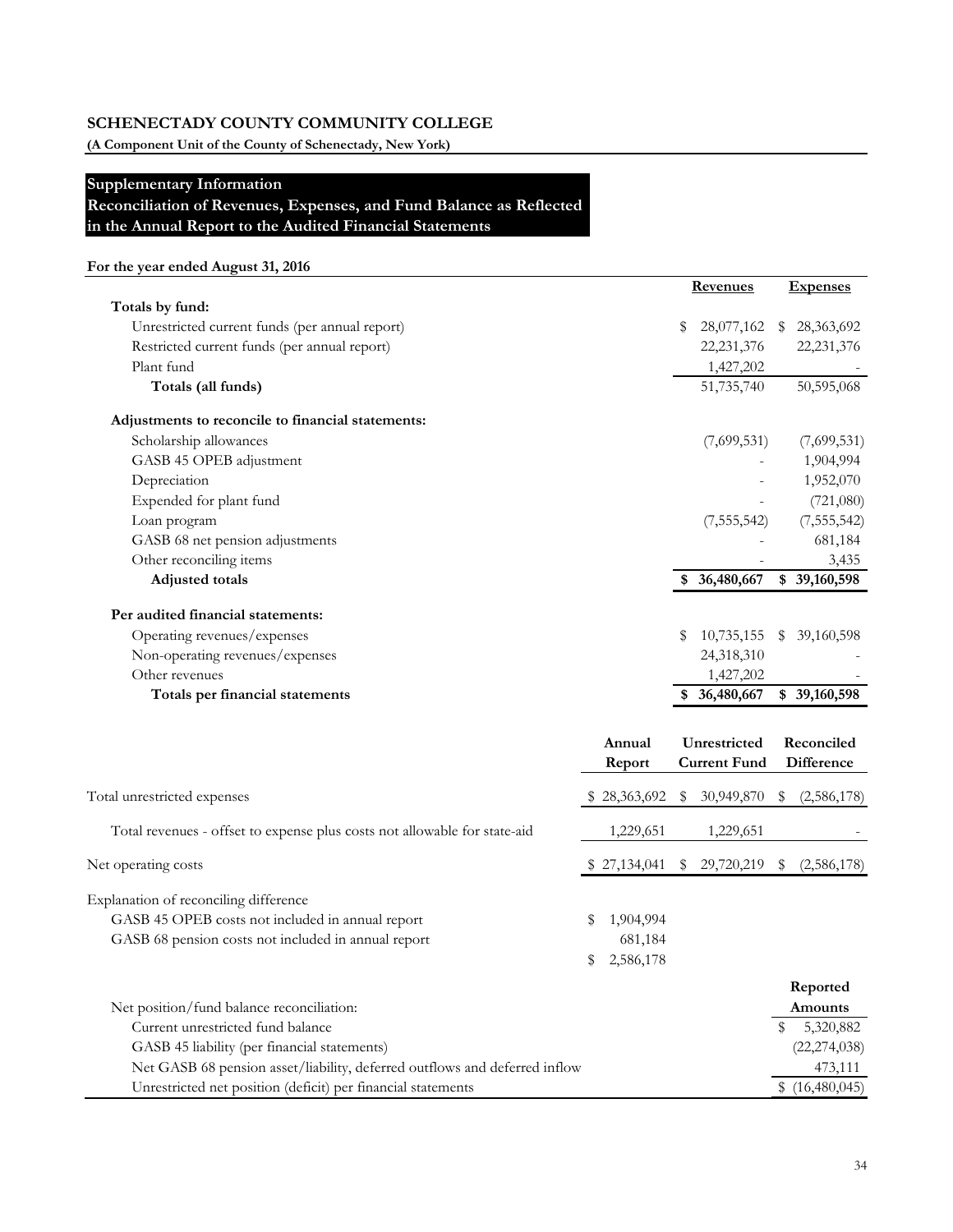**(A Component Unit of the County of Schenectady, New York)**

# **Supplementary Information Schedule of State Operating Aid**

| For the year ended August 31, 2016                                    |              |                        |         |               |
|-----------------------------------------------------------------------|--------------|------------------------|---------|---------------|
| Total operating costs per Annual Report                               | \$28,363,692 |                        |         |               |
| Total revenues - offset to expense                                    | 1,229,651    |                        |         |               |
| Costs not allowable for state aid                                     |              |                        |         |               |
| Net operating costs                                                   | \$27,134,041 | $\mathcal{a}$          | 40%     | \$10,853,616  |
| Rental costs - physical space (rounded)                               |              |                        |         | \$<br>396,464 |
| Next Generation NY Job Linkage Program                                |              |                        |         | 87,574        |
|                                                                       | Net FTE      |                        |         |               |
| Funded FTE students - basic aid                                       | Allowable    |                        |         |               |
| 2012-2013 Actual                                                      |              | $3,712.8 \times .20 =$ | 742.6   |               |
| 2013-2014 Actual                                                      |              | $3,826.1 \times .30 =$ | 1,147.8 |               |
| 2014-2015 Actual                                                      |              | $3,578.7 \times .50 =$ | 1,789.4 |               |
| 2015-2016 Calculated FTE (20-30-50% rule)                             |              |                        | 3,679.8 |               |
| 2015-2016 Funded FTE (greater of 20-30-50% rule or prior year actual) |              |                        | 3,679.8 |               |
| Funded FTE students - basic aid                                       | 3,679.8      | $\overline{a}$         | \$2,597 | 9,556,440     |
| Funded FTE, rental costs, and high needs funding, net                 |              |                        |         | \$10,040,478  |
| Total basic aid - lesser of net operating costs or funded FTE,        |              |                        |         |               |
| rental costs, and Next Generation NY Job Linkage Program, net         |              |                        |         | \$10,040,478  |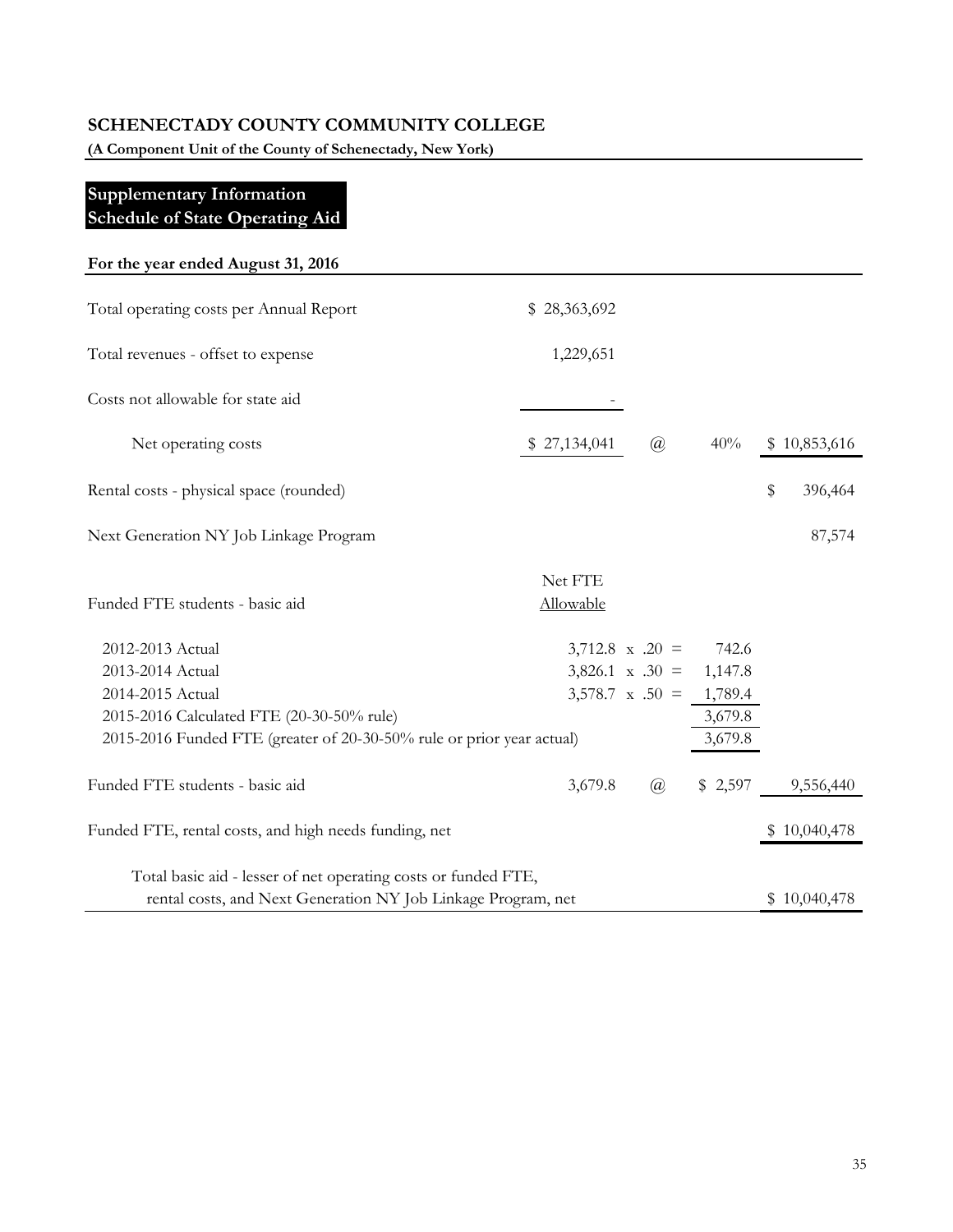**(A Component Unit of the County of Schenectady, New York)**

# **Supplementary Information**

**Schedule of State-Aidable FTE Tuition Reconciliation**

#### **For the year ended August 31, 2016**

#### **Calculated tuition based on State-aidable FTE per Annual Report:**

|       |                                                                   | Headcount           |    |       |    |              |  |
|-------|-------------------------------------------------------------------|---------------------|----|-------|----|--------------|--|
|       |                                                                   | <b>Credit Hours</b> |    |       |    | Equated      |  |
|       | <b>Full-time Student Headcount</b>                                | and FTE             |    | Rate  |    | Tuition      |  |
|       | Fall 2015 full-time students per end of term SDF                  | 2,209.0             | \$ | 1,764 | \$ | 3,896,676    |  |
|       | Spring 2016 full-time students per end of term SDF                | 1,870.0             |    | 1,764 |    | 3,298,680    |  |
|       | Summer 2016 full-time students per end of term SDF                | 2.0                 |    | 1,764 |    | 3,528        |  |
|       | Total full-time headcount                                         | 4,081.0             |    |       |    |              |  |
|       | Total credit hours of full-time students                          | 56,999.0            |    |       |    |              |  |
|       | <b>Part-time Student Credit Hours</b>                             |                     |    |       |    |              |  |
|       | Fall 2015 part-time credits per end of term SDF                   | 20,511.0            |    | 147   |    | 3,015,117    |  |
|       | Spring 2016 part-time credits per end of term SDF                 | 13,138.0            |    | 147   |    | 1,931,286    |  |
|       | Summer 2016 part-time credits per end of term SDF                 | 5,896.0             |    | 147   |    | 866,712      |  |
|       | Fall 2015 per Form 24                                             | 179.6               |    |       |    |              |  |
|       | Spring 2016 per Form 24                                           | 167.1               |    |       |    |              |  |
|       | Summer 2016 per Form 24                                           | 13.8                |    |       |    |              |  |
|       | Total part-time credit hours                                      | 39,905.5            |    |       |    |              |  |
|       | Total credit hours                                                | 96,904.5            |    |       |    |              |  |
|       | Total non-credit FTEs                                             | 105.5               |    |       |    |              |  |
|       | <b>Total State-aidable FTE</b>                                    | 3,335.7             |    |       |    |              |  |
|       | Total calculated tuition based on headcount and credit hours      |                     |    |       |    | 13,011,999   |  |
|       | Reconciliation to Annual Report and Audited Financial Statements: |                     |    |       |    |              |  |
| Less: | Bad debt allowance charged to tuition                             |                     |    |       |    | (299, 801)   |  |
|       | Difference in tuition for discounted classes                      |                     |    |       |    | (1,533,798)  |  |
| Add:  | Non-credit remedial tuition revenue collected                     |                     |    |       |    | 405          |  |
|       | Other - miscellaneous                                             |                     |    |       |    | 5,001        |  |
|       | Tuition revenue reported on annual report (lines 206-208)         |                     |    |       |    | 11,183,806   |  |
| Add:  | Charges to non-resident students                                  |                     |    |       |    | 273,700      |  |
|       | Service fees, including technology fee                            |                     |    |       |    | 1,375,588    |  |
|       | Student revenue - non State-aidable courses                       |                     |    |       |    | 208,875      |  |
|       | Tuition and fee revenue per audited financial statements          |                     |    |       |    | \$13,041,969 |  |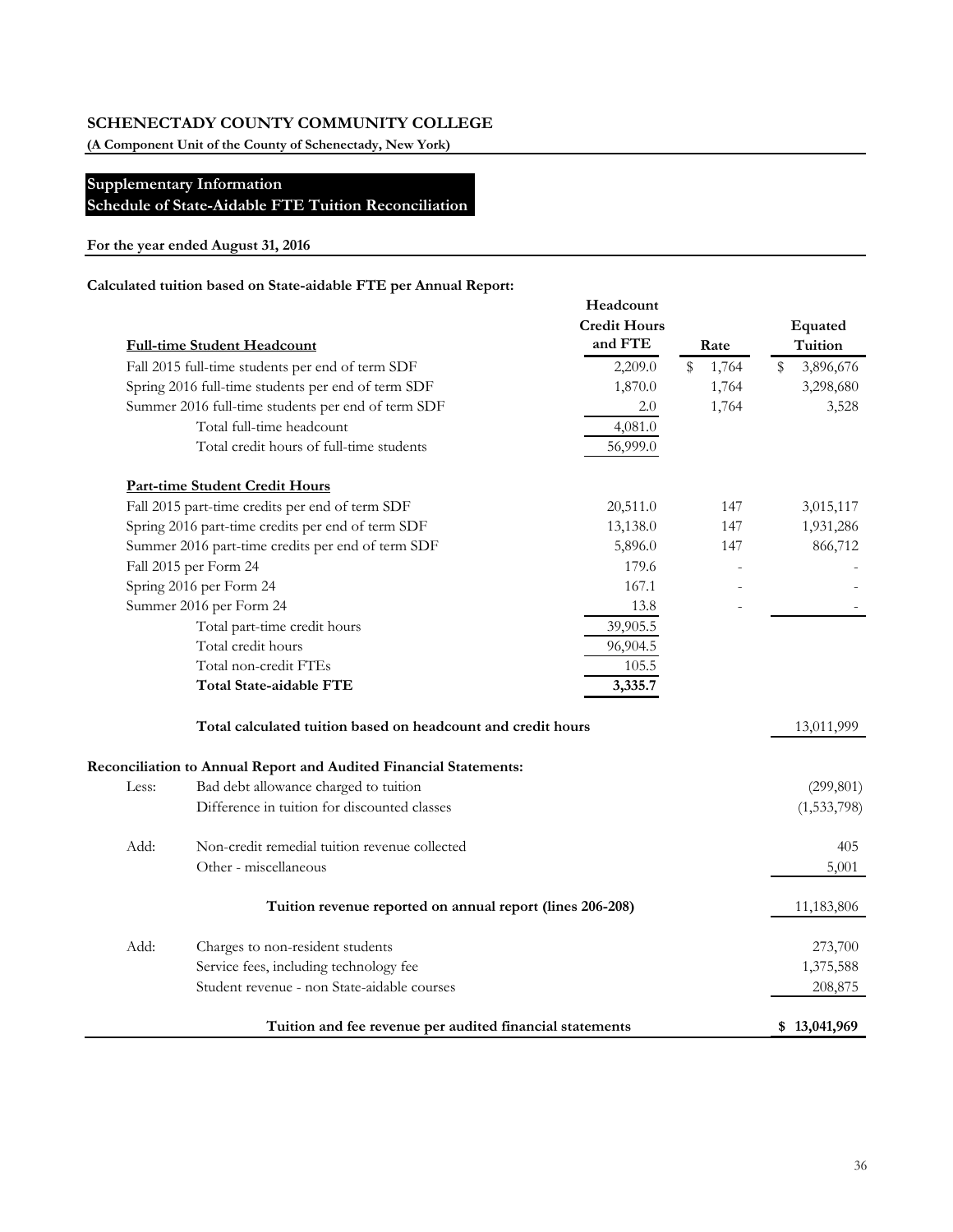**(A Component Unit of the County of Schenectady, New York)**

# **Supplementary Information Schedule of Expenditures of Federal Awards**

|                                                                                       | <b>CFDA</b>   | Grantor        |                     |
|---------------------------------------------------------------------------------------|---------------|----------------|---------------------|
| Federal Grantor/Pass-Through Grantor/Program Title                                    | Number        | <b>Number</b>  | <b>Expenditures</b> |
| <b>U.S. Department of Education</b>                                                   |               |                |                     |
| <b>Direct Programs</b>                                                                |               |                |                     |
| Student Financial Assistance Cluster:                                                 |               |                |                     |
| Federal Supplemental Educational Opportunity Grants                                   | 84.007        | n/a            | \$<br>98,250        |
| Federal Work-Study Program                                                            | 84.033        | n/a            | 108,516             |
| Federal Pell Grant Program                                                            | 84.063        | n/a            | 7,658,965           |
| Federal Direct Student Loans                                                          | 84.268        | n/a            | 7,555,542           |
| Title IV Administration                                                               | <b>84.XXX</b> | n/a            | 11,115              |
| <b>Total Student Financial Assistance Cluster</b>                                     |               |                | 15,432,388          |
| TRIO_Student Support Services                                                         | 84.042        | n/a            | 202,307             |
| Total U.S. Department of Education - Direct Programs                                  |               |                | 15,634,695          |
| Passed Through New York State Department of Education:                                |               |                |                     |
| Career and Technical Education -- Basic Grants to States                              | 84.048        | 8000-16-6490   | 504,982             |
| Total U.S. Department of Education                                                    |               |                | 16,139,677          |
| <b>Corporation for National and Community Service</b>                                 |               |                |                     |
| <b>Direct Program</b>                                                                 |               |                |                     |
| Learn and Serve America _ Higher Education                                            | 94.005        | n/a            | 194                 |
|                                                                                       |               |                |                     |
| <b>U.S. Department of Health and Human Services</b>                                   |               |                |                     |
| <b>Direct Programs</b>                                                                |               |                |                     |
| Affordable Care Act (ACA) Health Profession Opportunity                               |               |                |                     |
| Grants                                                                                | 93.093        | n/a            | 646,701             |
| Affordable Care Act (ACA) Health Profession Opportunity                               |               |                |                     |
| Grants                                                                                | 93.093        | 90FX0054-01-00 | 1,294,509           |
| Health Careers Opportunity Program                                                    | 93.822        | n/a            | 191,131             |
| Total U.S. Department of Health and Human Services                                    |               |                | 2,132,341           |
| <b>U.S. Department of Labor</b>                                                       |               |                |                     |
| Passed through Monroe Community College                                               |               |                |                     |
|                                                                                       |               |                |                     |
|                                                                                       |               |                |                     |
| Trade Adjustment Assistance Community College and Career<br>Training (TAACCCT) Grants | 17.282        | n/a            | 4,594               |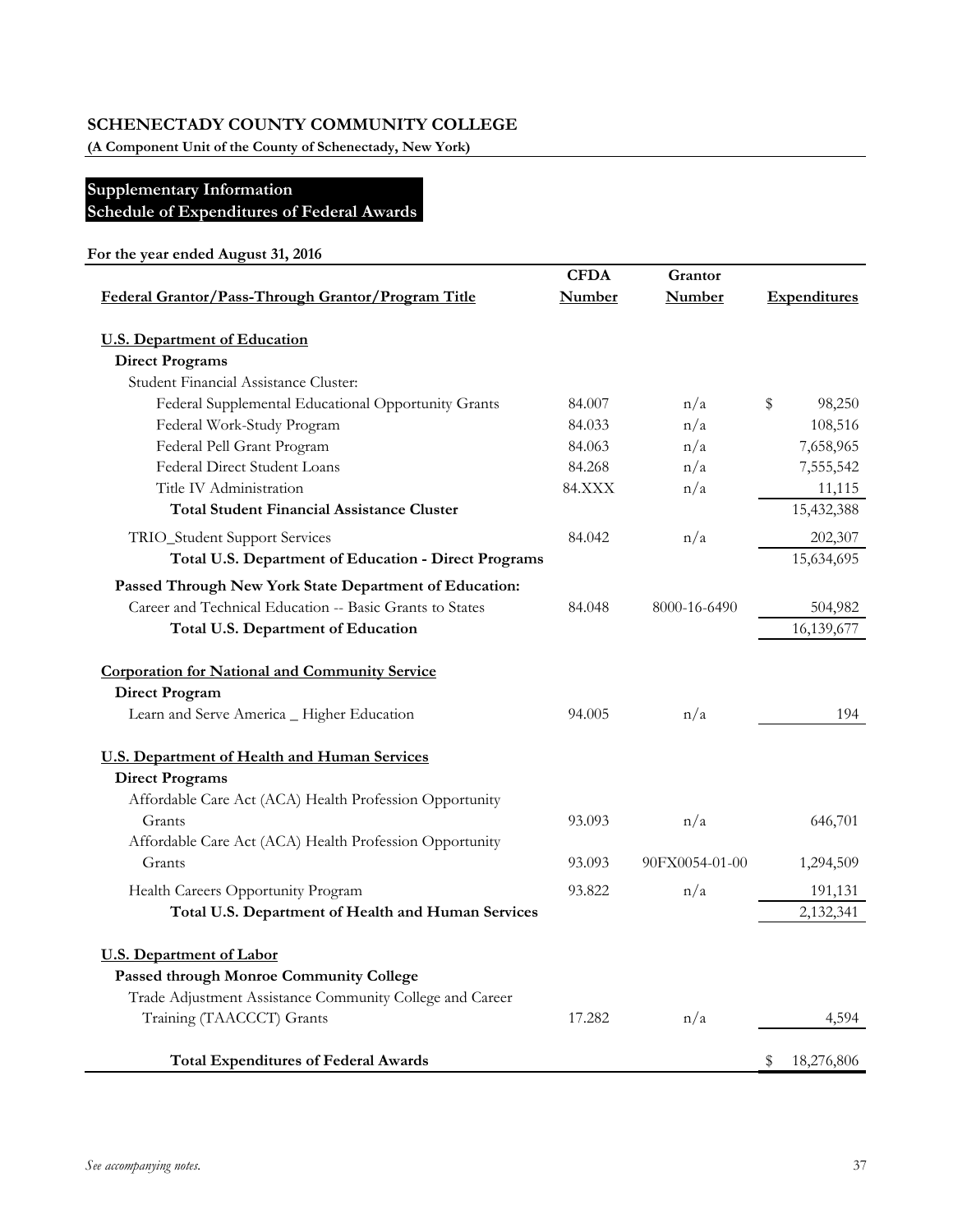#### **SCHENECTADY COUNTY COMMUNITY COLLEGE (A Component Unit of the County of Schenectady, New York)**

# **Notes to Schedule of Expenditures of Federal Awards**

#### **1. Summary of Significant Accounting Policies**

#### **Basis of Presentation**

The accompanying Schedule of Expenditures of Federal Awards presents the activity of all federal award programs administered by Schenectady County Community College (the College), an entity as defined in Note 1 to the College's basic financial statements. Federal awards received directly from federal agencies, as well as federal awards passed through from other governmental agencies, are included on the Schedule of Expenditures of Federal Awards.

#### **Basis of Accounting**

The federal programs are maintained on the accrual basis of accounting. The amounts reported as federal expenditures generally were obtained from the appropriate federal financial reports for the applicable programs and periods. The amounts reported in these federal financial reports are prepared from records maintained for each program, which are periodically reconciled with the College's financial reporting system.

#### **Indirect Costs**

Indirect costs and administrative allowances are set by New York State or Federal awarding agencies based upon contractual rates. As such, the College does not apply the 10% de minimis rate permitted by the Uniform Guidance.

#### **2. Federal Direct Student Loans**

Total student loans guaranteed by the U.S. Department of Education issued through the College under Federal Direct Student Loans CFDA #84.268 for the year ended August 31, 2016 were as follows:

| Federal Direct Loans              |  | \$ 3,487,509 |
|-----------------------------------|--|--------------|
| Unsubsidized Federal Direct Loans |  | 3,900,133    |
| Federal Direct PLUS Loans         |  | 167,900      |
|                                   |  | \$7,555,542  |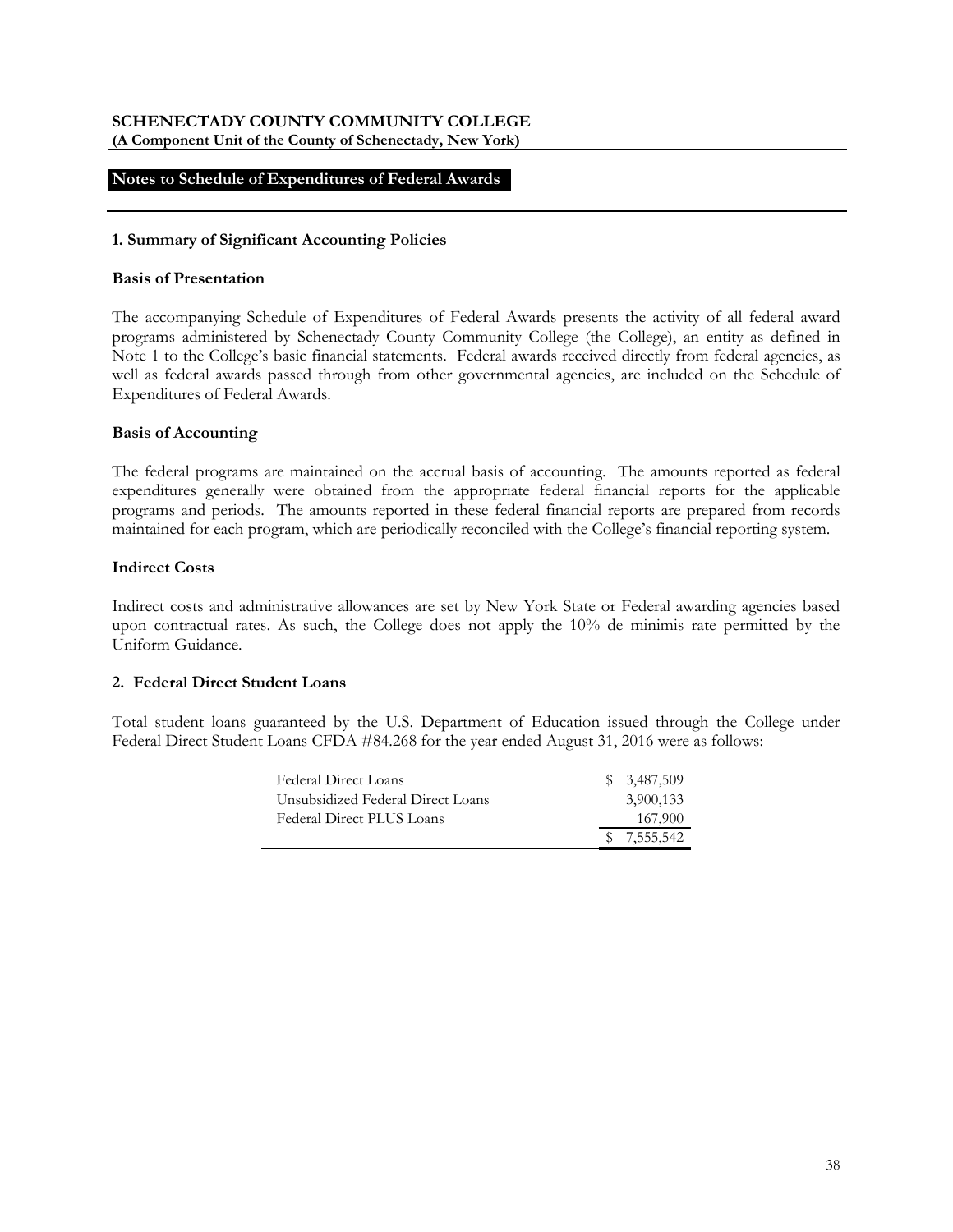# Lumsden**III McCormick:**

Cyclorama Building | 369 Franklin Street | Buffalo, NY 14202

CERTIFIED PUBLIC ACCOUNTANTS

p:716.856.3300 | f:716.856.2524 | www.LumsdenCPA.com

#### **INDEPENDENT AUDITORS' REPORT ON INTERNAL CONTROL OVER FINANCIAL REPORTING AND ON COMPLIANCE AND OTHER MATTERS BASED ON AN AUDIT OF FINANCIAL STATEMENTS PERFORMED IN ACCORDANCE WITH GOVERNMENT AUDITING STANDARDS**

The Board of Trustees Schenectady County Community College

We have audited, in accordance with the auditing standards generally accepted in the United States of America and the standards applicable to financial audits contained in *Government Auditing Standards* issued by the Comptroller General of the United States, the financial statements of Schenectady County Community College (the College) (a component unit of the County of Schenectady, New York) as of and for the year ended August 31, 2016, and the related notes to the financial statements, which collectively comprise the College's basic financial statements, and have issued our report thereon dated February 16, 2017.

#### **Internal Control Over Financial Reporting**

In planning and performing our audit of the financial statements, we considered the College's internal control over financial reporting (internal control) to determine the audit procedures that are appropriate in the circumstances for the purpose of expressing our opinion on the financial statements, but not for the purpose of expressing an opinion on the effectiveness of the College's internal control. Accordingly, we do not express an opinion on the effectiveness of the College's internal control.

A deficiency in internal control exists when the design or operation of a control does not allow management or employees, in the normal course of performing their assigned functions, to prevent, or detect and correct, misstatements on a timely basis. A material weakness is a deficiency, or a combination of deficiencies, in internal control such that there is a reasonable possibility that a material misstatement of the entity's financial statements will not be prevented, or detected and corrected on a timely basis. A significant deficiency is a deficiency, or a combination of deficiencies, in internal control that is less severe than a material weakness, yet important enough to merit attention by those charged with governance.

Our consideration of internal control was for the limited purpose described in the first paragraph of this section and was not designed to identify all deficiencies in internal control that might be material weaknesses or significant deficiencies. Given these limitations, during our audit we did not identify any deficiencies in internal control that we consider to be material weaknesses. However, material weaknesses may exist that have not been identified.

## **Compliance and Other Matters**

As part of obtaining reasonable assurance about whether the College's financial statements are free from material misstatement, we performed tests of its compliance with certain provisions of laws, regulations, contracts, and grant agreements, noncompliance with which could have a direct and material effect on the determination of financial statement amounts. However, providing an opinion on compliance with those provisions was not an objective of our audit, and accordingly, we do not express such an opinion. The results of our tests disclosed no instances of noncompliance or other matters that are required to be reported under *Government Auditing Standards*.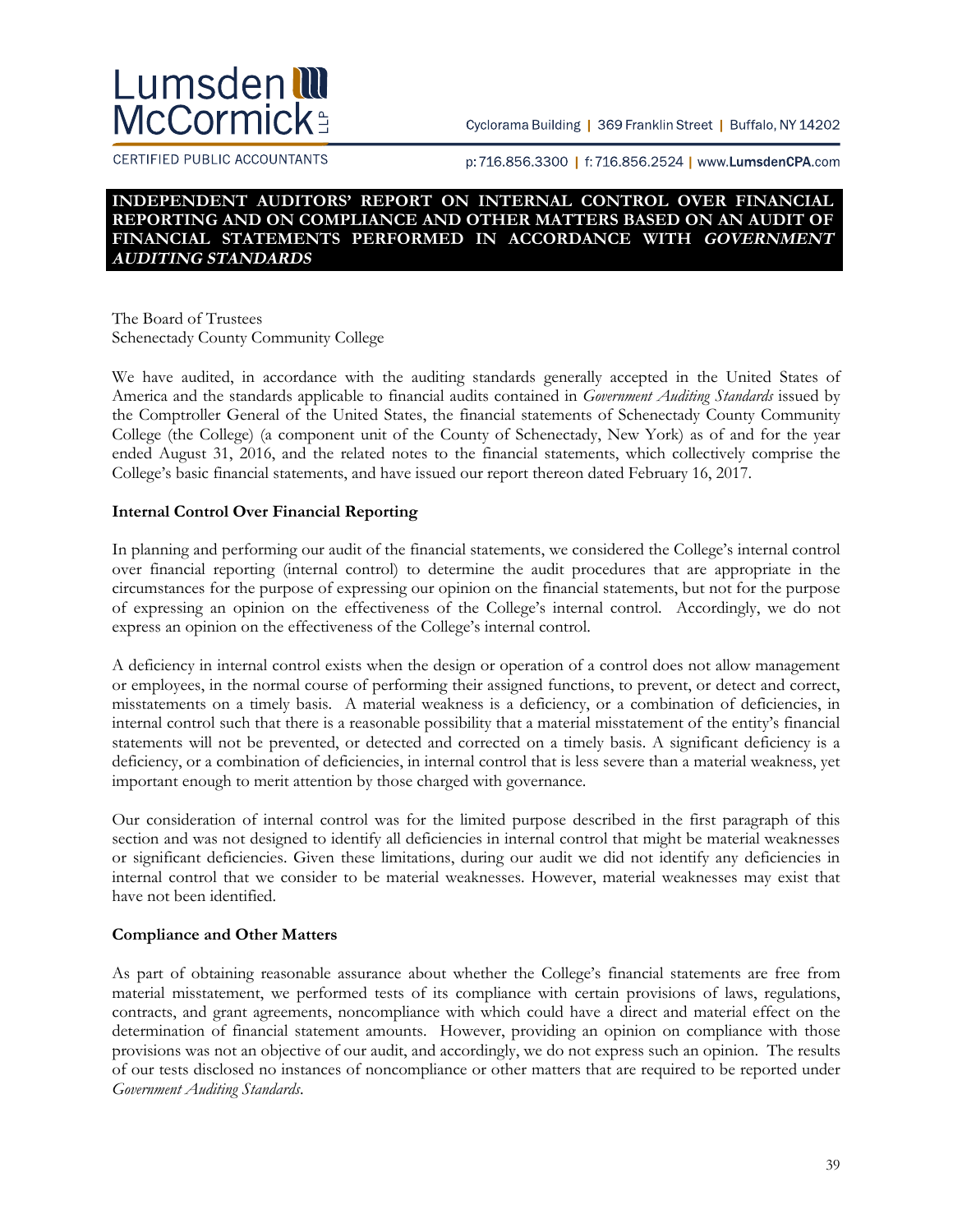#### **Purpose of this Report**

The purpose of this report is solely to describe the scope of our testing of internal control and compliance and the results of that testing, and not to provide an opinion on the effectiveness of the College's internal control or on compliance. This report is an integral part of an audit performed in accordance with *Government Auditing Standards* in considering the College's internal control and compliance. Accordingly, this communication is not suitable for any other purpose.

funs den # McCornick, LLP

February 16, 2017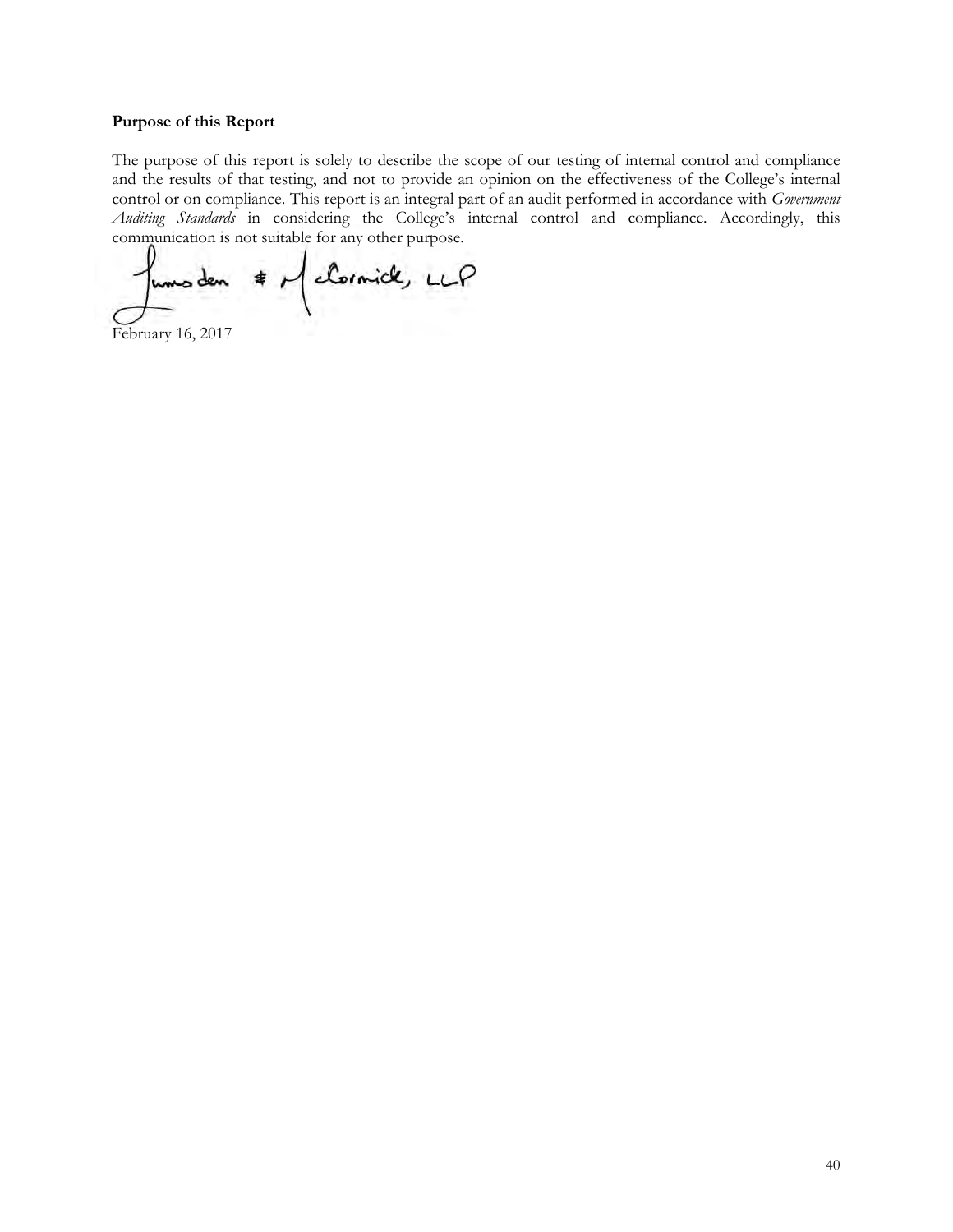# Lumsden**! McCormick:**

Cyclorama Building | 369 Franklin Street | Buffalo, NY 14202

CERTIFIED PUBLIC ACCOUNTANTS

p:716.856.3300 | f:716.856.2524 | www.LumsdenCPA.com

# **INDEPENDENT AUDITORS' REPORT ON COMPLIANCE FOR EACH MAJOR FEDERAL PROGRAM AND ON INTERNAL CONTROL OVER COMPLIANCE REQUIRED BY THE UNIFORM GUIDANCE**

The Board of Trustees Schenectady County Community College

## **Report on Compliance for Each Major Federal Program**

We have audited Schenectady County Community College's (the College) (a component unit of the County of Schenectady, New York) compliance with the types of compliance requirements described in the *OMB Compliance Supplement* that could have a direct and material effect on each of the College's major federal programs for the year ended August 31, 2016. The College's major federal programs are identified in the summary of auditors' results section of the accompanying schedule of findings and questioned costs.

## **Management's Responsibility**

Management is responsible for compliance with federal statutes, regulations, and the terms and conditions of its federal awards applicable to its federal programs.

#### **Auditors' Responsibility**

Our responsibility is to express an opinion on compliance for each of the College's major federal programs based on our audit of the types of compliance requirements referred to above. We conducted our audit of compliance in accordance with auditing standards generally accepted in the United States of America; the standards applicable to financial audits contained in *Government Auditing Standards*, issued by the Comptroller General of the United States; and the audit requirements of Title 2 U.S. *Code of Federal Regulations* Part 200, *Uniform Administrative Requirements, Cost Principles, and Audit Requirements for Federal Awards* (Uniform Guidance). Those standards and the Uniform Guidance require that we plan and perform the audit to obtain reasonable assurance about whether noncompliance with the types of compliance requirements referred to above that could have a direct and material effect on a major federal program occurred. An audit includes examining, on a test basis, evidence about the College's compliance with those requirements and performing such other procedures as we considered necessary in the circumstances.

We believe that our audit provides a reasonable basis for our opinion on compliance for each major federal program. However, our audit does not provide a legal determination of the College's compliance.

## **Opinion on Each Major Federal Program**

In our opinion, the College complied, in all material respects, with the types of compliance requirements referred to above that could have a direct and material effect on each of its major federal programs for the year ended August 31, 2016.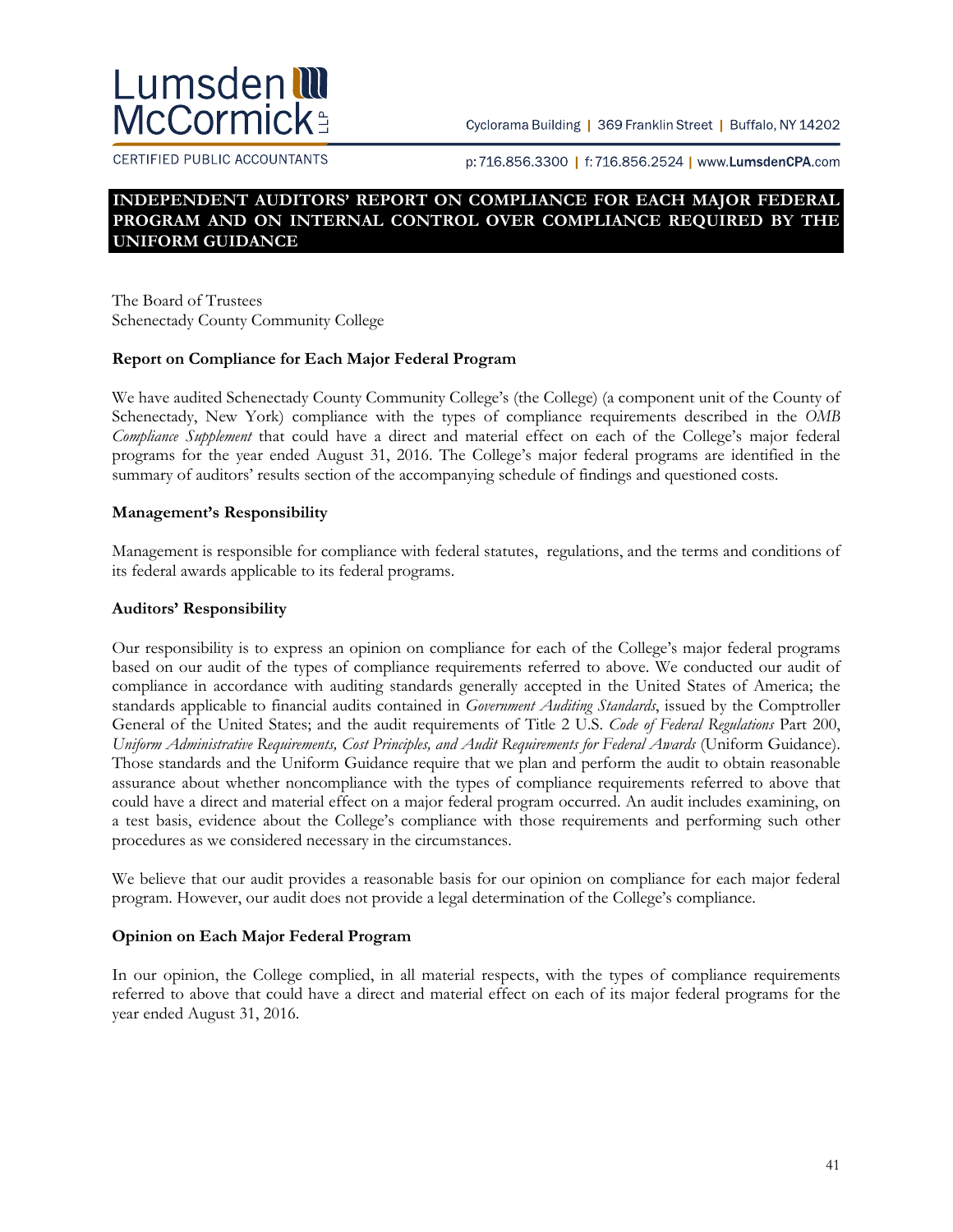#### **Other Matters**

The results of our auditing procedures disclosed instances of noncompliance, which are required to be reported in accordance with the Uniform Guidance and which are described in the accompanying schedule of findings and questioned costs as item [2016-001]. Our opinion on each major federal program is not modified with respect to this matter.

The College's response to the noncompliance finding identified in our audit is described in the accompanying schedule of findings and questioned costs. The College's response was not subjected to the auditing procedures applied in the audit of compliance and, accordingly, we express no opinion on the response.

#### **Report on Internal Control Over Compliance**

Management of the College is responsible for establishing and maintaining effective internal control over compliance with the types of compliance requirements referred to above. In planning and performing our audit of compliance, we considered the College's internal control over compliance with the types of requirements that could have a direct and material effect on each major federal program to determine the auditing procedures that are appropriate in the circumstances for the purpose of expressing an opinion on compliance for each major federal program and to test and report on internal control over compliance in accordance with the Uniform Guidance, but not for the purpose of expressing an opinion on the effectiveness of internal control over compliance. Accordingly, we do not express an opinion on the effectiveness of the College's internal control over compliance.

A deficiency in internal control over compliance exists when the design or operation of a control over compliance does not allow management or employees, in the normal course of performing their assigned functions, to prevent, or detect and correct, noncompliance with a type of compliance requirement of a federal program on a timely basis. A material weakness in internal control over compliance is a deficiency, or combination of deficiencies, in internal control over compliance, such that there is a reasonable possibility that material noncompliance with a type of compliance requirement of a federal program will not be prevented, or detected and corrected, on a timely basis. A significant deficiency in internal control over compliance is a deficiency, or a combination of deficiencies, in internal control over compliance with a type of compliance requirement of a federal program that is less severe than a material weakness in internal control over compliance, yet important enough to merit attention by those charged with governance.

Our consideration of internal control over compliance was for the limited purpose described in the first paragraph of this section and was not designed to identify all deficiencies in internal control over compliance that might be material weaknesses or significant deficiencies. We did not identify any deficiencies in internal control over compliance that we consider to be material weaknesses. However, material weaknesses may exist that have not been identified.

The purpose of this report on internal control over compliance is solely to describe the scope of our testing of internal control over compliance and the results of that testing based on the requirements of the Uniform Guidance. Accordingly, this report is not suitable for any other purpose.

\* M closmick, LLP February 16, 2017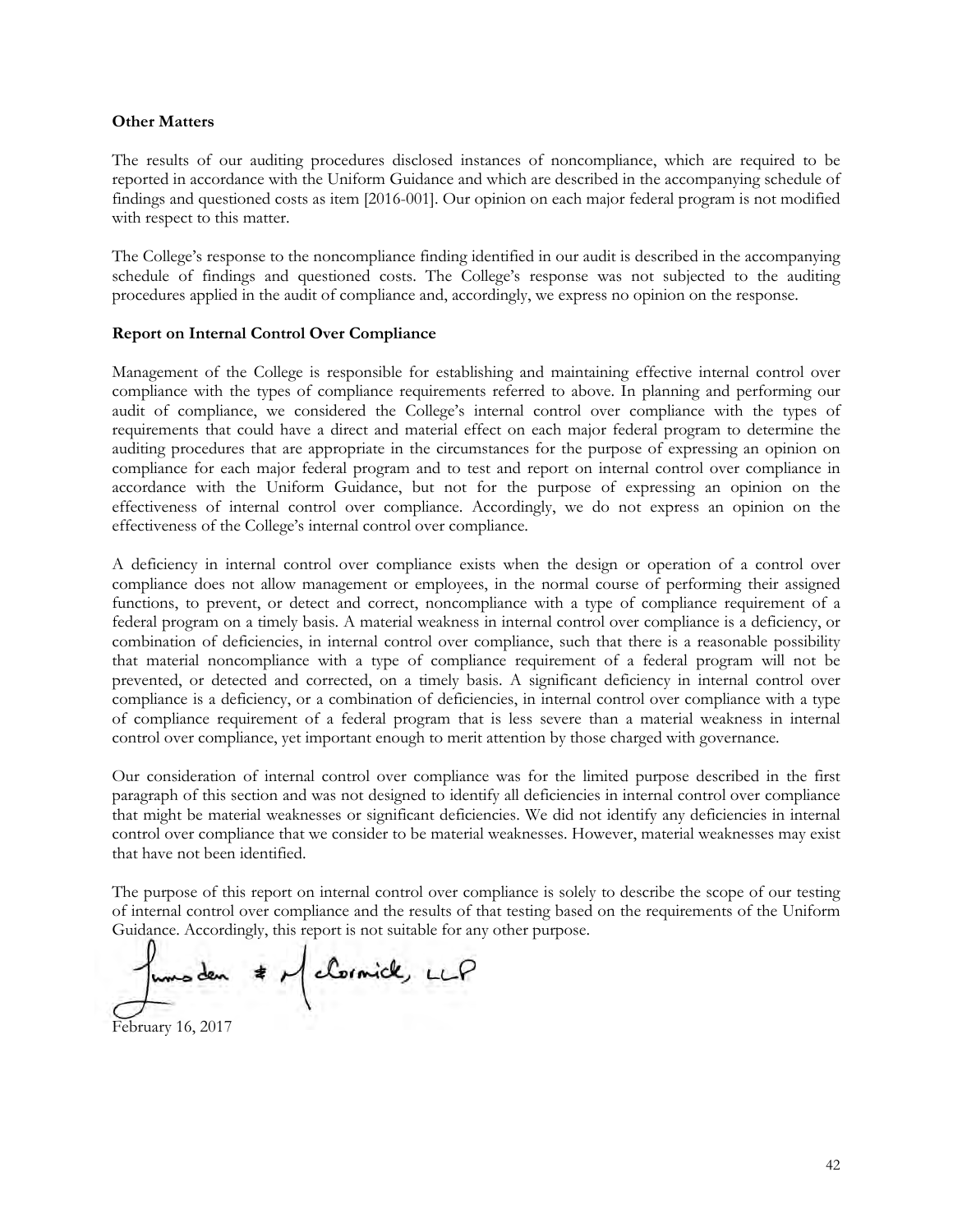**(A Component Unit of the County of Schenectady, New York)**

# **Schedule of Findings and Questioned Costs**

#### **For the year ended August 31, 2016**

## **Section I. Summary of Auditors' Results**

#### **Financial Statements**

| Type of auditors' report issued:                                                                                                                                                                                         |                                                       |           | Unmodified                                                          |  |  |
|--------------------------------------------------------------------------------------------------------------------------------------------------------------------------------------------------------------------------|-------------------------------------------------------|-----------|---------------------------------------------------------------------|--|--|
| Internal control over financial reporting:<br>Material weakness(es) identified?<br>Significant deficiency(ies) identified?                                                                                               |                                                       | $\rm No$  | None reported                                                       |  |  |
| Noncompliance material to financial statements noted?                                                                                                                                                                    |                                                       | $\rm No$  |                                                                     |  |  |
| <b>Federal Awards</b>                                                                                                                                                                                                    |                                                       |           |                                                                     |  |  |
| Internal control over major programs:<br>· Material weakness(es) identified?<br>• Significant deficiency(ies) identified?                                                                                                |                                                       | $\rm No$  | None reported                                                       |  |  |
| Type of auditors' report issued on compliance for major programs:                                                                                                                                                        |                                                       |           | Unmodified                                                          |  |  |
| Any audit findings disclosed that are required to be reported in<br>accordance with section 2 CFR 200.516(a)?                                                                                                            |                                                       |           | Yes [2016-001]                                                      |  |  |
| Identification of major programs:                                                                                                                                                                                        |                                                       |           |                                                                     |  |  |
| Name of Federal Program or Cluster                                                                                                                                                                                       | CFDA#                                                 |           | Amount                                                              |  |  |
| <b>Student Financial Assistance Cluster:</b>                                                                                                                                                                             |                                                       |           |                                                                     |  |  |
| Federal Supplemental Educational Opportunity Grants<br>Federal Work-Study Program<br>Federal Pell Grant Program<br>Federal Direct Student Loans<br>Title IV Administration<br>Total Student Financial Assistance Cluster | 84.007<br>84.033<br>84.063<br>84.268<br><b>84.XXX</b> | \$<br>\$  | 98,250<br>108,516<br>7,658,965<br>7,555,542<br>11,115<br>15,432,388 |  |  |
| Dollar threshold used to distinguish between type A and type B programs:                                                                                                                                                 |                                                       | \$750,000 |                                                                     |  |  |
| Auditee qualified as low-risk auditee?                                                                                                                                                                                   |                                                       |           | Yes                                                                 |  |  |

# **Section II. Financial Statement Findings**

No matters were reported.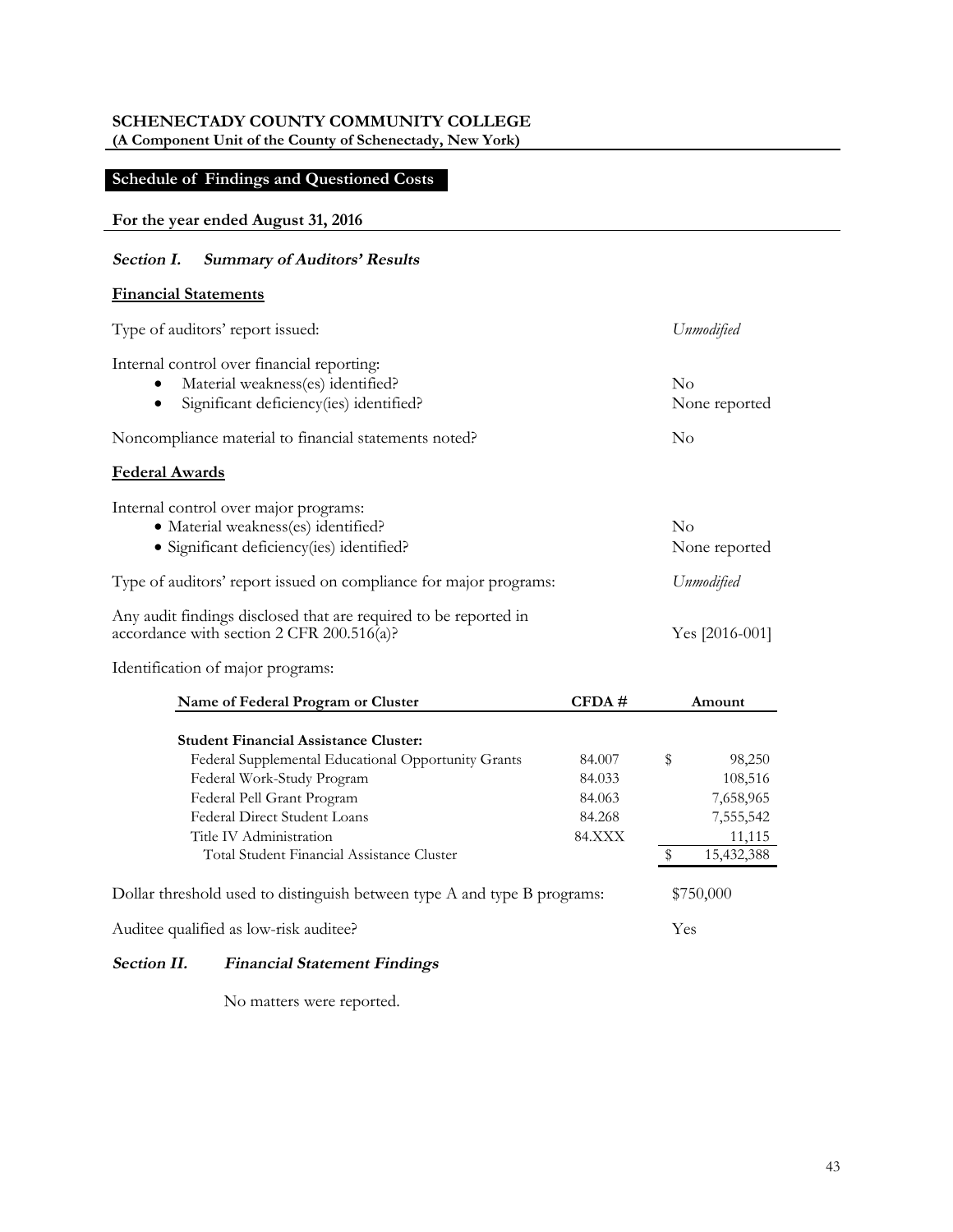**(A Component Unit of the County of Schenectady, New York)**

#### **Schedule of Findings and Questioned Costs (continued)**

#### **For the year ended August 31, 2016**

#### **Section III. Federal Award Findings and Questioned Costs**

- **U.S. Department of Education**
- **Finding 2016-001:** Student Financial Assistance Cluster CFDA #84.007 Federal Supplemental Educational Opportunity Grants; CFDA #84.033 Federal Work-Study Program; CFDA #84.063 Federal Pell Grant Program; CFDA #84.268 Federal Direct Student Loans; CFDA #84.XXX Title IV Administration **Criteria:** The College is required to perform a calculation for returnable Title IV funds
- (federal financial aid) for any student that received federal financial aid and ceases to be enrolled prior to the end of the semester. The calculation is required to be performed no later than 30 days after the College becomes aware of the student's enrollment status or the end of the semester. The College then has 45 days from the date the calculation was performed to return any unearned federal financial aid to the Department of Education (DOE) (34CFR §668.22b). The College is required to notify students of their requirement to complete exit counseling within 30 days of learning the borrower has withdrawn or failed to complete the required exit counseling session.
- Condition: The College did not return federal financial aid within the required time frame consistently throughout the year. Documentation of efforts to notify borrowers of their requirement to complete an exit counseling session was not consistently maintained during the year.
- **Statement of Cause:** In one instance (of our sample of ten), the funds required to be returned as a result of the Return of Title IV calculation were not returned within the required time frame. In three instances (sample of eighteen), documentation of the College's effort to notify the borrower of their requirement to complete an exit counseling session was not maintained.
- **Effect:** The College did not return the applicable federal financial aid to the DOE within the required time frame. Documentation was not provided to satisfy the College's requirement to notify borrowers of their requirement to complete an exit counseling session.

**Questioned Costs:** None

**Auditors' Recommendation:**

The College should review its procedures for timely return of federal financial aid to ensure compliance with DOE regulations. The College should ensure documentation of notifications sent to borrowers is maintained as required.

**View of Responsible Officials and Planned Corrective Actions:** The College Director of Financial Aid has developed procedures to ensure the timely return of federal financial aid and the maintenance of electronic notifications of exit counseling session requirements.